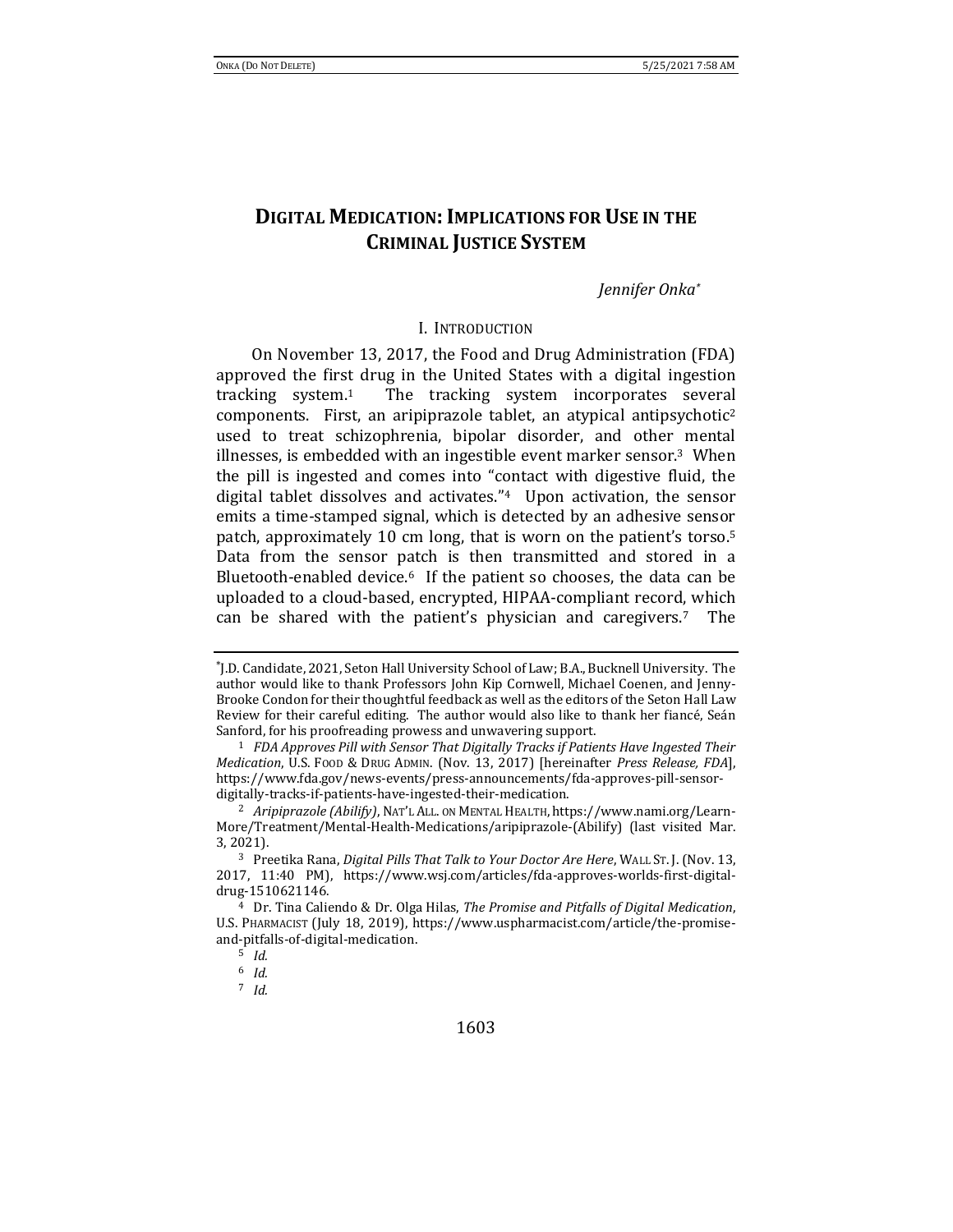captured data includes not only information regarding the date and time of ingestion, but also "physiological metrics such as physical activity, heart rate, skin temperature, and sleep."8 The patient can also choose to self-report data such as mood and quality of sleep.<sup>9</sup>

<span id="page-1-1"></span>The impetus behind the digital pill was to improve patient adherence and to allow physicians to provide more effective and collaborative care through increased transparency.10 Many in the health care community, including the Director of the Division of Psychiatry Products in the FDA's Center for Drug Evaluation and Research, recognize the value of a system that tracks medication adherence in some patients with mental illness, $11$  a segment of the medical community with notoriously low rates of non-adherence.12 Other commentators, however, have proven to be more skeptical of this new technology,<sup>13</sup> believing the digital pill portends an age of "biomedical big brother,"<sup>14</sup> one in which insurance companies will leverage the technology to strong-arm compliance and potential data breaches threaten patient privacy.<sup>15</sup>

<span id="page-1-3"></span><span id="page-1-2"></span><span id="page-1-0"></span>Another line of critique focuses on the potential use of the digital pill in the criminal justice sphere. Advocates for the mental health community fear the ethical and constitutional quandaries of monitoring a segment of the population "already disproportionately subjected to

<sup>8</sup> *Id.* 

<sup>9</sup> *What Is the ABILIFY MYCITE System?*, ABILIFY MYCITE [hereinafter *Product Information*], https://www.abilifymycite.com/about (last visited Mar. 3, 2021).

<sup>10</sup> Brian Dolan, *Proteus Biomedical Tweaks Branding, Partners with Abilify-Maker Otsuka*, MOBI HEALTH NEWS (July 6, 2012, 3:55 AM), https://www.mobihealthnews.com/ 17831/proteus-biomedical-tweaks-branding-partners-with-abilify-maker-otsuka.

<sup>11</sup> *Press Release, FDA*, *supra* note [1.](#page-0-0)

<sup>&</sup>lt;sup>12</sup> Non-adherence to medication regimes is endemic to the treatment of both schizophrenia and bipolar disorder. Studies have shown that as much as 75 percent of schizophrenic patients will stop taking their medications within 18 months of treatment, and more than 90 percent will miss doses on a regular basis. E. Brown & R. Gray, *Tackling Medication Non-Adherence in Severe Mental Illness: Where Are We Going Wrong?*, 22 J. PSYCHIATRIC & MENTAL HEALTH NURSING 192, 192–93 (2015). Similar rates of non-adherence are documented among patients with bipolar disorder. F. Colom et al., *Identifying and Improving Non-Adherence in Bipolar Disorders*, 7 BIPOLAR DISORDERS 24, 24 (2005).

<sup>13</sup> *See generally* Cat Wise, *This Digital Pill Wants to Make Following Your Prescription Easier*, PBS (May 23, 2018, 5:31 PM), https://www.pbs.org/newshour/science/ following-a-prescription-is-hard-this-digital-pill-wants-to-help.

<sup>14</sup> Pam Belluck, *First Digital Pill Approved to Worries About Biomedical 'Big Brother*,*'* N.Y. TIMES (Nov. 13, 2017), https://www.nytimes.com/2017/11/13/health/digital-pillfda.html.

<sup>15</sup> Concerns regarding use of the digital pill by insurance companies and privacy considerations are beyond the scope of this Comment.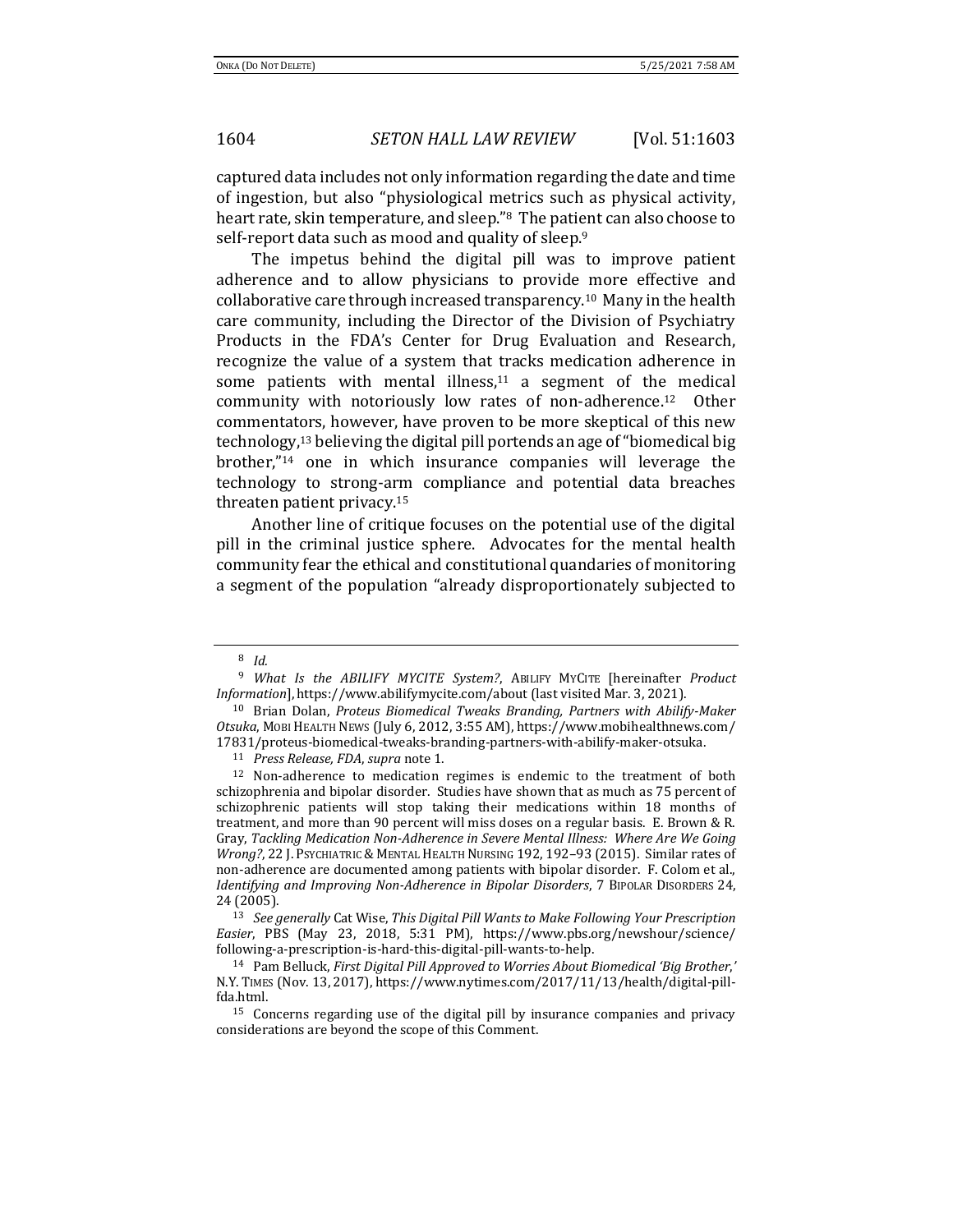coercion and surveillance."16 Others fear disproportionate misuse of the technology by judges and probation officers, who stand at the ready to send an offender back to prison for any deviation from his medication regime.<sup>17</sup>

This Comment will take the opposite position, arguing that use of the digital pill in our criminal justice system for certain offenders who have a history of either self-injurious or violent behavior when not medicated, coupled with a track record of medication non-adherence, is both constitutional and advisable as a matter of public policy. A special condition of supervised release<sup>18</sup> that requires this small segment of seriously mentally ill offenders to take digital medication and to share the captured data with their probation officers would provide supervision and accountability to those who could benefit from such oversight and would prove valuable to the health care and prison systems, as well as the community at large.

Part II will analogize the digital pill to other utilized forms of enhanced post-release supervision such as forceable medication via long-acting injectable antipsychotics and monitoring devices, such as electronic location monitors or the secure continuous remote alcohol monitor, to make the argument that the imposition of digital medication as a term of supervised release passes constitutional muster.

<span id="page-2-0"></span>Part III will first discuss the alarming rates of incarceration of seriously mentally ill offenders and the difficulties correctional institutions face in caring for this population.19 In light of these realities, Part III will then address why digital medication, for the right patient and in conjunction with other terms of supervised release providing treatment and support services, reflects good policy that would alleviate some of the strain placed on both our criminal justice and mental health systems, in addition to being beneficial to the patient himself. Part III

<sup>16</sup> David M. Perry, *Your Pills Are Spying on You*, PACIFIC STANDARD (Feb. 1, 2018), https://psmag.com/social-justice/the-pills-have-eyes.

<sup>17</sup> Wise, *supra* not[e 13.](#page-1-0)

<sup>18</sup> Pursuant to the Sentencing Reform Act of 1984, supervised release took the place of parole for federal crimes committed after November 1, 1987. *See* P.L. No. 98-473, 98 Stat. 1987; *see also* Charles Doyle, *Supervised Release (Parole): An Overview of Federal Law*, CONG. RES. SERV. (Mar. 5, 2015), https://crsreports.congress.gov/product/pdf/RL/ RL31653. While there are marked differences between the two, both supervised release and parole represent terms of restricted freedom following a period of incarceration. *Id.*  Additionally, revocation of either parole or supervised release could potentially mean a return to prison. *Id.* Therefore, for purposes of this Comment, it is a non-substantive distinction, and any references to parole in the articles or case law cited herein should be considered to apply equally to the system of supervised release.

<sup>19</sup> Jamie Fellner, *A Corrections Quandary: Mental Illness and Prison Rules*, 41 HARV. C. R.-C. L. L. REV. 391, 391 (2006).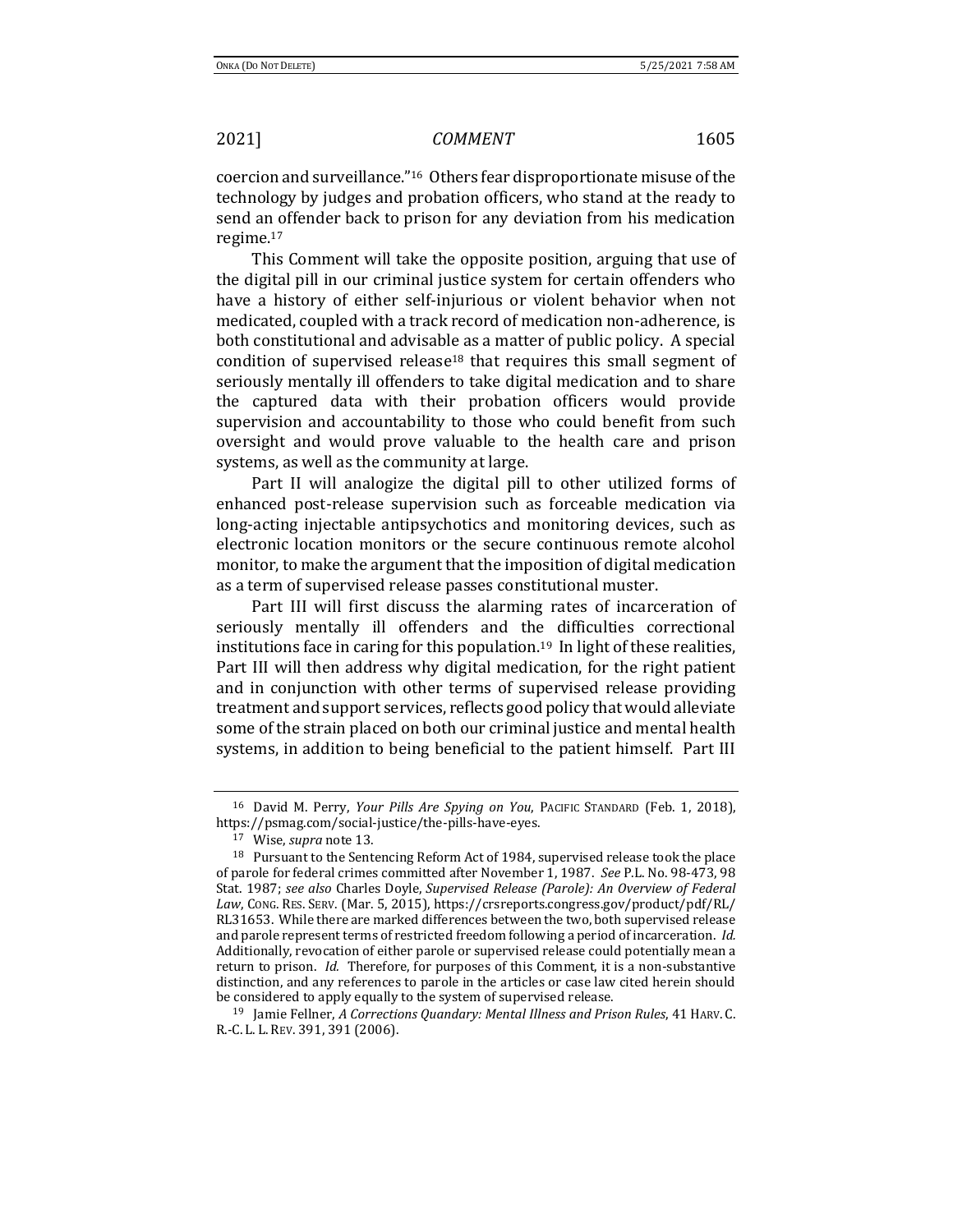will, hopefully, help assuage some of the worst fears of mental health advocates by arguing that both constitutional constraints and the limitations of the technology itself will help ensure that the use of digital medication is both constrained and flexible.

It must be stressed that while this Comment argues that enhanced supervision through digital medication for a small segment of mentally ill offenders is one way to potentially improve recidivism rates for mentally ill offenders, thereby helping to improve overall conditions in penal institutions, this Comment does not suggest that this potential tool should be used in isolation. There are many other methods by which to improve prison conditions, such as decreasing overall rates of incarceration, increasing the number of mental hospital beds, and financing more robust community outreach programs for persons suffering from mental illness both prior to, and upon release from, incarceration. By no means should digital medication be seen as a substitute for these much-needed reforms to our criminal justice and mental health care systems, but rather, as one tool to increase transparency for a select number of offenders who would benefit from closer supervision.

Finally, Part IV will briefly discuss two other areas where the criminal justice system could potentially leverage this technology. First, this Comment will discuss the potential use of digital medication as a discretionary condition of probation and explore how the legal and policy implications of such a condition are both analogous to, and divergent from, a condition of supervised release. Second, this Comment will touch upon the potential for such technology to expand into the treatment of opioid addiction.

### II. LEGAL STANDARD FOR CONDITIONS OF SUPERVISED RELEASE<sup>20</sup>

Digital medication is unique in that it encompasses both a medication and monitoring component.21 Because of the novelty of digital medication, this Comment will break down its components, first discussing the legal standard surrounding special conditions of supervised release that compel an offender to take certain medications, and then addressing the standard around monitoring devices. First, however, this Comment will discuss 18 U.S.C. § 3583, the federal statute that addresses terms of supervised release after imprisonment.

<sup>&</sup>lt;sup>20</sup> This Comment will look solely at the federal statutory and constitutional standards governing special conditions of supervised release.

<sup>21</sup> *See supra* Part I.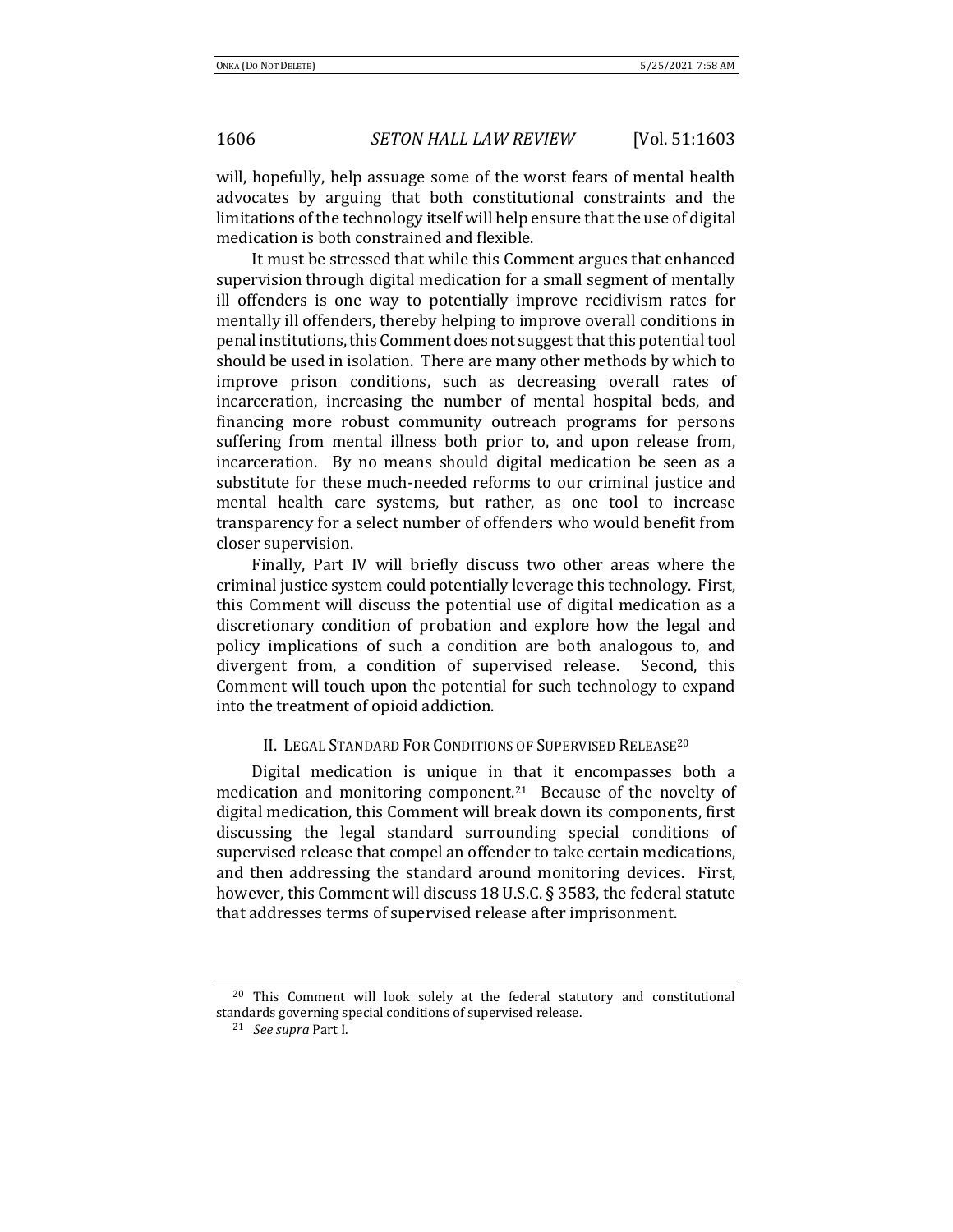When sentencing a defendant to a term of imprisonment for either a felony or misdemeanor, a district court may require that the defendant be "placed on a term of supervised release after imprisonment."22 When the sentence of imprisonment exceeds one year, or if the statute so provides, a term of supervised release is compulsory.23 Moreover, certain conditions, such as drug testing and registration of convicted sex offenders, must be imposed with every term of supervised release.24 In addition to these mandatory conditions, district courts have discretion to impose any appropriate condition of supervised release provided that the condition is reasonably related to the following factors: (1) the nature and circumstances of the offense and the history and characteristics of the defendant;<sup>25</sup> (2) the desire to adequately deter criminal conduct; (3) the need to protect the public from future crime; and (4) the aim of providing the defendant with "education or vocation training, medical care, or other correctional treatment in the most effective manner."26 Additionally, the condition must involve no greater deprivation of liberty than is reasonably necessary for the aforementioned purposes.27 Finally, the condition must be "consistent with any pertinent policy statements issued by the Sentencing Commission pursuant to 28 U.S.C. § 994(a)."<sup>28</sup>

District courts are afforded wide latitude in crafting conditions of supervised release, which are only reviewed for abuse of discretion upon appeal.29 Special conditions mandating that offenders comply with various treatment programs are not anomalous.<sup>30</sup> Rather, the Sentencing Guidelines specifically identify "Mental Health Program Participation" as a special condition of supervised release that may be appropriate if there is evidence that the defendant is in need of

<sup>24</sup> 18 U.S.C. § 3583(d).

<sup>30</sup> *See, e.g.*, United States v. Conelly, 451 F.3d 942, 944 (8th Cir. 2006) (affirming special condition mandating that defendant "attend, complete, and pay for mental health services as directed by the probation officer"); United States v. Barajas, 331 F.3d 1141, 1143–46 (10th Cir. 2003) (mandating that the offender participate in an approved mental health program); *Dotson*, 324 F.3d at 261 (requiring offender submit to penile plethysmograph testing).

<sup>22</sup> 18 U.S.C. § 3583(a).

<sup>23</sup> 18 U.S.C. app. § 5D1.1.

<sup>25</sup> *Id.* § 3553(a)(1).

<sup>26</sup> *Id*. § 3553(a)(2).

<sup>27</sup> *Id.* § 3583(d)(2).

<sup>28</sup> *Id.* § 3583(d)(3).

<sup>&</sup>lt;sup>29</sup> United States v. Dotson, 324 F.3d 256, 259-60 (4th Cir. 2003) (citing United States v. Crandon, 173 F.3d 122, 127 (3d Cir. 1999)); United States v. Bee, 162 F.3d 1232, 1234 (9th Cir. 1998) (stating that district courts have "broad discretion" when imposing terms of supervised release, even when it comes to "restrictions that infringe on fundamental rights").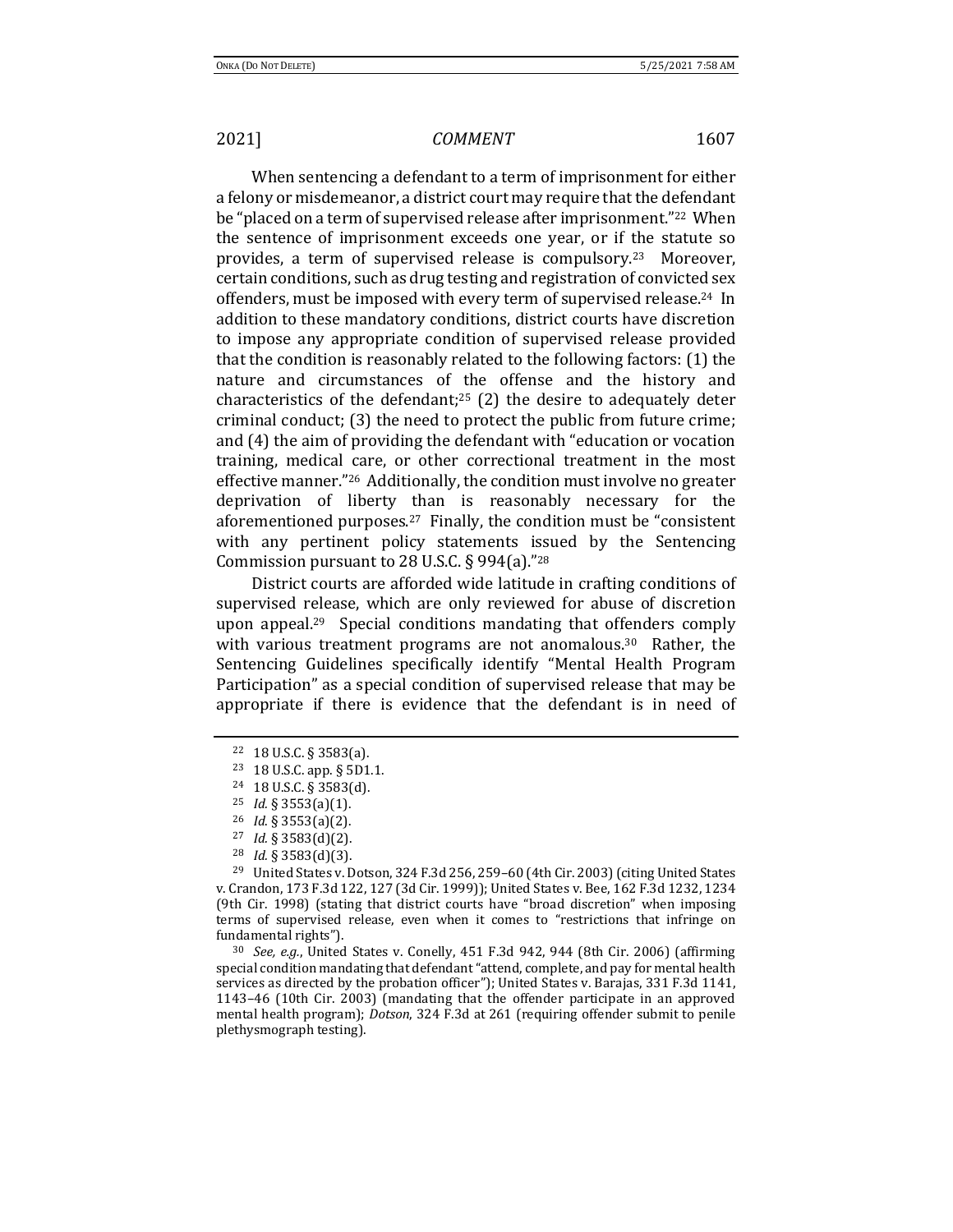psychiatric treatment.31 While the Sentencing Guidelines are silent as to whether "Mental Health Program Participation" may include a mandate that the offender take all prescribed medications, numerous courts have seen this as a logical extension of the rationale underlying this special condition and have approved these types of mandates.32 Special conditions that require an offender to submit to electronic monitoring are commonplace<sup>33</sup> and are listed in the Sentencing Guidelines as special conditions that may be imposed in appropriate cases.<sup>34</sup>

While 18 U.S.C. § 3583 plays into the analysis of whether digital medication may be imposed as a special condition of supervised release, this Comment will primarily focus on potential constitutional challenges. There are three reasons for this. First, the vast majority of our nation's incarcerated people are held in state prisons and jails.<sup>35</sup> Therefore, by concentrating on the constitutional standards, this Comment will identify the overarching limits of this technology, which apply to all federal and state correctional institutions, without wading through myriad state statutory schemes that will add a layer of analysis. Second, from a practical perspective, many of the same factors are pertinent to both a statutory and constitutional review. And third, as will be seen in the discussion of the Fourth Circuit's decision in *United States v. Holman*, if a term of supervised release passes the more demanding constitutional inquiry, it will often pass statutory scrutiny as well. For these reasons, as will be argued *infra*, the statutory analysis is largely subsumed by the constitutional one, at least in the federal context.

<sup>31</sup> 18 U.S.C. app. § 5D1.3(d)(5).

<sup>32</sup> *See, e.g.*, United States v. Holman, 532 F.3d 284, 288 (4th Cir. 2008); United States v. Larson, No. 09-1465, 2010 U.S. App. LEXIS 23704, at \*6 (10th Cir. Nov. 15, 2010). *See generally* United States v. Caluori, No. 16-354, 2017 U.S. Dist. LEXIS 218650 (M.D.N.C Mar. 24, 2017), *aff'd*, 2018 U.S. App. LEXIS 4103 (4th Cir. Feb. 21, 2018).

<sup>33</sup> *See, e.g.*, Pollard v. United States Parole Comm'n, No. 16-2918-pr, 2017 U.S App. LEXIS 9004, at \*11–13 (2d Cir. May 24, 2017) (affirming special conditions subjecting offender to both GPS and computer monitoring); United States v. Miller, No. 12-50238, 2013 U.S. App. LEXIS 11837, at \*337–38 (5th Cir. June 12, 2013) (holding that special condition subjecting defendant to active Global Positioning System (GPS) Monitoring was appropriate given the defendant's propensity for "angry outbursts" and "erratic behavior" that potentially posed a threat to the public).

<sup>34</sup> 18 U.S.C. app. § 5D1.3(d)(7)(C) (special condition for sex offenses requiring defendant to participate in program for monitoring of sex offenders); 18 U.S.C. app. § 5D1.3(e)(5) (allowing for use of electronic monitoring to confirm defendant's compliance with curfew).

<sup>35</sup> *See* Wendy Sawyer & Peter Wagner, *Mass Incarceration: The Whole Pie 2019*, PRISON POL'Y INITIATIVE (Mar. 19, 2019), https://www.prisonpolicy.org/reports/pie 2019.html.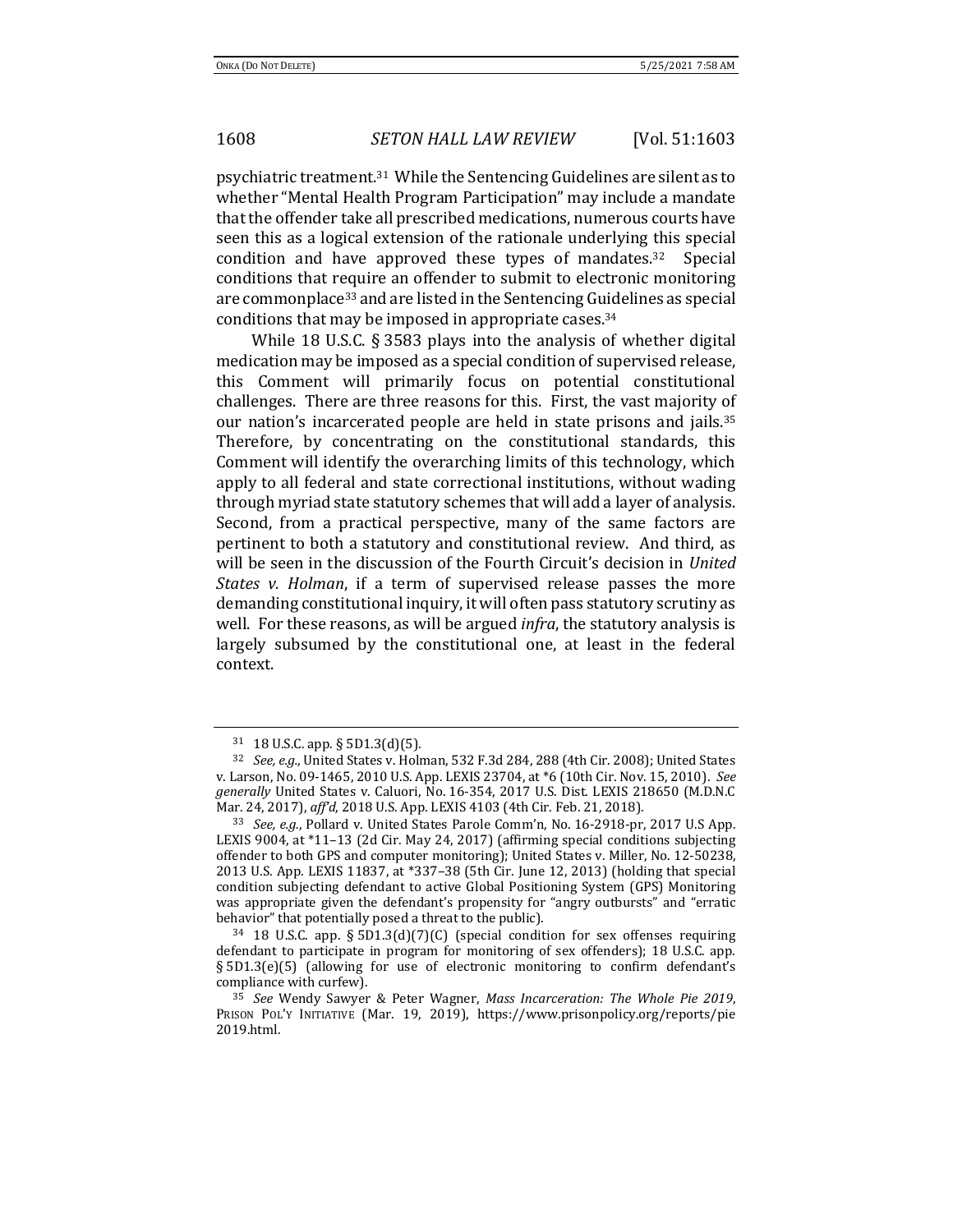# A. *Potential Constitutional Challenges to Involuntary Medication*

The Supreme Court has recognized that prisoners and pretrial detainees possess a "significant liberty interest in avoiding the unwanted administration of antipsychotic drugs under the Due Process Clause."36 The origins of this liberty interest can be traced back to a long-standing common law rule of torts that any unauthorized touching by a physician constitute a battery.<sup>37</sup>

The state is required to show an "essential or overriding [governmental] interest" before depriving an individual of such a fundamental liberty interest.38 In *Washington v. Harper*, the Court found that the state's interest in administering medication was "legitimate" and "important."39 And it went on to hold that the Due Process Clause permits the state to treat a seriously mentally ill inmate with medication against his will if the inmate is "dangerous to himself or others and the treatment is in the inmate's medical interest."40 Thus, the inmate's valid liberty interest yields to the state's interest in providing appropriate medical care upon a showing of an "overriding justification and a determination of medical appropriateness."41 The test the court applies in determining whether such overriding justification and medical appropriateness exist is dependent on the state's interest.42 If the involuntary medication order is sought out of concern that the prisoner poses a danger to himself or others, the test is whether the medication is "medically appropriate and, considering less intrusive alternatives, essential for the sake of [the prisoner's] own safety or the safety of others."43 If the government is seeking such an order to restore a mentally ill defendant's competency for trial, the court must apply the slightly more onerous test delineated in *Sell v. United States*. 44

The Court in *Sell* held that for the state to forcibly medicate a mentally ill pretrial detainee for purposes of restoring competency for trial, the court must conclude (1) that there are important government interests at stake, (2) that involuntary medication will significantly further those state interests, (3) that involuntary medication is

<sup>36</sup> Washington v. Harper, 494 U.S. 210, 221 (1990).

<sup>37</sup> Mills v. Rogers, 457 U.S. 291, 294, n.4 (1982).

<sup>38</sup> Sell v. United States, 539 U.S. 166, 179 (2003) (quoting *Washington*, 494 U.S. at 225, 277).

<sup>39</sup> *Id.* at 178.

<sup>40</sup> *Id.*

<sup>41</sup> Riggins v. Nevada, 504 U.S. 127, 135 (1992).

<sup>42</sup> United States v. Holman, 532 F.3d 284, 288–90 (4th Cir. 2008).

<sup>43</sup> *Riggins*, 504 U.S. at 135.

<sup>44</sup> *Holman*, 532 F.3d at 289.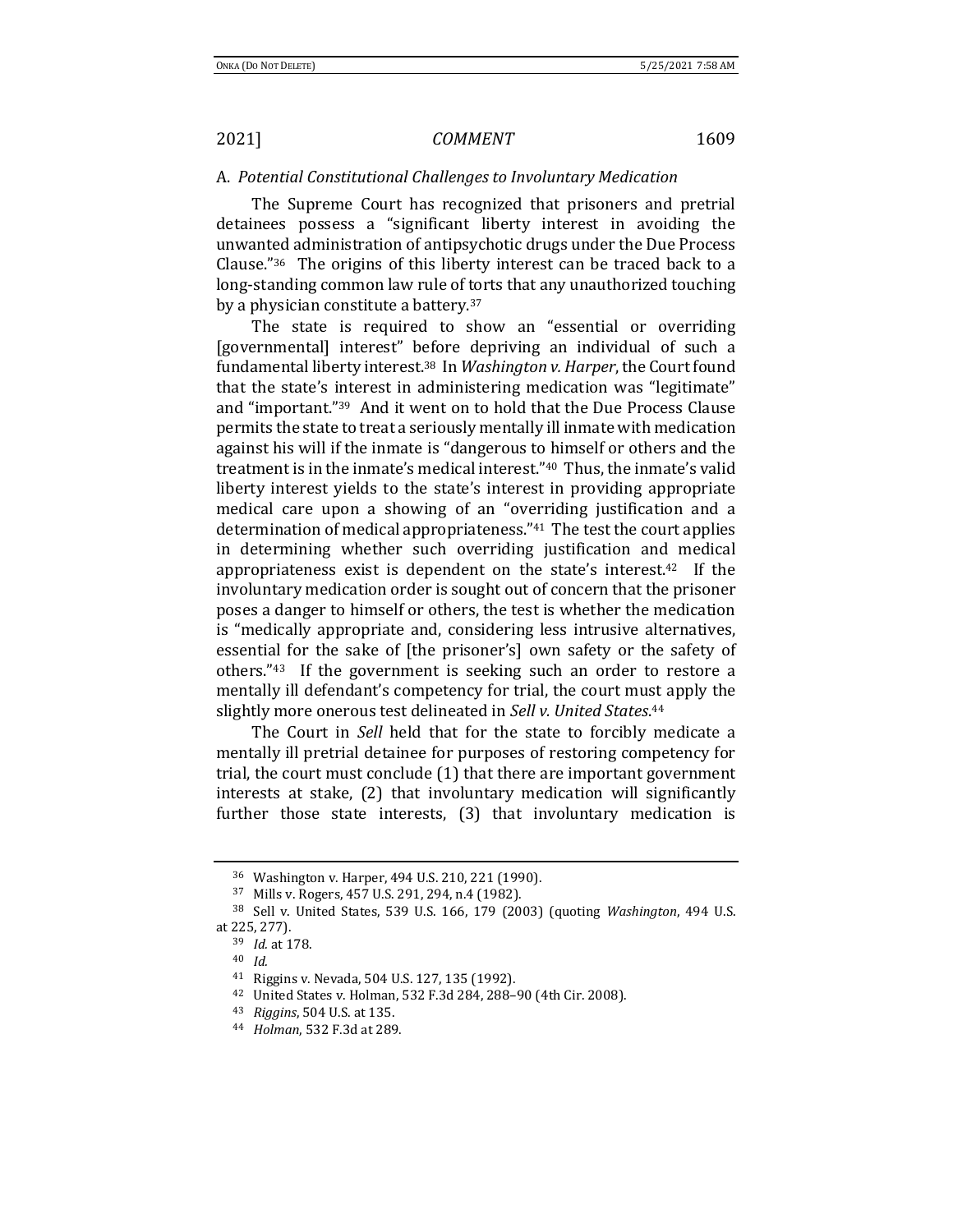necessary to further those interests, and (4) that administration of the drugs is medically appropriate.<sup>45</sup>

The two lines of inquiry consider many of the same factors. The Court, however, has noted that the analysis performed when there is an allegation of danger is both more "objective" and "manageable."46 This is because the reviewing court does not have to analyze the added layer of "quintessentially legal questions of trial fairness and competence" nor weigh such considerations against the competing state interest.<sup>47</sup>

It is unclear which test is applicable when reviewing special conditions of supervised release. The Court in *Washington* noted that the state's interest in ensuring that the offender was not a danger to himself or others was even more significant in a prison setting because prison officials are responsible for running an orderly institution and ensuring the safety of prisoners and staff.48 Thus, an important factual consideration that the Court afforded considerable weight does not exist when analyzing conditions of supervised release. Even more disparate is the *Sell* scenario, which must also account for possible side effects of the medication that could interfere with the defendant's ability to assist counsel in his defense.<sup>49</sup>

In *United States v. Holman*, the Fourth Circuit was confronted with the question of which test to apply when examining a special condition of supervised release requiring that a mentally ill defendant submit to intramuscular injections of an antipsychotic.50 While acknowledging that the "showing necessary to satisfy" the requirements of overriding justification and medical appropriateness is dependent on the "context and reasons underlying the order,"<sup>51</sup> the Fourth Circuit ultimately created a hybrid of the two lines of inquiry, referring to it as the "*Harper-Riggins-Sell* constitutional analysis."52 While referring to it as an amalgamation, the court used the express language from the *Sell* test, suggesting that, at least in the Fourth Circuit, the four-part *Sell* test is the preferred mode of inquiry when analyzing the constitutionality of special conditions of supervised release that implicate a fundamental

<sup>45</sup> *Sell*, 539 U.S. at 180–81.

<sup>46</sup> *Id.* at 183.

<sup>47</sup> *Id.* at 182.

<sup>48</sup> *Washington*, 494 U.S. at 225 (noting the state's legitimate and important interest in "combating the danger posed by a person to both himself and others . . . in a prison environment").

<sup>49</sup> *Sell*, 539 U.S. at 181.

<sup>50</sup> United States v. Holman, 532 F.3d 284, 286 (4th Cir. 2008).

<sup>51</sup> *Id.* at 289.

<sup>52</sup> *Id.* at 290.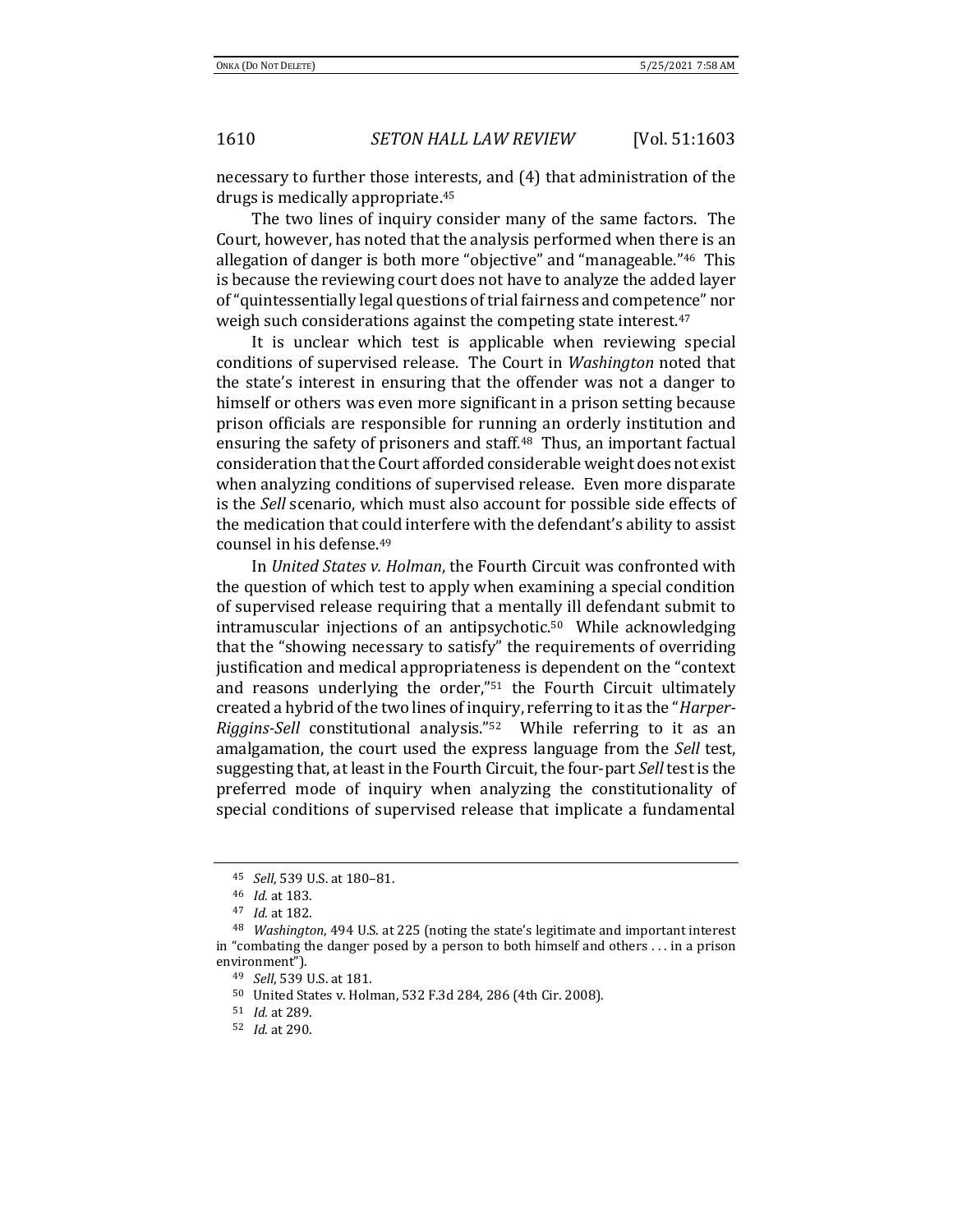liberty interest.53 But other courts, such as the Ninth Circuit, eschew the rigidity of the *Sell* test, instead focusing the constitutional inquiry on whether there has been a "finding of overriding justification and a determination of medical appropriateness."<sup>54</sup>

The question remains whether this constitutional analysis "supplants or supplements the statutory requirements set forth in 18 U.S.C. § 3583(d)."55 When confronted with a constitutional challenge to a special condition of supervised release, some circuits have declined to perform a separate constitutional inquiry, holding that "a court will not strike down conditions of release, even if they implicate fundamental rights, if such conditions are reasonably related to the ends of rehabilitation and protection of the public from recidivism."56 In both *United States v. Schave* and *United States v. Ritter*, the defendant challenged a special condition of supervised release as violative of his First Amendment freedom of association.57 While both the *Schave* and *Ritter* courts maintained that the central inquiry was whether the condition furthered the ends delineated in the statute and proceeded to analyze the condition using the statutory framework and terminology, both courts ultimately addressed the constitutional challenges brought by the defendant.58 This suggests that, at least in the Sixth and Seventh Circuits, the constitutional inquiry supplements an analysis under 18 U.S.C. § 3583(d).

<sup>54</sup> United States v. Williams, 356 F.3d 1045, 1056 (9th Cir. 2004) (quoting Riggins v. Nevada, 504 U.S. 127, 135 (1992)).

<sup>53</sup> *Id.* at 290–91 (finding that (1) the government's interest in protecting Holman from himself and the general public are "essential or overriding interests," (2) the special condition "significantly furthers and is clearly necessary" to further this interest, and (3) that the special condition is medically appropriate, given Holman's lengthy history of medication non-adherence); *see also* United States v. Caluori, No. 16-354, 2017 U.S. Dist. LEXIS 218650 (M.D.N.C Mar. 24, 2017), at \*32–35 (M.D.N.C. 2017) (imposing a condition of supervised release requiring Caluori take antipsychotic medication after finding (1) the defendant posed a substantial risk to the public, (2) antipsychotics were necessary to control Caluori's symptoms, and (3) such a requirement is medically appropriate).

<sup>55</sup> *Holman*, 532 F.3d at 290.

<sup>56</sup> United States v. Schave, 186 F.3d 839, 843 (7th Cir. 1999); *see also* United States v. Ritter, 118 F.3d 502, 505 (6th Cir. 1997) (noting that "even though supervised release restrictions may affect constitutional rights such as First Amendment protections, most restrictions are valid if directly related to advancing the individual's rehabilitation and to protecting the public from recidivism" before reviewing the challenged special condition using the 18 U.S.C. § 3583(d) factors).

<sup>57</sup> *Schave*, 186 F.3d at 840–41; *Ritter*, 118 F.3d at 504.

<sup>58</sup> *Schave*, 186 F.3d at 843 (adopting a narrow construction of special condition to avoid any "potential constitutional difficulties"); *Ritter*, 118 F.3d at 506 (finding that condition "intrudes minimally" upon defendant's constitutional rights).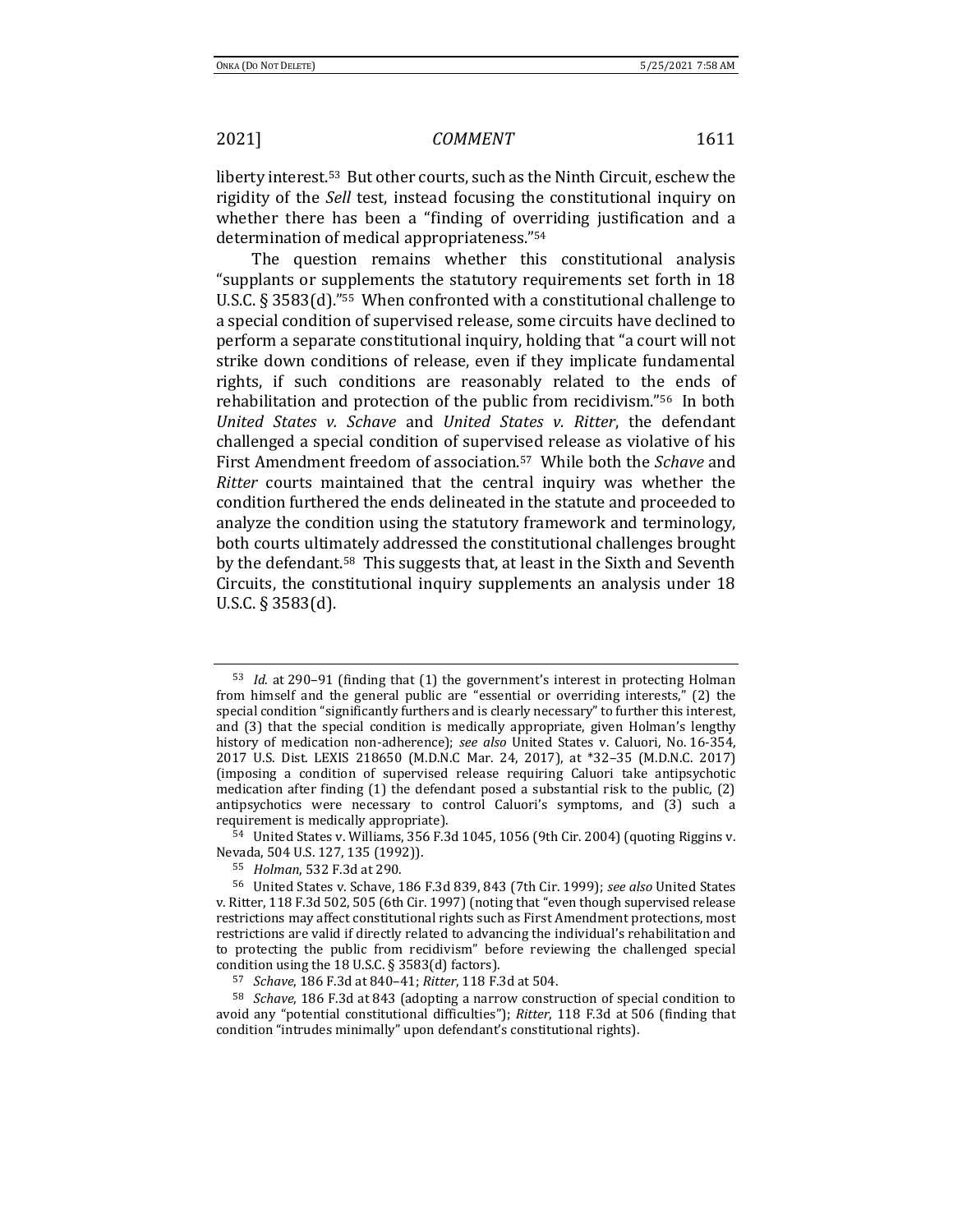Conversely, in *United States v. Myers*, the Second Circuit held that when a special condition implicates "a fundamental liberty interest protected by due process," the court's "application of the § 3583(d) factors must reflect the heightened constitutional concerns."<sup>59</sup> Accordingly, the condition will only be upheld "if the deprivation [of liberty] is narrowly tailored to serve a compelling government interest."60 Thus, the Second Circuit sets a much higher bar than the "reasonably related" standard set forth in 18 U.S.C. § 3583, suggesting that the statute should be interpreted to permit whatever passes constitutional scrutiny. It should be noted that in *Myers*, the court was considering a substantive due process challenge, rather than one brought under the First Amendment. Therefore, it would seem that *Myers'* holding that the constitutional analysis supplants the statutory requirements would apply to any substantive due process challenge brought to a condition mandating digital medication. Yet, in *Holman*, the Fourth Circuit suggested that this circuit split concerning the interplay between a constitutional and statutory analysis has little bearing when it comes to special conditions mandating antipsychotic medication.61 As the following Section demonstrates, that may, in part, be attributable to the fact that courts ask many of the same key questions and analyze the same factors when determining whether the condition passes both statutory and constitutional muster.<sup>62</sup>

<sup>59</sup> United States v. Myers, 426 F.3d 117, 125–26 (2d. Cir. 2005) (considering constitutional challenge to a condition of supervised release that interfered with defendant's relationship with his constitutionally protected interest in his relationship with his child).

<sup>60</sup> *Id.*

<sup>61</sup> United States v. Holman, 532 F.3d 284, 290 (4th Cir. 2008) (the court held the special condition at issue was properly imposed when analyzed under the *Harper-Riggins-Sell* framework and, thus, declined to weigh in on the question of whether the constitutional analysis supplants or supplements the statutory requirements).

 $62$  It should be noted that such a term of supervised release may also be subject to a procedural due process challenge if the offender is not afforded notice and a hearing and if the sentencing judge does not properly articulate on the record that the condition "involves no greater deprivation of liberty than is reasonably necessary." United States v. Williams, 356 F.3d 1045, 1055–57 (9th Cir. 2004) (holding that the "unusually serious infringement of liberty" attendant to special conditions requiring compliancy with antipsychotic medications requires a higher standard of "consideration and justification" on the record than is normally required of sentencing judges when imposing conditions of supervised release); *see also* Allred v. United States, No. 2:08-CV-245, 2009 U.S. Dist. LEXIS 112542, at \*25–26 (D.C. Utah Dec. 3, 2009) (citing *Holman*, 532 F.3d at 290 and United States v. Cope, 527 F.3d 944, 953–54 (9th Cir. 2008) for the proposition that a hearing is required before imposing a term of supervised release requiring medication compliancy).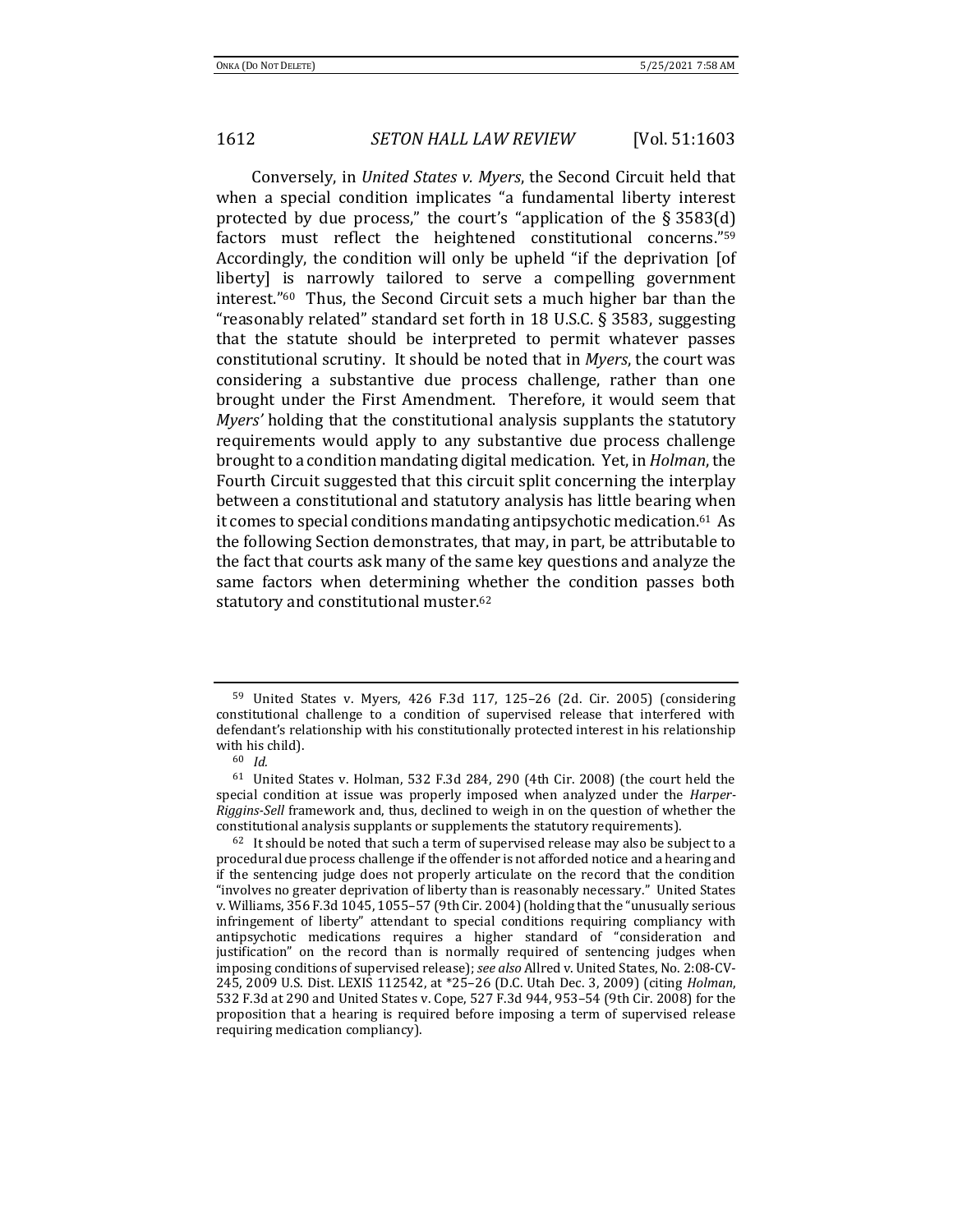B. *The Medication Component of the Digital Pill Passes Constitutional Muster* 

Under the *Harper-Riggins-Sell* framework,<sup>63</sup> propounded in *Holman*, a district court considering a special condition mandating digital medication must first determine whether there is an "essential or overriding" government interest at stake.64 This requirement closely mirrors 18 U.S.C. § 3583(d), which requires that the condition be related to the following government interests: (1) the desire to adequately deter criminal conduct; and (2) the need to protect the public from future crime.65 There is no question that protecting a mentally ill offender from himself and protecting the general public from future crime are essential government interests.<sup>66</sup> Therefore, once a court decides that medication is essential for the safety of the mentally ill offender or others this prong of the test is satisfied.<sup>67</sup>

The court must then examine whether involuntary medication significantly furthers and is clearly necessary to those interests.<sup>68</sup> This involves a highly fact-specific inquiry into the history and characteristics of the defendant. $69$  It is not sufficient to speak in generalities as to the importance of psychotropic drugs in the treatment of schizophrenia or bipolar disorder, rather the court must inquire as to the specific characteristics of the defendant before it.70 The court must also consider whether there are "any alternative, less intrusive treatments" that are likely to achieve substantially the same results.<sup>71</sup>

<sup>&</sup>lt;sup>63</sup> While not the universally accepted standard, it is the most onerous and, therefore, serves as the high-water mark for a constitutional analysis.

<sup>64</sup> *Holman*, 532 F.3d at 290.

<sup>65</sup> *See* 18 U.S.C. § 3583(d) (requiring courts to conform conditions with factors set forth in 18 U.S.C. § 3553(a)(2)(B)–(C)).

<sup>66</sup> *See* Riggins v. Nevada, 504 U.S. 127, 134–35 (1992); *see also Holman*, 532 F.3d at 290.

<sup>67</sup> *See Holman*, 532 F. 3d at 290 (finding that "[t]he government's interest in protecting Holman from himself and protecting the general public from Holman are essential or overriding interests sufficient to support an order requiring the involuntary administration of antipsychotic drugs").

<sup>68</sup> *Id*. at 289.

<sup>69</sup> For the factors that must be considered under statutory analysis, *see* 18 U.S.C. § 3553(a)(1) (the history and characteristics of the defendant), and 18 U.S.C. § 3553(a)(2)(D) (the aim of providing the defendant with "education or vocation training, medical care, or other correctional treatment in the most effective manner"); *see also Sell* factors, which require inquiry into the medical history of the offender. Sell v. United States, 539 U.S. 166, 184 (2003).

<sup>70</sup> *See* Washington v. Harper, 494 U.S. 210 (1990).

<sup>71</sup> *Sell*, 539 U.S. at 181.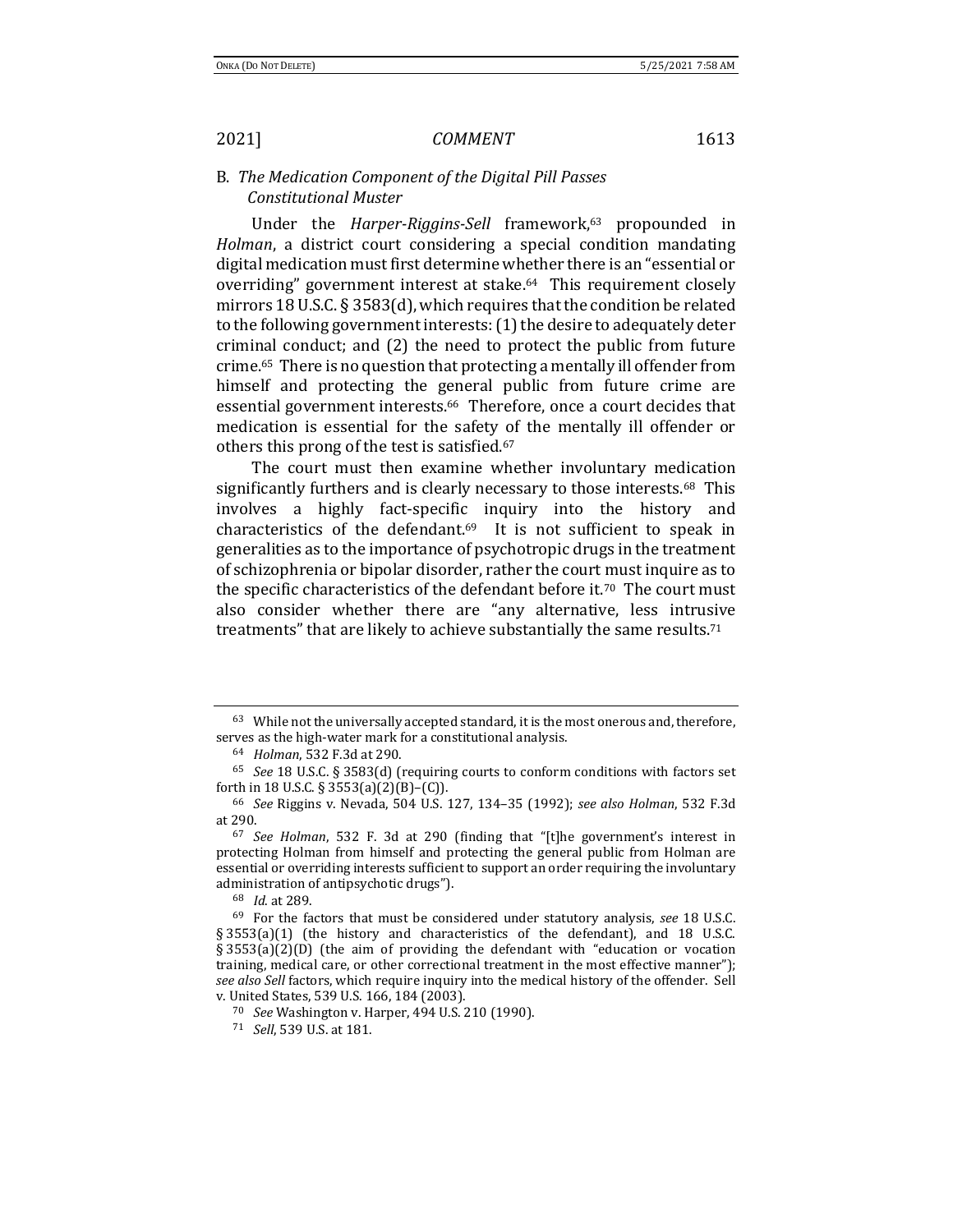Two potentially less intrusive means must be considered. First, a district court could simply require an offender to take all prescribed medications. Upon regular check-ins, a probation officer, in partnership with a mental health professional, could assess the offender's mood and cognitive functions to determine if the offender appears compliant. Perhaps the offender could also be required to produce receipts or other documentation proving that he obtained his medications. If the probation officer and mental health professional have reason to believe the offender is not compliant, they could then order him to submit to a urine analysis.<sup>72</sup>

While this alternative is unquestionably less intrusive, it is unlikely to achieve substantially similar results as a requirement that an offender take digital medication. Even if a urine analysis could deliver proof positive regarding compliance, there is the concern that after abruptly discontinuing medication an offender's thoughts would become too disordered to continue complying with other stated terms of his supervised release, specifically attending check-in meetings with his probation officer.<sup>73</sup> Critically, for an involuntary medication order to be *necessary* to further an important government interest it must be predicated upon a finding that the offender has a history of refusing medication.74 Thus, there are sufficient grounds to argue that this less intrusive condition is "unlikely to achieve substantially the same results."<sup>75</sup>

<span id="page-11-1"></span>The second potentially less intrusive alternative is that a district court could impose a condition, similar to the one that was brought before the *Holman* court, requiring the use of intramuscular injections of an antipsychotic.76 Studies suggest that long-acting injectable antipsychotics (LAIAs) have a number of advantages over their oral counterparts.77 They were primarily developed to improve rates of medication adherence and to "reduce the high rates of relapses and rehospitalizations in schizophrenia due to treatment discontinuation."<sup>78</sup>

<span id="page-11-0"></span><sup>72</sup> *See generally* Joseph McEvoy et al., *Quantitative Levels of Aripiprazole Parent Drug and Metabolites in Urine*, 231 PSYCHOPHARMACOLOGY 23 (2014), https://www.ncbi.nlm. nih.gov/pmc/articles/PMC4221623/#!po=2.38095.

<sup>73</sup> Miriam Larsen-Barr et al., *Attempting to Discontinue Antipsychotic Medication: Withdrawal Methods, Relapse and Success*, 270 PSYCHIATRY RES. 365, 371 (2018) (reporting that negative effects of medication withdrawal include "confusion, disassociation, disorientation" and "difficulty with functioning").

<sup>74</sup> *See* United States v. Holman, 532 F.3d 284, 286 (4th Cir. 2008).

<sup>75</sup> *Sell*, 539 U.S. at 181.

<sup>76</sup> *Holman*, 532 F.3d at 286.

<sup>77</sup> Eduard Parellada & Miquel Bioque, *Barriers to the Use of Long-Acting Injectable Antipsychotics in the Management of Schizophrenia,* 30 CNSDRUGS 689, 690 (2016).

<sup>78</sup> *Id*.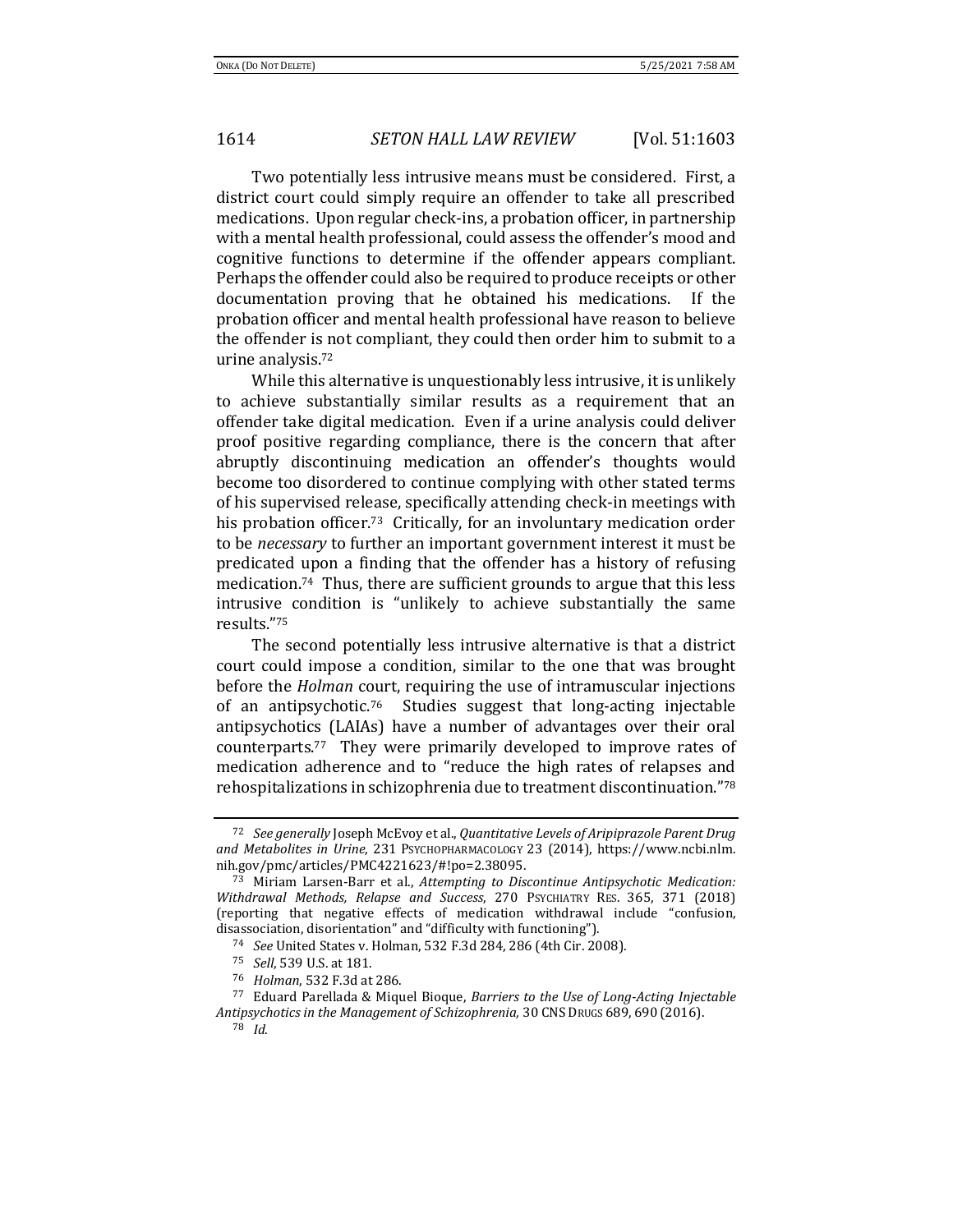Despite these significant advantages, there are also drawbacks to LAIAs. Because they are long-acting, it takes a greater period of time to achieve steady levels in patients.79 Additionally, it is more difficult for a physician to adjust the dosage level if she feels her patient is not responding well to the medication.<sup>80</sup> Finally, there are a number of reasons why a patient might be averse to taking an LAIA, including pain at the injection site, the burden of traveling to a clinic for administration of the injections, and the perception of stigma.<sup>81</sup>

It is important to bear in mind that in *Holman*, Holman's prison psychiatrist recommended the use of LAIAs.82 Additionally, while in prison, Holman received injections of risperidone, the same antipsychotic specified in the condition of supervised release,<sup>83</sup> indicating that his psychiatrist knew that he tolerated the medication well. Ultimately, much of the decision around whether an LAIA is an appropriate, less intrusive treatment will bear on the recommendation of the treating physician.

Courts must also consider the patient's preference with regard to medication. Some patients prefer a monthly injection to remembering to take a pill daily.84 This concern with missing pills is sure to be compounded by the fact that missed dosages could result in a return to prison.85 Moreover, some patients feel burdened psychologically by their daily medication regimen, seeing it as a constant reminder of their illness.<sup>86</sup>

Injections and digital medications are both intrusive in their own ways. In considering which form of "intrusion" outweighs the other, it is important to bear in mind that a term of supervised release does not last indefinitely.87 Therefore, it is important to use this period of supervision to develop good habits and to encourage a system that the offender can continue on his own once the period of supervision has ended. If the offender will have difficulty traveling to a clinic monthly to

<sup>83</sup> *Id.*

<sup>79</sup> Sofia Brissos et al., *The Role of Long-Acting Injectable Antipsychotics in Schizophrenia: A Critical Appraisal*, 4 THERAPEUTIC ADVANCES IN PSYCHOPHARMACOLOGY 198, 201 (2014).

<sup>80</sup> *Id.*

<sup>81</sup> *Id.*

<sup>82</sup> United States v. Holman, 532 F.3d 284, 286 (4th Cir. 2008).

<sup>84</sup> Parellada & Bioque, *supra* not[e 77,](#page-11-0) at 693.

<sup>&</sup>lt;sup>85</sup> 18 U.S.C. § 3583(e)(3) ("[T]he court may ... revoke a term of supervised release, and require the defendant to serve in prison all or part of the term of supervised release . . . if the court . . . finds by a preponderance of the evidence that the defendant violated a condition of supervised release. . . .")

<sup>86</sup> Parellada & Bioque, *supra* not[e 77,](#page-11-0) at 694.

<sup>87</sup> 18 U.S.C. § 3583(b) (authorized terms of supervised release).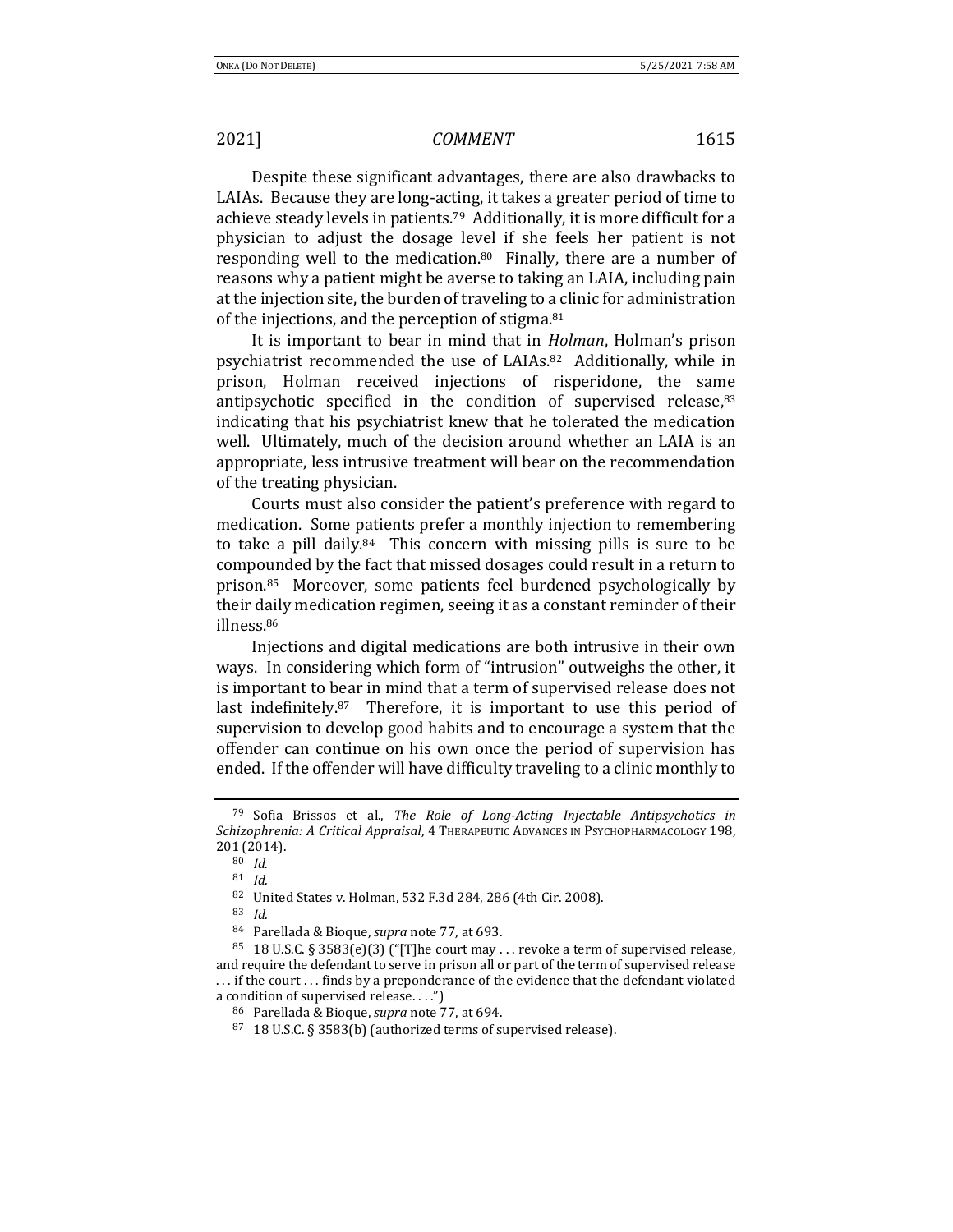receive his injection or believes monthly injections are particularly stigmatizing, then it makes little sense to compel him to adhere to a treatment regime he will likely abandon once the term of supervised release ends. The "least intrusive" condition, therefore, will consider both the treating physician's recommendation and the patient's preference.

Finally, the court must determine medical appropriateness by looking at whether the condition is in the patient's best medical interest.88 Because symptoms of schizophrenia can include paranoia and delusions, some mental health professionals fear that forcing patients to use a system that will "monitor their behavior and send signals out of their body" could exacerbate their conditions and be detrimental to their prognoses.<sup>89</sup> Thus, before any such condition could be imposed on an offender, his psychiatrist must determine that he is an appropriate candidate for digital medication. Additionally, probation officers should make every effort to have a conversation with the offender and his mental health professional to explain the capabilities of the technology and the limited data that it can store and transmit.<sup>90</sup> Knowing the system is not transmitting any sensitive medical data should hopefully assuage some of the patient's concerns.<sup>91</sup>

# C. *The Monitoring Component of the Digital Pill Also Passes Constitutional Muster*

<span id="page-13-0"></span>As stated above, the digital pill is more than just an antipsychotic medication, it also contains a monitoring component.<sup>92</sup> Technologies related to electronically monitoring individuals typically fall into two categories—electronic location monitors and chemical substance monitors.93 Courts routinely impose both types of electronic monitors as a form of enhanced surveillance during probation or supervised release.<sup>94</sup>

<sup>88</sup> Sell v. United States, 539 U.S. 166, 181 (2003).

<sup>89</sup> *Id.*

<sup>90</sup> *See* Caliendo & Hilas, *supra* not[e 4.](#page-0-1)

 $91$  While information regarding the patient's activity levels, heart rate, and body temperature is automatically collected by the system, the patient can decline to share this information with third parties. *Terms & Conditions of Use and Patient Privacy Notice*, ABILIFY MYCITE 11, 14 (Jan. 1, 2018), https://www.otsuka-us.com/media/static/Abilify-Mycite-Patient-Terms-of-Use-and-Privacy-Notice.pdf.

<sup>92</sup> Caliendo & Hilas, *supra* not[e 4.](#page-0-1)

<sup>93</sup> Erin Murphy, *Paradigms of Restraint*, 57 DUKE L.J. 1321, 1332 (2008).

<sup>94</sup> *Id.*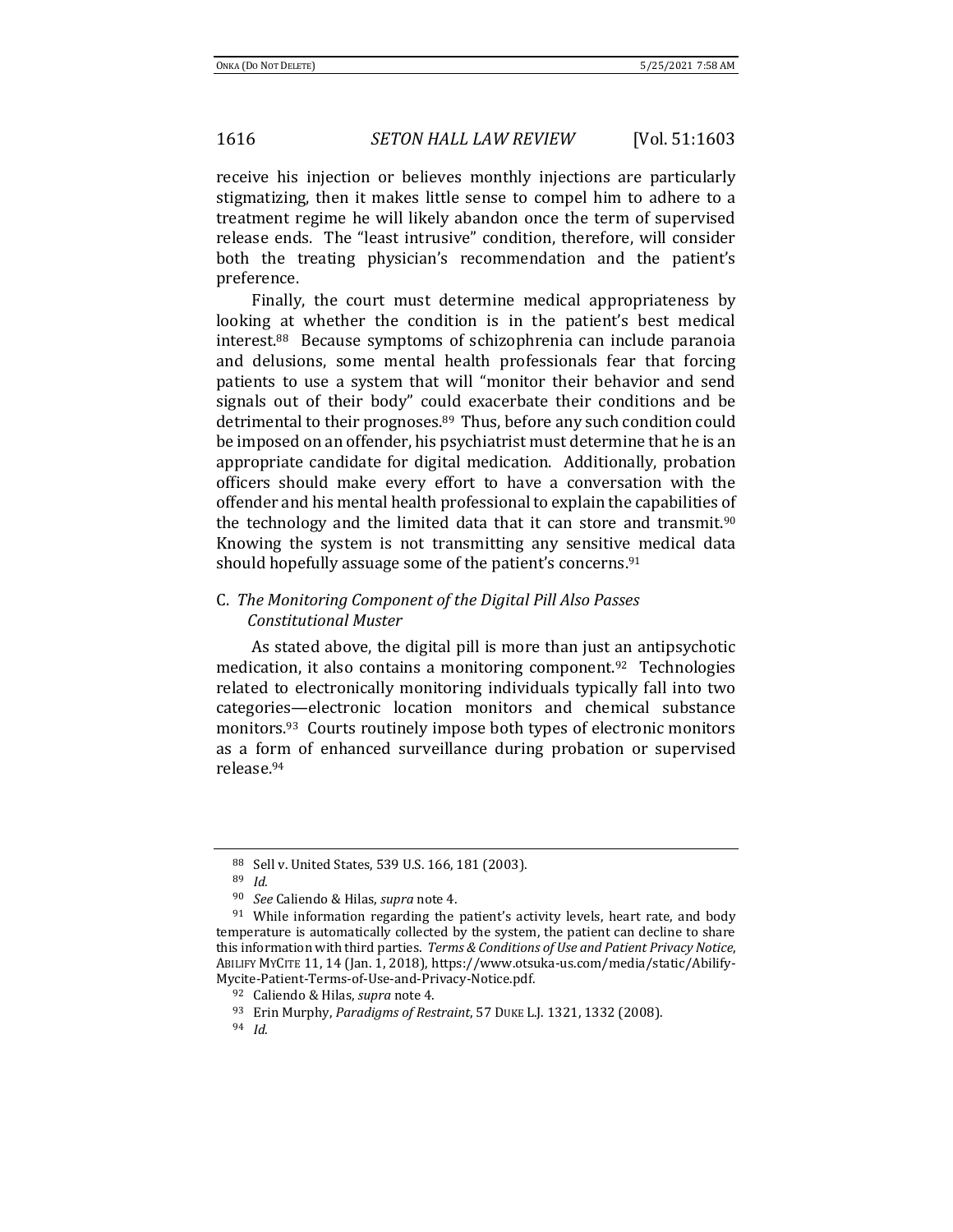Electronic location monitors typically work by either setting parameters for where an individual can or cannot go or by giving precise information about an offender's location that can either be reviewed later or in real time.<sup>95</sup> All fifty states, the District of Columbia, and the federal government use electronic location monitors to track the movements and activities of either pretrial defendants or offenders on probation or supervised release.96 Many of the state provisions are based on broad categories, such as the nature of the offense, rather than on an "individualized determination of the dangerousness or likely recidivism" of a particular offender.<sup>97</sup>

One of the most prevalently used chemical substance monitors is SCRAM, the secure continuous remote alcohol monitor.<sup>98</sup> Often imposed as a condition for incorrigible drunk drivers, the monitor attaches to the offender's ankle and tests the alcohol concentration levels in the person's sweat on an hourly basis.<sup>99</sup> It then date and time stamps the data before storing it for transmission, typically to the offender's probation officer, via the offender's home phone.<sup>100</sup>

Given the purpose and functionality of the SCRAM device—to monitor the ingestion of certain substances and to transmit relevant data regarding same to the offender's probation officer via the offender's phone—it would appear that digital medication can be most closely analogized to this type of monitoring device. This would suggest that the monitoring component of the digital pill is on solid constitutional footing. In *Diehl v. Parole Bd.*, <sup>101</sup> for instance, Magistrate Judge Joseph G. Scoville of the Western District of Michigan found the SCRAM device to be "just another method to monitor a parolee's alcohol use, no different in kind from random urine testing."102 Reasoning that parolees have no Fourth Amendment right to be free from random drug testing103—indeed, in the federal context, it is a required term of

<sup>95</sup> *Id.* at 1332–33.

<sup>96</sup> Stephanie Fahy et al., *Use of Electronic Offender-Tracking Devices Expands Sharply*, PEW CHARITABLE TRUSTS, (Sept. 7, 2016), https://www.pewtrusts.org/en/research-andanalysis/issue-briefs/2016/09/use-of-electronic-offender-tracking-devices-expandssharply.

<sup>97</sup> Murphy, *supra* not[e 93,](#page-13-0) at 1333.

<sup>98</sup> *Id.* at 1334.

<sup>99</sup> *Id.*

<sup>100</sup> *Id.*

<sup>101</sup> No. 1:12-cv-402, 2012 U.S. Dist. LEXIS 91059 (W.D. Mich. May 4, 2012), *adopted*, 2012 U.S. Dist. LEXIS 90182 (W.D. Mich. June 29, 2012).

<sup>102</sup> *Id.* at \*7.

<sup>103</sup> *Id.* at \*7–8 (citing Skinner v. Railway Labor Executives' Ass'n, 489 U.S. 602 (1989)).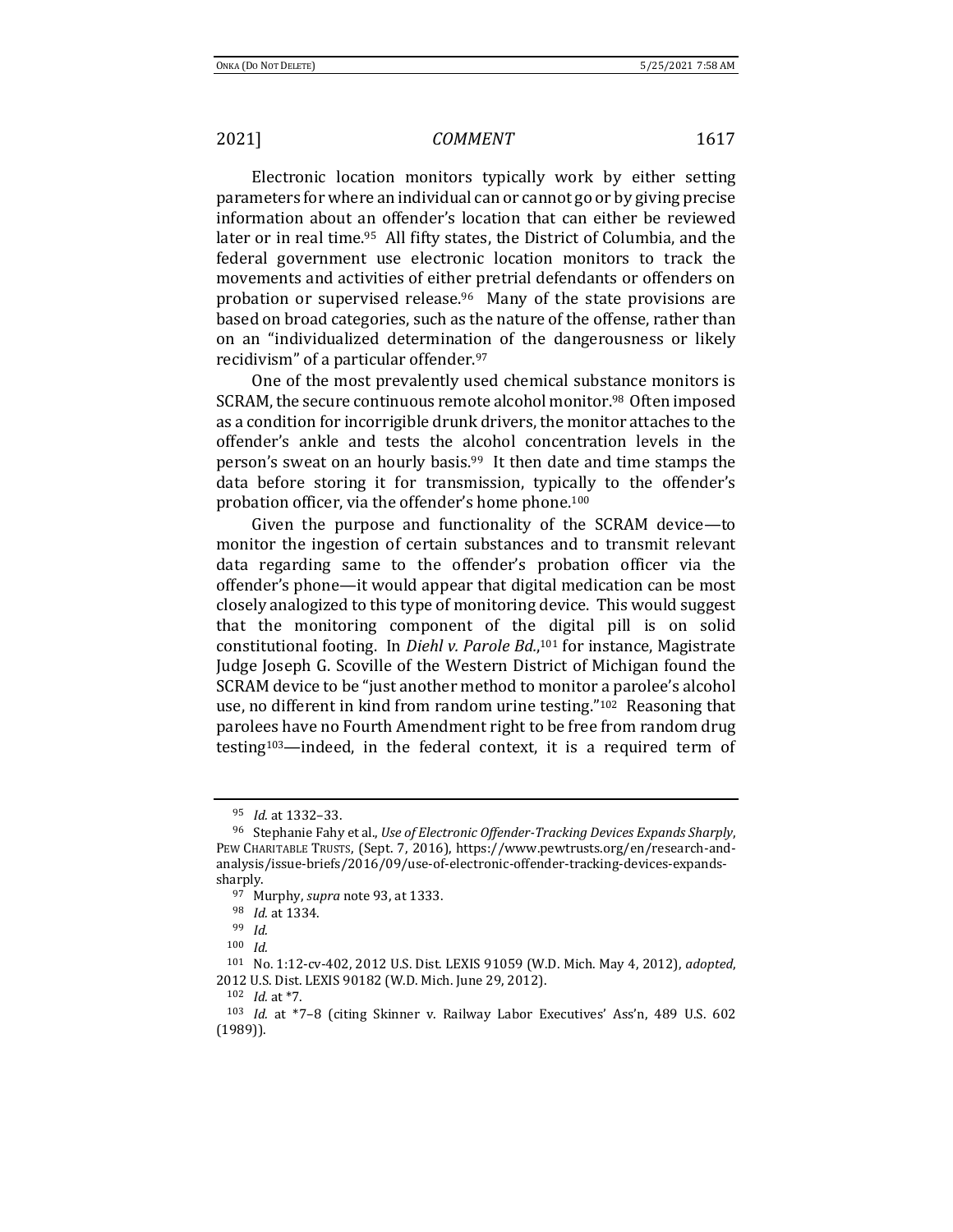supervised release<sup>104</sup>—Magistrate Judge Scoville found that the imposition of SCRAM did not violate the offender's Fourth Amendment right to be secure from unreasonable searches and seizures.105 Applying the same reasoning to digital medication, because the same results could be achieved through random urine testing, it would follow that the monitoring component of the digital pill would not violate an offender's Fourth Amendment rights.<sup>106</sup>

Indeed, if a special condition requiring compliance with digital medication were to survive the demanding strict scrutiny test that governs challenges brought on substantive due process grounds, it is an almost foregone conclusion that the condition would also survive a challenge under the Fourth Amendment. In the Fourth Amendment context, the state merely needs to show that the search was "reasonable" after considering the individual's right to privacy, on the one hand, and the government's legitimate interests, on the other.<sup>107</sup> This highly deferential standard is rendered even more so in the context of a condition of parole or probation. The Court has held that parolees do not enjoy "the absolute liberty to which every citizen is entitled."<sup>108</sup> A parolee's expectation of privacy is even further diminished when he is clearly informed of the condition of parole that infringes on his privacy interest.109 Given this deferential standard, compounded with the wide latitude district courts are afforded when crafting special conditions of supervised release,<sup>110</sup> it is not surprising that, while relatively common, Fourth Amendment challenges to terms of supervised release are by and large unsuccessful.<sup>111</sup>

<sup>104</sup> 18 U.S.C. § 3583(d) (a presumptive mandatory condition of supervised release is that the offender submit to at least three periodic drug tests).

<sup>105</sup> U.S. CONST. amend. IV.

<sup>106</sup> Additional challenges focus on whether SCRAM evidence is sufficiently reliable to be admitted. *See, e.g.*, People v. Dorcent, 909 N.Y.S.2d 618 (Kings Cty. Crim. Ct. Oct. 22, 2010). Evidentiary standards are beyond the scope of this Comment.

<sup>107</sup> Samson v. California, 547 U.S. 843, 848 (2006).

<sup>108</sup> United States v. Knights, 534 U.S. 112, 119 (2001) (quoting Morrissey v. Brewer, 408 U.S. 471, 480 (1972)).

<sup>109</sup> *Id.*

<sup>110</sup> United States v. Dotson, 324 F.3d 256, 259–60 (4th Cir. 2003) (citing United States v. Crandon, 173 F.3d 122, 127 (3d Cir. 1999)); United States v. Bee, 162 F.3d 1232, 1234 (9th Cir. 1998) (stating that district courts have "broad discretion" when imposing terms of supervised release, even when it comes to "restrictions that infringe on fundamental rights").

<sup>111</sup> *See* Naomi M. Weinstein, *The Legal Aspects of Conditional Release in the Criminal and Civil Court System*, 32 BEHAV. SCI.& L. 666, 672 (2014).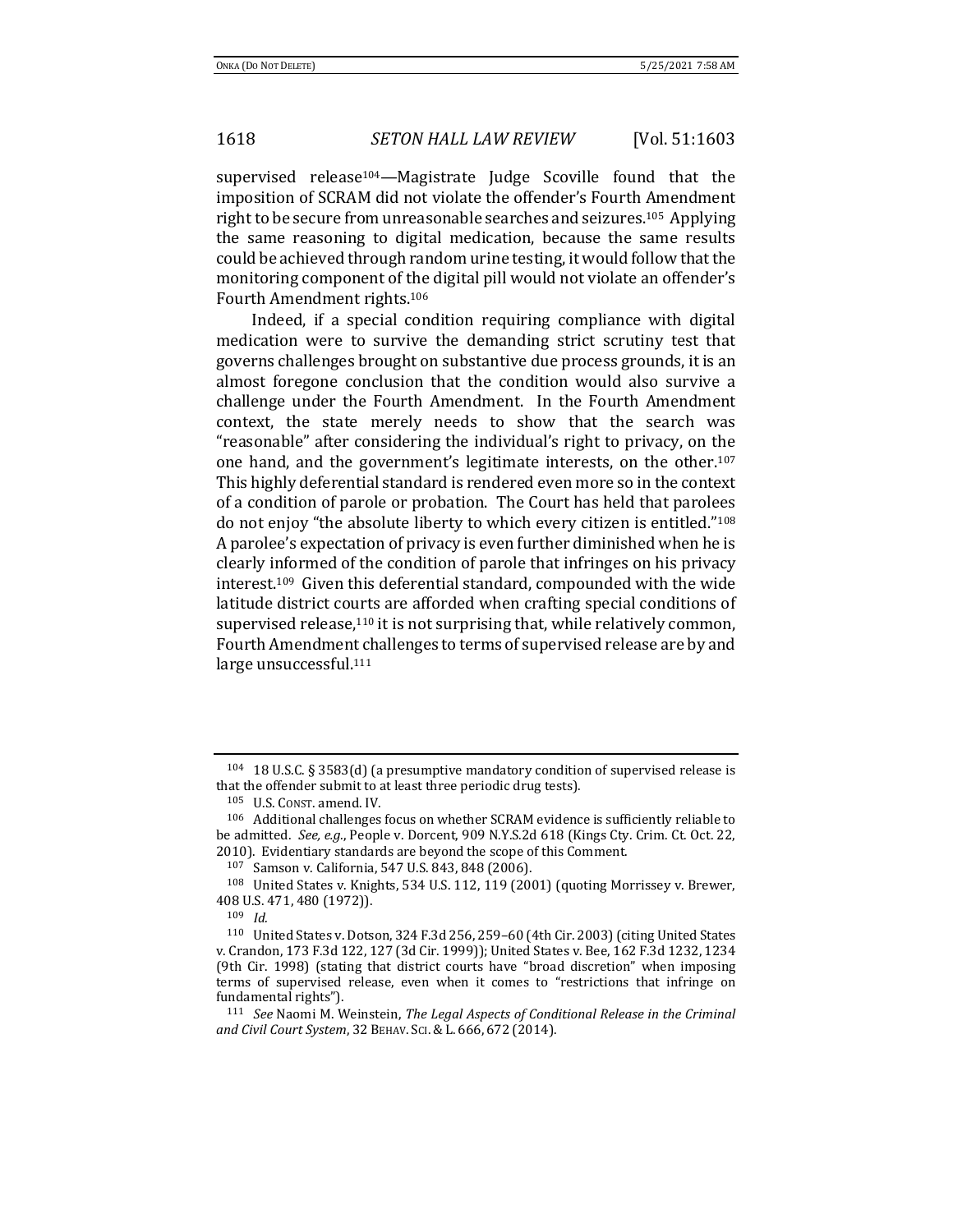Certain instruments of monitoring, such as the electronic location monitoring of sex offenders or registry statutes, are also commonly challenged<sup>112</sup> under the Ex Post Facto Clause.113 The Ex Post Facto Clause bars application of a law "that changes the punishment, and inflicts a greater punishment, than the law annexed to the crime when committed."114 To prevail on an ex post facto claim, a defendant must show (1) that the law operates retroactively, and (2) that the law works to increase the penalty from what it was at the time he committed the crime.115 More often than not, these challenges fail, as reviewing courts have repeatedly held that even the most draconian civil statutes<sup>116</sup> are regulatory in nature—not punitive—and, therefore, not ex post facto laws.117 To determine whether a law is regulatory or punitive, courts first and foremost look to the intent of the legislature.118 If it is clear the intent was to impose punishment, "that ends the inquiry."119 If the intention was to enact a "civil and nonpunitive" regulatory scheme,<sup>120</sup> the courts will apply the multifactor test elucidated in *Kennedy v. Mendoza-Martinez*<sup>121</sup> to ensure that the purpose or effect of the regulation is not so punitive as to overcome the deference extended to the legislature.122 Key to this analysis is an inquiry into the principal

<sup>112</sup> *See* John Kip Cornwell, *Sex Offender Residency Restrictions: Government Regulation of Public Health, Safety, and Morality*, 24 WM. & MARY BILL OF RTS. J. 1, 16 (2015); *see also* Murphy, *supra* not[e 93,](#page-13-0) at 1347.

<sup>113</sup> U.S. CONST. art. I, § 9, cl. 3.

<sup>114</sup> Johnson v. United States, 529 U.S. 694, 699 (2000) (quoting Calder v. Bull, 3 U.S. 386, 390 (1798)).

<sup>115</sup> *Id.*

<sup>116</sup> This Comment does not address the use of digital medication outside the confines of the formal criminal process. Accordingly, further exploration is needed regarding the potential uses of digital medication in the civil preventative outpatient commitment context. *See generally* John Kip Cornwell & Raymond Deeney, *Exposing the Myths Surrounding Preventative Outpatient Commitment for Individuals with Chronic Mental Illness*, 9 PSYCHOL. PUB. POL'Y & L.(2003).

<sup>117</sup> *See, e.g.*, Smith v. Doe, 538 U.S. 84, 105–06 (2003) (holding that the Alaska Sex Offender Registration Act was designed to be a civil, nonpunitive way of identifying past offenders for the purpose of protecting the public from the risk of recidivism); Belleau v. Wall, F.3d 929, 937 (7th Cir. 2016) (finding a Wisconsin law that imposed a condition of lifetime electronic monitoring for sex offenders released from civil commitment to be prevention and not punishment).

<sup>118</sup> *Smith*, 538 U.S. at 93.

<sup>119</sup> *Id.*

<sup>120</sup> *Id.*

<sup>121</sup> 372 U.S. 144, 165–66 (1963) (factors include whether the sanction "has historically been regarded as a punishment;" whether its operation will further the traditional aims of punishment, namely retribution and deterrence; "whether the behavior to which it applies is already a crime;" and whether it appears to be excessive in nature).

<sup>122</sup> *Smith*, 538 U.S. at 93.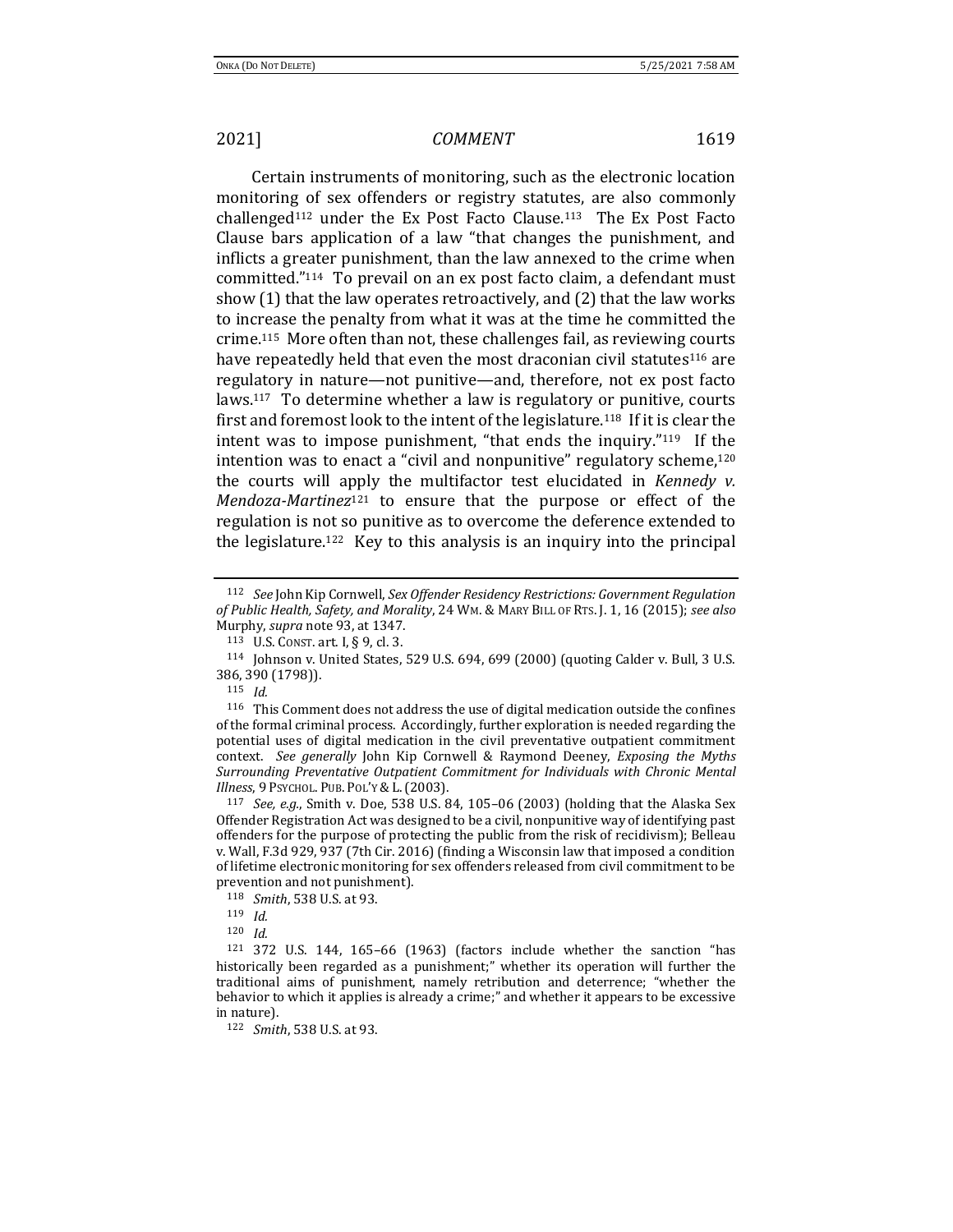aims of the condition of supervised release, as evidenced by the number of courts that have consistently held that conditions of supervised release should not be regarded as punishment if they "further the deterrent, protective and rehabilitative goals of sentencing."<sup>123</sup> Additionally, the Supreme Court in *Kansas v. Hendricks*<sup>124</sup> found that for a law to be punitive it must further punitive goals: either "affix culpability for prior criminal conduct" or deter future crime.125 While a special condition requiring digital medication compliance does potentially deter future crime, it also furthers nonpunitive goals, such as ensuring proper mental health treatment and the safety of the offender and the community at large.126 Given this precedent, it is probable that a condition imposing digital medication would be regarded as regulatory and, therefore, would not be an ex post facto law.

Assuming arguendo that a special condition of supervised release requiring compliance with digital medication is punitive,<sup>127</sup> such a condition is subject to scrutiny under the Ex Post Facto Clause. It is unlikely that such a claim will succeed, however. First, the Court has held that the Clause "looks to the standard of punishment prescribed by a statute rather than to the sentence actually imposed."128 While digital medication introduces another mode of ensuring compliance with antipsychotic medication, the standard that governs when a court could impose such a condition remains unchanged. Additionally, courts have held that there is no ex post facto prohibition on laws that change only the procedures by which a case is adjudicated while leaving unchanged the "substantive law of crimes." $129$  A change in the methodology by

<sup>123</sup> United States v. Jackson, 189 F.3d 820, 824 (9th Cir. 1999) (citing United States v. Eyler, 67 F.3d 1386, 1393 (9th Cir. 1995)); *see also* United States v. Winston, 850 F.3d 377, 382 (8th Cir. 2017); United States v. Hook, 471 F.3d 766, 776 (7th Cir. 2006).

<sup>124</sup> 521 U.S. 346 (1997).

<sup>125</sup> *Id.* at 362.

<sup>126</sup> *See Winston*, 850 F.3d at 381–82 for the proposition that a finding that a condition furthers goals of deterrence is not necessarily determinative that a law is punitive in nature.

 $127$  Certain factors support a finding that such a special condition would be punitive, including: (1) 18 U.S.C.  $\hat{S}$  3583, the statute addressing terms of supervised release after imprisonment, is codified in Title 18, Crime and Criminal Procedure, evincing a legislative intent that the statute should be construed as penal in nature; and (2) courts and commentators have discussed supervised release as being an integral part of the penal sentencing scheme. *See* United States v. Larson, 402 Fed. Appx. 349, 354 (2010); *see also* Byran R. Diederich, *Risking Retroactive Punishment: Modifications of the Supervised Release Statute and the Ex Post Facto Prohibition*, 99 COLUM L.REV. 1551, 1554 (1999) (commenting that supervised release is an integral part of federal sentencing scheme).

<sup>128</sup> Lindsey v. Washington, 301 U.S. 397, 401 (1937).

<sup>129</sup> Collins v. Youngblood, 497 U.S. 37, 45 (1990).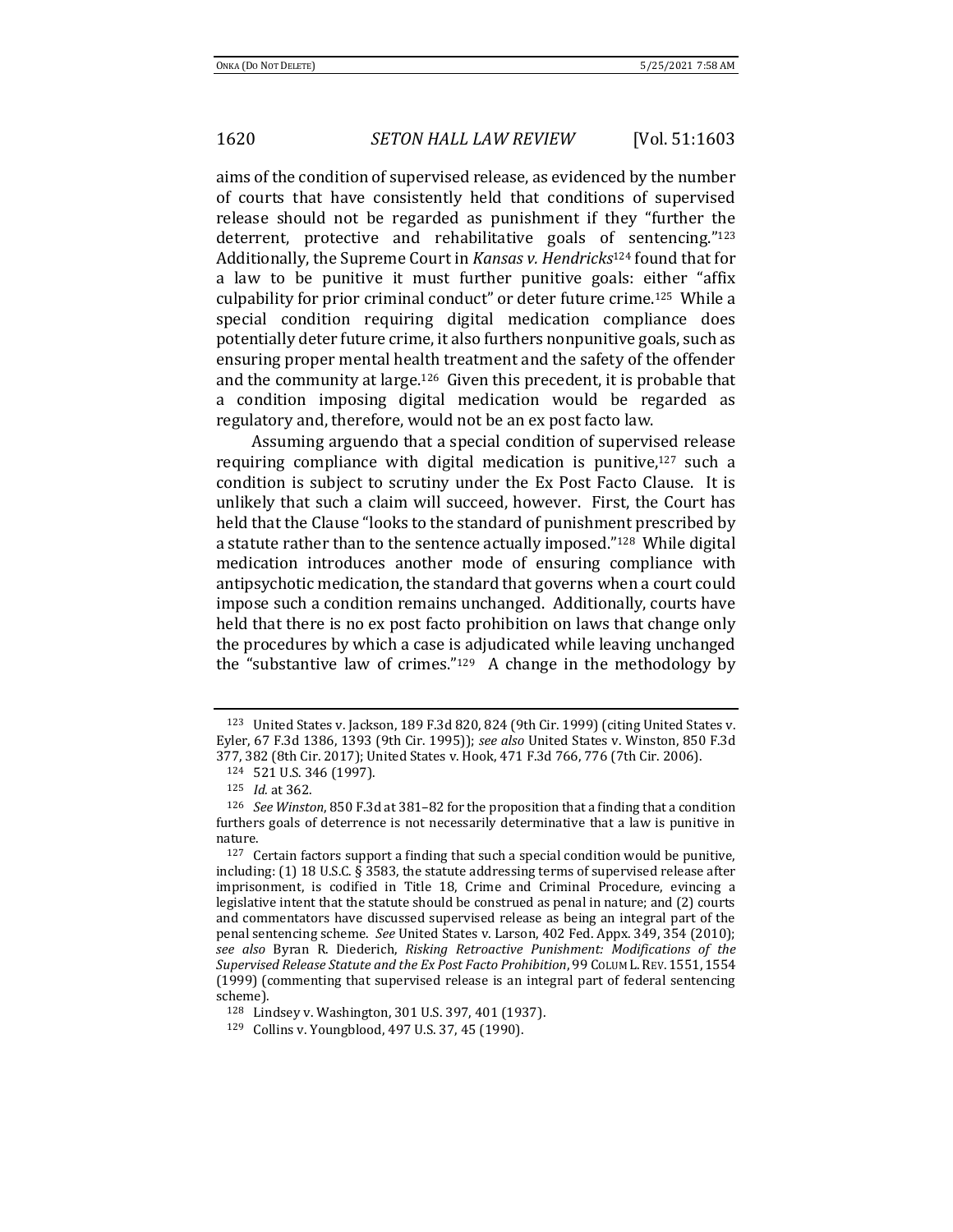which courts oversee medication compliance can be analogized to a procedural alteration, rather than a substantive one. As stated above, the "substance" of this additional form of punishment—if indeed, that is what it is—namely, the statutory and constitutional constructs that govern when a court can impose such a condition, remains unchanged. Therefore, even if a special condition mandating use of digital medication can be properly considered punitive, it does not offend the Ex Post Facto Clause.

# III. A CONDITION OF RELEASE MANDATING USE OF DIGITAL MEDICATION REPRESENTS GOOD POLICY

As the previous Part showed, a district court must first make a finding that an offender is a danger to himself or others before imposing a condition of involuntary medication, whether it be digital medication or otherwise.130 Thus, the requisite condition for any such term of supervised release reflects what is perhaps the primary benefit of compulsory medication—keeping people, both the offender and the public at large, safe.

Separate and apart from ensuring the health and safety of the offender and those individuals he comes into contact with, digital medication could also be an important and effective tool to ameliorate some of the intense strain placed on both our criminal justice and mental health systems. The hope is that digital medication will help ensure that offenders on supervised release remain stable, thereby reducing the very high rates of recidivism among the mentally ill offender population<sup>131</sup> and hopefully preventing mental health crises that divert critical resources away from a severely underserved population.<sup>132</sup>

<span id="page-18-1"></span><span id="page-18-0"></span><sup>130</sup> *See supra* Section II.A.

<sup>131</sup> Matthew E. Hirschtritt & Renee L. Binder, *Interrupting the Mental Illness-Incarceration-Recidivism Cycle*, 317 J. AM. MED. ASS'N. 695, 696 (Feb. 21, 2017) (noting that the rate of recidivism for mentally ill offenders is nearly twice the national average; 53 percent for mentally ill offenders compared to 30 percent for offenders without a history of mental illness); *see also* JENNIFER BRONSON & MARCUS BERZOFSKY, U.S. DEP'T. OF JUSTICE, INDICATORS OF MENTAL HEALTH PROBLEMS REPORTED BY PRISONERS AND JAIL INMATES, 2011–12,7(2017)(finding that prisoners with multiple arrests were more likely to have a history of a mental health problem than prisoners with one arrest and that almost half of those surveyed with a history of a mental health problem had been arrested 11 times or more).

<sup>132</sup> TREATMENT ADVOCACY CTR., EMPTYING THE 'NEW ASYLUMS:' A BEDS CAPACITY MODEL TO REDUCE MENTAL ILLNESS BEHIND BARS 5–6 (Jan. 2017) [hereinafter EMPTYING THE NEW ASYLUMS], https://www.treatmentadvocacycenter.org/storage/documents/emptyingnew-asylums.pdf.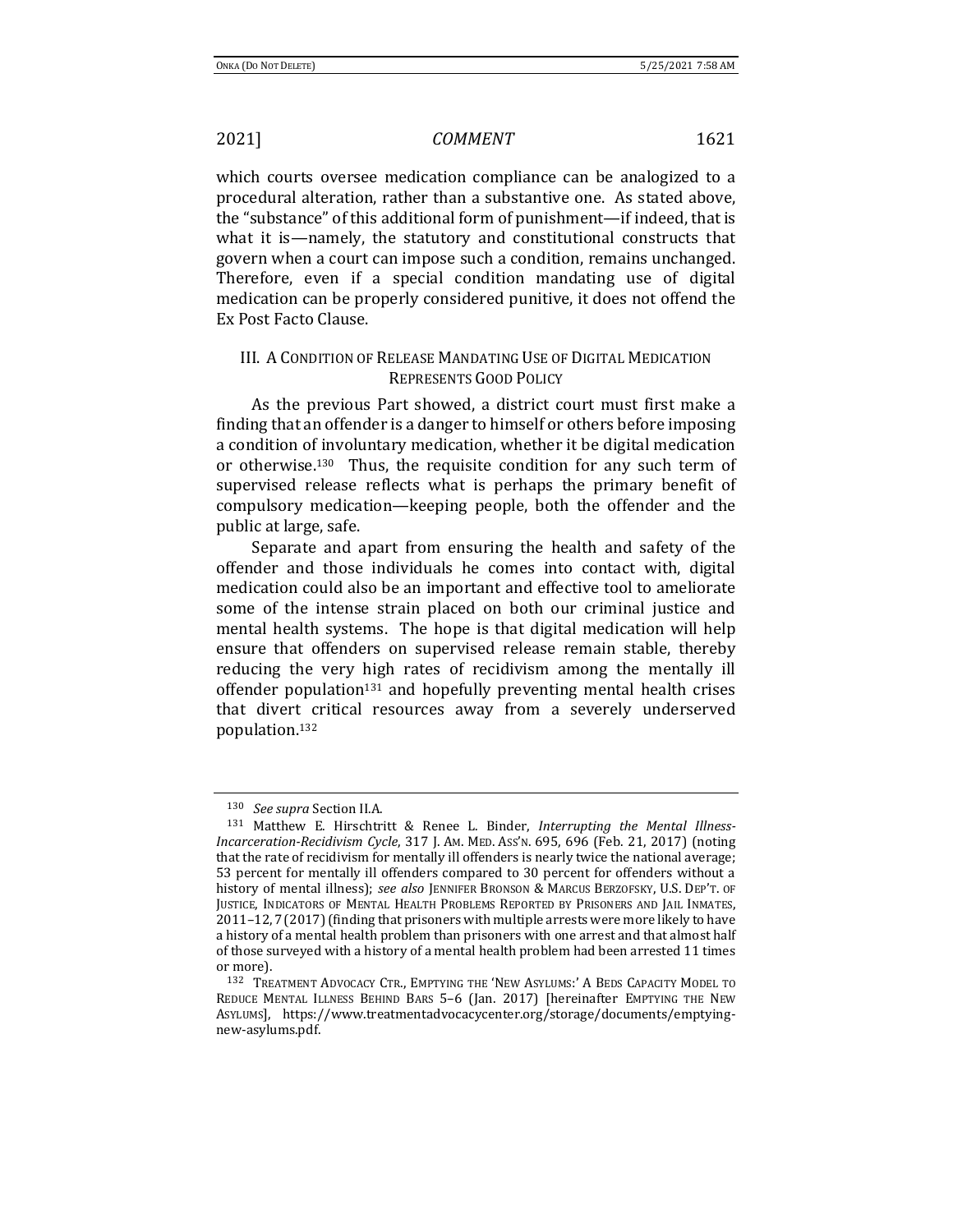### A. *Schizophrenia and Bipolar Disorder*

<span id="page-19-2"></span>Many Departments of Corrections, including the Federal Bureau of Prisons (BOP), classify a wide spectrum of mental disorders as "serious mental illnesses."133 This Comment will focus on two specific diagnoses, both of which are treated with the digital pill—schizophrenia and bipolar disorder.<sup>134</sup>

<span id="page-19-1"></span><span id="page-19-0"></span>Schizophrenia is a chronic mental illness characterized by "delusions, hallucinations, disorganized speech and behavior, and other symptoms that cause social or occupational dysfunction."<sup>135</sup> Schizophrenia requires long-term treatment, which is usually comprised of both antipsychotics and therapy.136 Similarly, bipolar disorder is a chronic mental illness, typically treated with medications.137 Those who suffer from bipolar disorder, also referred to as manic-depressive illness, experience dramatic fluctuations in mood and energy levels.138 Symptoms of bipolar disorder include alternating periods of depression and "mania," characterized by increased activity, racing thoughts, and impulsive behavior.<sup>139</sup>

As noted *supra*, non-adherence to medication regimes is endemic to the treatment of both schizophrenia and bipolar disorder.140 "Non-

<sup>133</sup> OFFICE OF THE INSPECTOR GEN., U.S. DEP'T OF JUSTICE, REVIEW OF THE FEDERAL BUREAU OF PRISONS' USE OF RESTRICTIVE HOUSING FOR INMATES WITH MENTAL ILLNESS 5 n.18 (2017) (BOP policy lists schizophrenia, bipolar and related disorders, and major depressive disorder as diagnoses generally classified as serious mental illnesses. Other diagnoses such as anxiety disorders, autism spectrum disorders, and personality disorders, to name but a few, are additional diagnoses that can be classified as serious mental illness, particularly if the condition is "sufficiently severe, persistent, and disabling").

 $134$  Bipolar disorder is a category that encompasses three related diagnoses—bipolar I, bipolar II, and cyclothymic disorder. *What Is Bipolar Disorder?*, AM. PSYCHIATRIC ASS'N [hereinafter *What is Bipolar Disorder?*], https://www.psychiatry.org/patients-families/ bipolar-disorders/what-are-bipolar-disorders (last visited Apr. 3, 2021). The digital pill is only indicated to treat bipolar I disorder, however, many of the statistics regarding offenders with serious mental illness lump these diagnoses together referring to them, collectively, as "bipolar disorder(s)." Therefore, it should be noted that only a segment of this offender population could potentially be treated by the digital pill. *See Product Information*, *supra* note [9.](#page-1-1)

<sup>135</sup> *DSM-5 Fact Sheet: Schizophrenia*, AM. PSYCHIATRIC ASS'N, https://www.psychiatry. org/psychiatrists/practice/dsm/educational-resources/dsm-5-fact-sheets (last visited Sept. 19, 2019).

<sup>136</sup> Xiang Cong Tham et al., *Factors Affecting Medication Adherence Among Adults With Schizophrenia: A Literature Review*, 30 ARCHIVES OF PSYCHIATRIC NURSING 797, 797 (2016).

<sup>137</sup> *What Is Bipolar Disorder?*, *supra* not[e 134.](#page-19-0)

<sup>138</sup> *Id.*

<sup>139</sup> *Press Release, FDA*, *supra* note [1.](#page-0-0)

<sup>140</sup> Brown & Gray, *supra* not[e 12,](#page-1-2) at 192; *see also* Colom et al., *supra* not[e 12,](#page-1-2) at 24.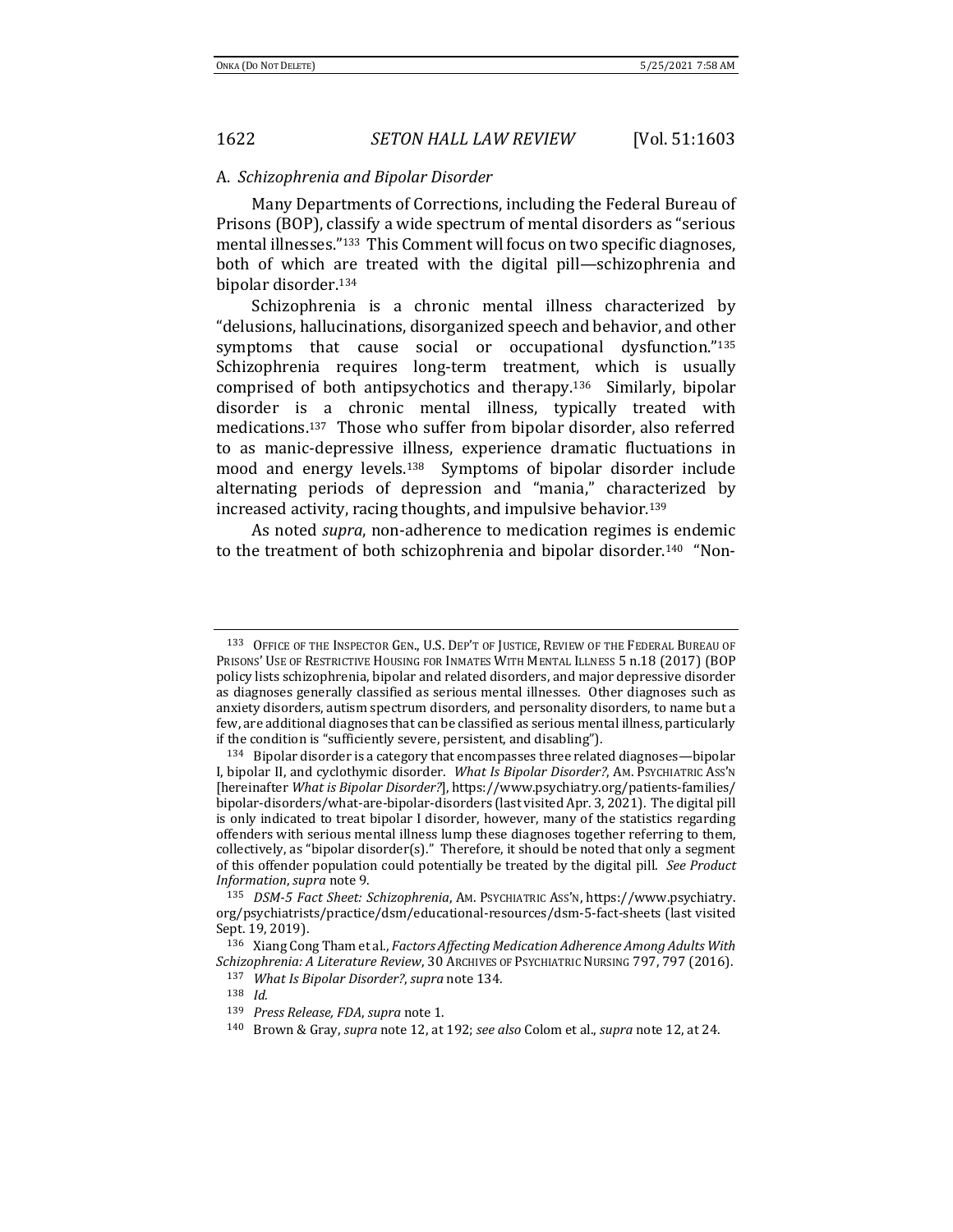<span id="page-20-0"></span>

adherence is the most powerful predictor of relapse,"<sup>141</sup> which can have profound ramifications, not only for the individual patient but for the health care system as a whole. It is estimated that non-adherence to medication costs approximately \$100 billion per year, attributable to the increased cost of treatment and hospitalization.142 Use of the digital pill allows for transparency and accountability to help ensure that the patient is regularly taking his medication. This is not only imperative to treating the patient's mental illness but is also beneficial to our strained mental health care system.

### B. *Prisons and Jails as the "New Asylums" <sup>143</sup>*

The mid-twentieth century saw a movement toward the deinstitutionalization of the mentally ill.144 Advancements in psychotropic medications and psychotherapy shepherded in a dramatic shift away from "warehousing" the mentally ill in hospitals and institutions to treating them in comprehensive community mental health centers.145 With the passage of the Mental Retardation Facilities and Community Mental Health Centers Construction Act of 1963, community-based care became the standard of mental health treatment.146 The Act provided for the construction of 2,000 community health centers by 1980 and anticipated a growth rate of one center for every increase of 100,000 to the population.147 As of 2017, there were approximately 2,500 such community mental health centers.<sup>148</sup>

While the construction of community centers has not kept pace with the growing need, the number of state hospital beds for the mentally ill has sharply declined over the past sixty years.149 The dire

<sup>141</sup> Brown & Gray, *supra* note [12,](#page-1-2) at 193; *see also* Tham et al., *supra* not[e 136,](#page-19-1) at 797 (citing the main reason for relapse in schizophrenics to be non-adherence to antipsychotics).

<sup>142</sup> *See* Belluck, *supra* not[e 14.](#page-1-3) 

<sup>143</sup> EMPTYING THE NEW ASYLUMS, *supra* not[e 132.](#page-18-0)

<sup>144</sup> *See, e.g.*, *Deinstitutionalization, Mental Illness, and Medications: Hearing Before the Comm. on Finance*, 103rd Cong. 1 (1994) [hereinafter *Hearing*] (statement of Sen. Daniel Patrick Moynihan, Chairman, S. Comm. on Finance).

<sup>145</sup> NATIONAL COUNCIL FOR BEHAVIORAL HEALTH, https://www.thenationalcouncil.org/ about/national-mental-health-association/overview/community-mental-health-act (last visited Sept. 20, 2019).

<sup>146</sup> Pub. L. No. 88-164, 77 Stat. 282 (1963).

<sup>147</sup> *Hearing, supra* note [144,](#page-20-0) at 2 (statement of Sen. Daniel Patrick Moynihan, Chairman, S. Comm. on Finance).

<sup>148</sup> DEPT. OF HEALTH & HUMAN SERVICES, SUBSTANCE ABUSE AND MENTAL HEALTH SERVICES ADMIN., NATIONAL MENTAL HEALTH SERVICES STUDY (N-MHSS): DATA ON MENTAL HEALTH TREATMENT FACILITIES 36 (2017), https://www.samhsa.gov/data/sites/default/files/ cbhsq-reports/2017\_National\_Mental\_Health\_Services\_Survey.pdf.

<sup>149</sup> EMPTYING THE NEW ASYLUMS, *supra* not[e 132,](#page-18-0) at 5.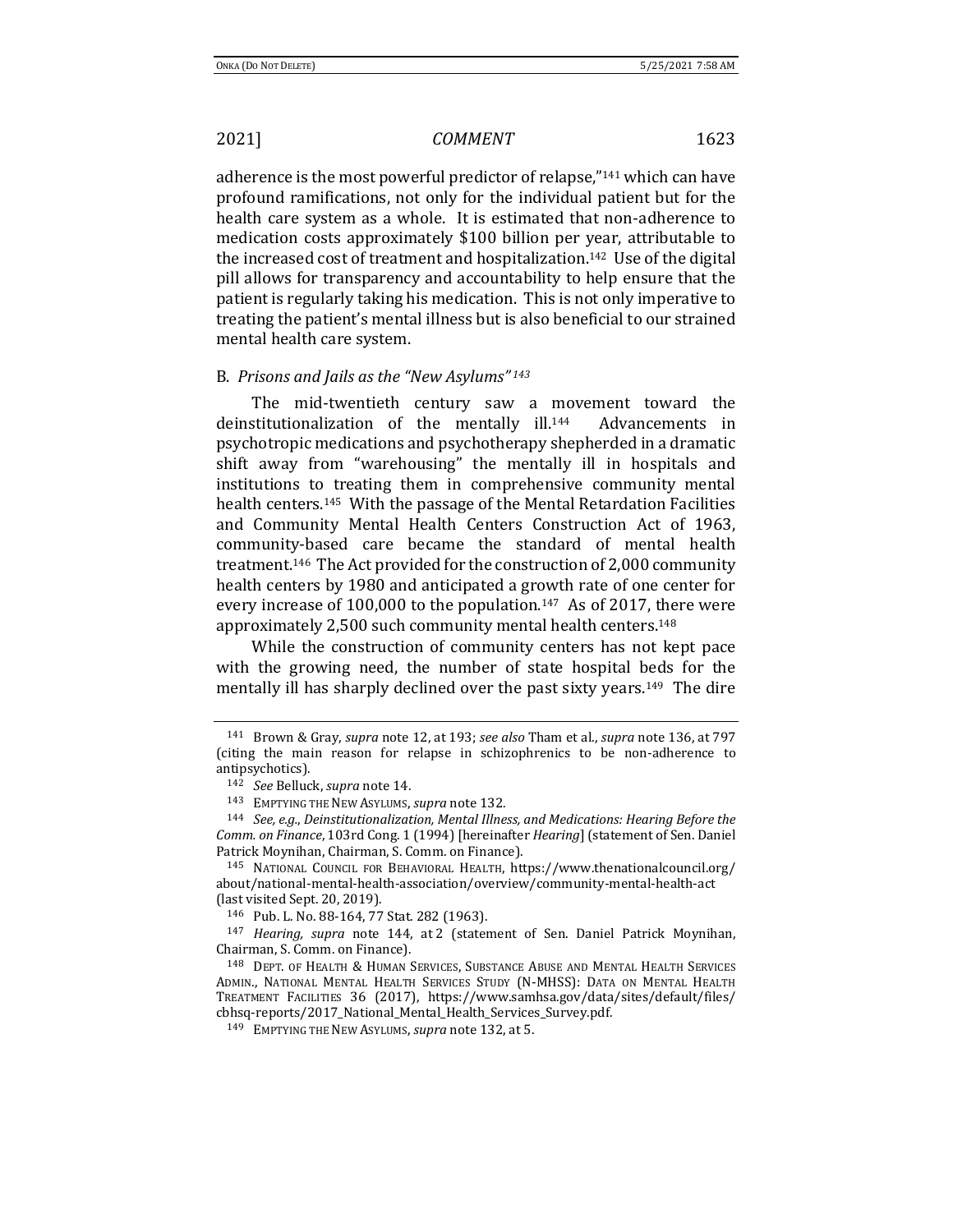lack of space and resources means that "[i]n 44 states and the District of Columbia, a prison or jail holds more individuals with serious mental illness than the largest remaining state psychiatric hospital."150 This translates to almost 400,000 men and women, suffering from a mental health condition, being held in U.S. jails and prisons.<sup>151</sup> Put in the context of the entire prison and jail population, approximately 37 percent of state and federal prisoners and 44 percent of jail inmates, respectively, reported a history of a mental health problem.152 Of those respective populations, 18 percent of prisoners and 25 percent of jail inmates reported a history of bipolar disorder, and 9 percent of prisoners and 12 percent of jail inmates reported a history of schizophrenia or another psychotic disorder.153 When compared to the paltry percentages of the U.S. general population who have received these diagnoses—2.8 percent for bipolar disorder and 0.25-0.64 percent for schizophrenia154—it is evident that persons suffering from these serious mental health diagnoses are severely overrepresented in our nation's jails and prisons. The staggering rate of incarceration in the mentally ill community is exacerbated by the very high rates of recidivism that characterize this population.155 The digital pill can help stem the tide of recidivism, and thereby reduce rates of incarceration, by providing a mechanism to help ensure that mentally ill offenders remain stable on their medication.

# C. *Improving Mental Health Outcomes for Mentally Ill Offenders Will Help Close the Revolving Door of Prisons*

The mentally ill are particularly susceptible to the physical, emotional, and psychological stresses of incarceration, which lead them to further decompensate.156 The stresses of institutional life can manifest in myriad ways, including violence. A 2017 special report from

<sup>150</sup> TREATMENT ADVOCACY CTR., GOING, GOING, GONE: TRENDS AND CONSEQUENCES OF ELIMINATING STATE PSYCHIATRIC BEDS 9 (June 2016), https://www.treatmentadvocacy center.org/storage/documents/going-going-gone.pdf.

<sup>151</sup> EMPTYING THE NEW ASYLUMS, *supra* not[e 132,](#page-18-0) at 1.

<sup>152</sup> BRONSON & BERZOFSKY, *supra* not[e 131,](#page-18-1) at 1.

<sup>153</sup> *Id.* at 3.

<sup>154</sup> *Mental Health Information: Statistics (Schizophrenia*), NAT'L INST. OF MENTAL HEALTH, https://www.nimh.nih.gov/health/statistics/schizophrenia.shtml#part\_1548 80 (last visited Nov. 3, 2019); *Mental Health Information: Statistics (Bipolar Disorder*), NAT'L INST. OF MENTAL HEALTH, https://www.nimh.nih.gov/health/statistics/bipolardisorder.shtml#part\_155460 (last visited Nov. 3, 2019).

<sup>155</sup> *See* Hirschritt & Binder, *supra* note [131,](#page-18-1) at 696.

<sup>156</sup> *See* Fellner, *supra* not[e 19,](#page-2-0) at 391 (2006); *see also Jailing People with Mental Illness*, NAT'L ALL. ON MENTAL ILLNESS, https://www.nami.org/learn-more/public-policy/jailingpeople-with-mental-illness (last visited Oct. 25, 2019).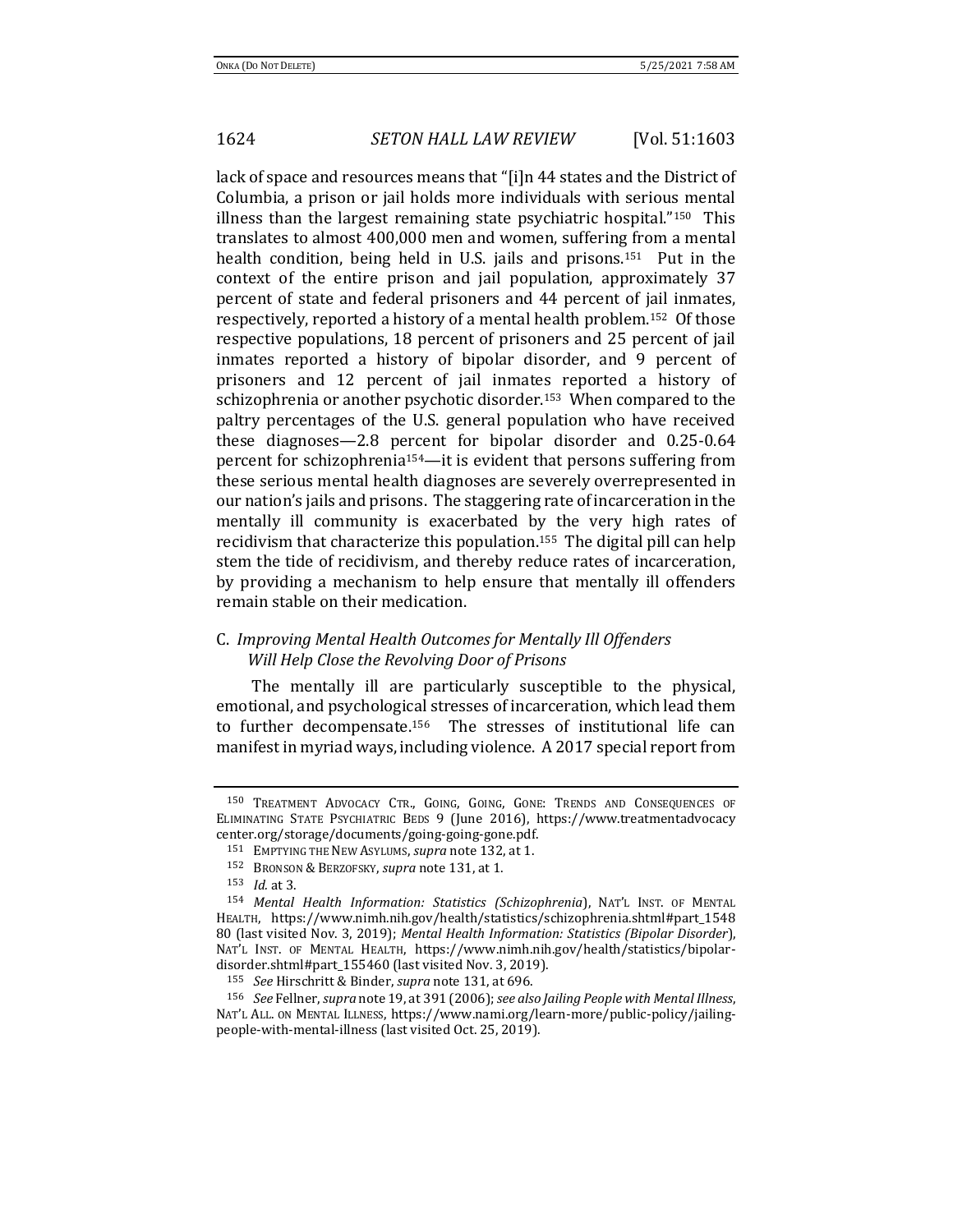the U.S. Department of Justice stated that prisoners and jail inmates with a history of severe mental illness were more likely to have been charged with assault compared to prisoners and inmates with no such history.<sup>157</sup> A strong argument could be made that at least some of this violence is preemptive, as the mentally ill all too often find themselves the targets of both sexual and physical violence.<sup>158</sup> Sadly, but perhaps not surprising given these realities of life behind bars, prisoners with mental illness are more likely to attempt or complete suicide, which is the leading cause of death in U.S. jails.<sup>159</sup>

<span id="page-22-1"></span>Additionally, the disorganized thought processes and poor impulse control that characterize schizophrenia and bipolar disorder also make it difficult for mentally ill prisoners to conform their behavior to the strict requirements of institutionalized life.160 Consequently, mentally ill prisoners are more likely to receive disciplinary infractions while in prison.161 And it is not just the symptoms of mental illness that make incarceration particularly hard on these prisoners, but also the rigid and punitive characteristics of incarceration itself, which are inherently at odds with the mental health needs of this population.<sup>162</sup>

Perhaps most troubling, all of these factors that characterize a mentally ill offender's experience in prison—the increased likelihood of victimization, the difficulty in adhering to the rigidity of incarceration, and concerns that the offender may be a risk to himself or others—are also all reasons why offenders find themselves in solitary confinement.163 Solitary confinement is shown to have devasting

<sup>161</sup> Bewley & Morgan, *supra* not[e 158,](#page-22-0) at 352.

<span id="page-22-0"></span>

<sup>157</sup> BRONSON & BERZOFSKY, *supra* not[e 131,](#page-18-1) at 9.

<sup>158</sup> Marshall T. Bewley & Robert D. Morgan, *A National Survey of Mental Health Services Available to Offenders with Mental Illness: Who is Doing What?* 35 LAW HUM. BEHAV. 351, 352 (2011).

<sup>159</sup> EMPTYING THE NEW ASYLUMS, *supra* not[e 132,](#page-18-0) at 1.

<sup>160</sup> Kenneth Adams & Joseph Ferrandino, *Managing Mentally Ill Inmates in Prison*, 35 CRIM. JUST.& BEHAV. 913, 917 (2008).

<sup>162</sup> Fellner, *supra* not[e 19,](#page-2-0) at 391 (noting that it is "nearly impossible" to coordinate the needs of the mentally ill with rules and goals reflecting "staff concerns about security, safety, power, and control"); *see also* Adams & Ferrandino, *supra* note [160,](#page-22-1)  at 914 (quoting a report from the Oregon Department of Corrections acknowledging that "finding safe, humane, and non-punitive methods for handling inmates who are experiencing the symptoms of mental illness is an ongoing challenge for prison administrators").

<sup>163</sup> *See Reassessing Solitary Confinement: The Human Rights, Fiscal and Public Safety Consequences: Hearing Before the Subcomm. on the Constitution, Civil Rights, and Human Rights of S. Comm. on the Judiciary*, 112th Cong. 712 (2012) (statement of Michael Jacobson, President & Director, Vera Institute of Justice) (noting that solitary confinement is most commonly used in the United States: (1) "to punish prisoners for rule violations;"(2) to isolate those prisoners believed to be a risk to the safety of others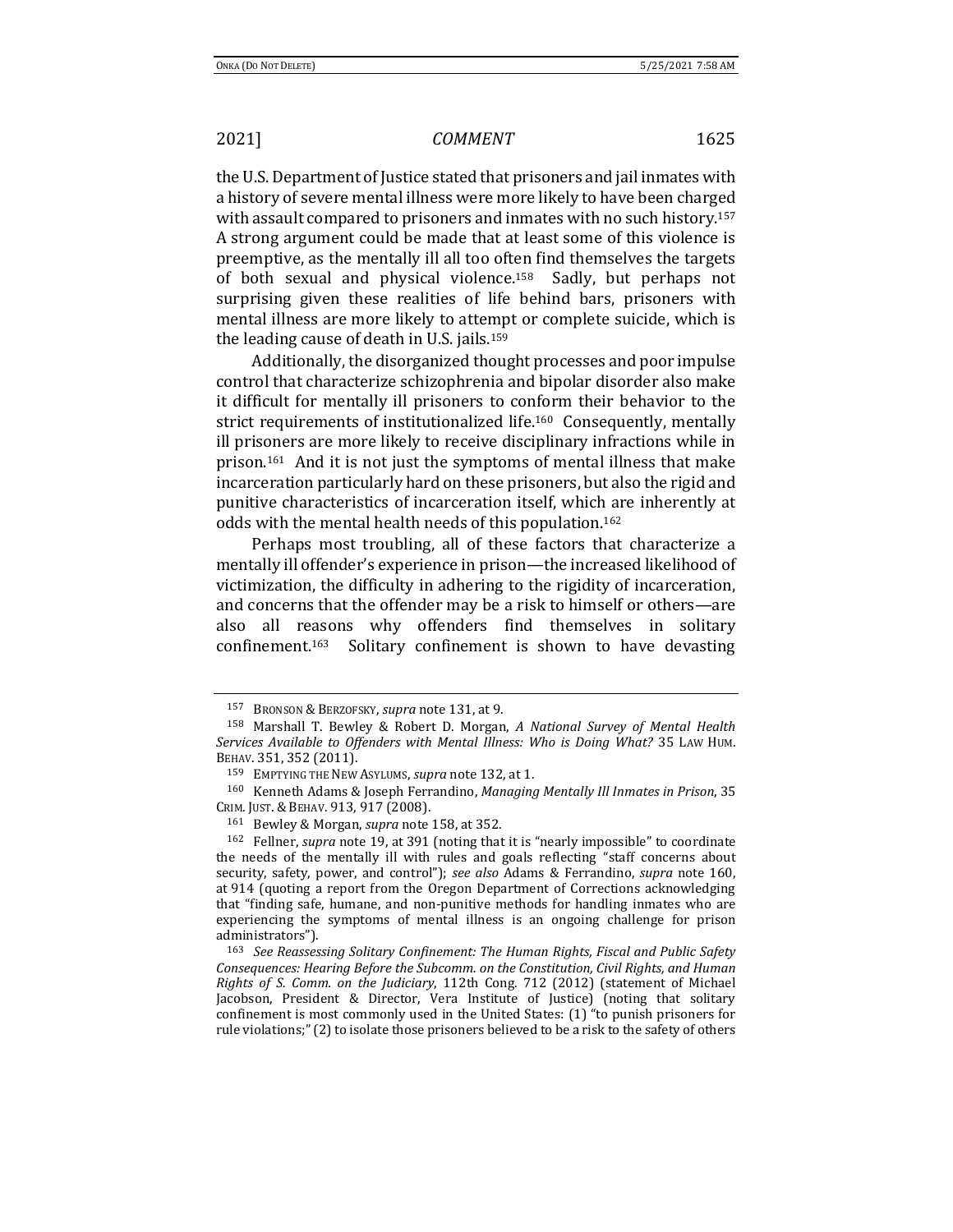consequences for a person's mental health.<sup>164</sup> BOP's policy "recognizes that an inmate's mental health may deteriorate during restrictive housing placement."165 Symptoms such as social anxiety, depression, a decline in cognitive abilities, and instances of self-harm and suicide, have been exhibited by even those prisoners who entered solitary without a diagnosis of mental illness.<sup>166</sup>

<span id="page-23-0"></span>The psychological harm endemic to solitary confinement is why, in 2011, the U.N. Special Rapporteur of the Human Rights Council issued an interim report stating that imposition of solitary confinement on persons with mental disabilities constitutes "cruel, inhuman or degrading treatment," which violates the Convention against Torture.<sup>167</sup> Despite those recommendations, a 2017 investigation of federal prisoners conducted by the Office of the Inspector General found that even though the BOP's official policy denounces solitary confinement, prisoners, including those with mental illness, were housed in single cells for extended periods with very little human contact.168 And the problem of the mentally ill being held in solitary confinement is not unique to the federal penal system; similar observations have been noted in state systems as well. 169

The mental decompensation that is an almost inevitable byproduct of solitary confinement is deeply disconcerting, not only for the health of the individuals who must endure such conditions but for the safety and security of the community at large. Particularly problematic are reports that inmates with mental illness are released directly from solitary confinement into the community, some of whom have spent

or to the security of the institution; and (3) to protect those thought to be at risk from other members of the general population).

<sup>164</sup> OFFICE OF THE INSPECTOR GEN., *supra* note [133,](#page-19-2) at 1.

<sup>165</sup> *Id.* (citing BOP Program Statement 5310.16, Treatment and Care of Inmates with Mental Illness (May 1, 2014)). Restrictive housing, often a euphemism for solitary confinement, consists of the placement in a locked room or cell for twenty-two hours or more a day; however, under the U.S. Department of Justice's definition of restrictive housing, it could include being housed under such conditions with another inmate. *Id.*

<sup>166</sup> Sarah Childress, *Craig Haney: Solitary Confinement is a "Tried-and-True" Torture Device*, FRONTLINE, PBS (Apr. 22, 2014), https://www.pbs.org/wgbh/frontline/article/ craig-haney-solitary-confinement-is-a-tried-and-true-torture-device.

<sup>167</sup> Juan E. Méndez (Special Rapporteur), Interim Rep. of the Special Rapporteur of the Human Rights Council on Torture and Other Cruel, Inhuman or Degrading Treatment or Punishment, 21, U.N. Doc. A/66/268 (Aug. 5, 2011), http://solitary confinement.org/uploads/SpecRapTortureAug2011.pdf.

<sup>168</sup> OFFICE OF THE INSPECTOR GEN., *supra* note [133,](#page-19-2) at i.

<sup>169</sup> *See* Childress, *supra* not[e 166](#page-23-0) (commenting on being "taken aback" by the number of seemingly mental ill offenders housed in solitary confinement in Pelican Bay State Prison in California during the early 1990s).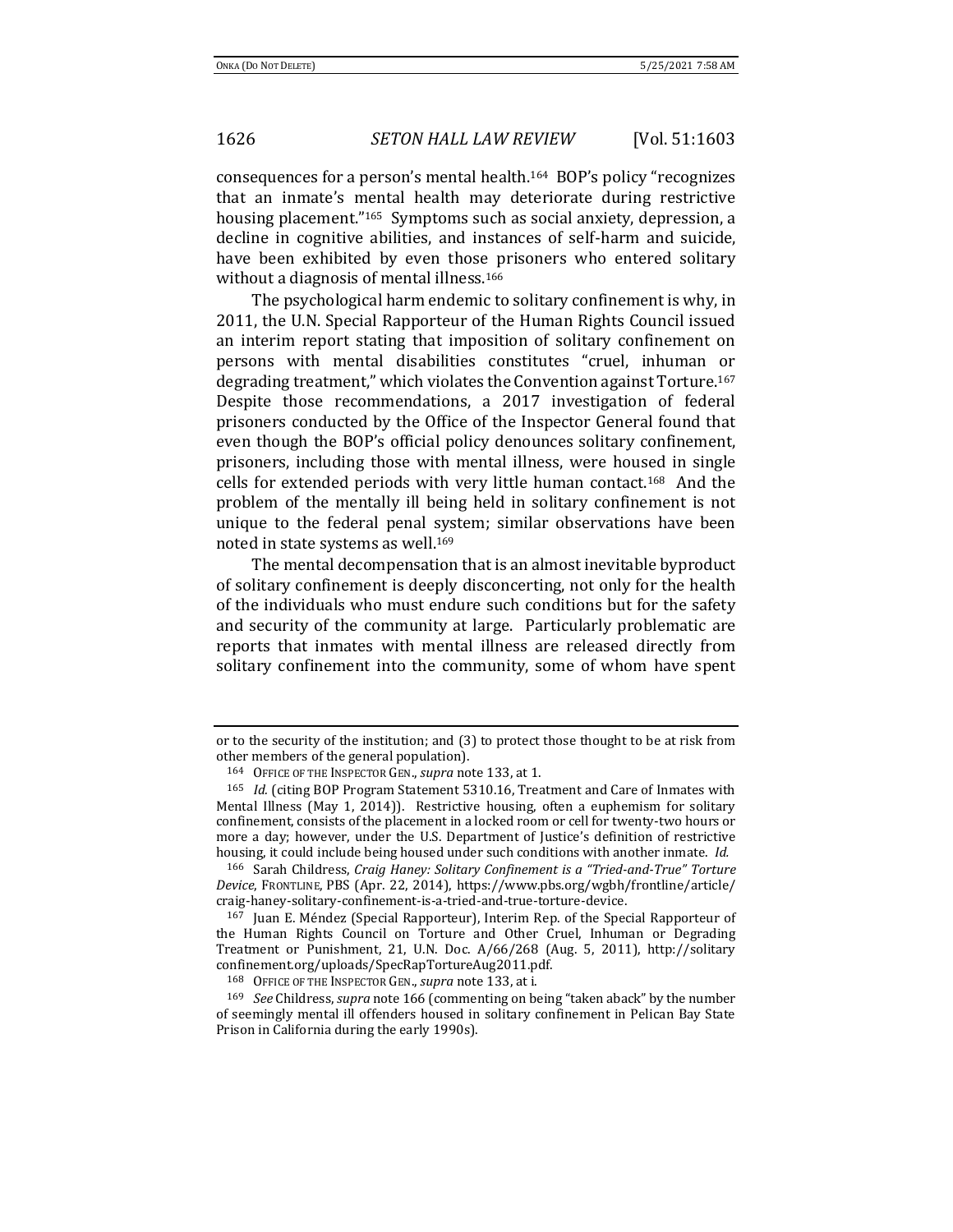years in isolation.170 Both experts and prison officials maintain that failing to re-socialize inmates before release into the community is troubling,<sup>171</sup> and can have disastrous consequences.<sup>172</sup>

All of these are reasons why the criminal justice system should utilize innovative tools, such as the digital pill, to ensure that mentally ill offenders are receiving proper treatment once released and help stem the likelihood of recidivism.<sup>173</sup>

### D. *Reducing Recidivism Improves Prison Conditions for All<sup>174</sup>*

There are approximately 2.2 million people incarcerated in our nation's jails and prisons, which equates to a 500 percent increase over the last forty years.175 Concurrent with this increase in the overall population, the number of people with serious mental illness entering the criminal justice system has also increased exponentially.<sup>176</sup>

Some jurisdictions have tried to mitigate this disturbing trend by instituting mental health courts to provide more specialized attention to this vulnerable population.177 While the number of mental health courts has been slowly increasing over the past twenty years, and

<sup>173</sup> This Comment does not suggest that digital medication should curtail the important work being done to restrict the use of solitary confinement. Rather, it recognizes that while this uphill battle ensues, the criminal justice system should explore all alternatives to reduce the numbers of mentally ill people in our prisons and jails and, in turn, solitary confinement.

<sup>174</sup> The author would like to reiterate that nothing in this Comment proposes that digital medication is a quick fix for the myriad shortcomings of our criminal justice and mental health systems. There is no question that comprehensive reform is needed to reduce our staggering prison population, particularly with regard to diverting vulnerable populations, like those suffering from mental illness and substance abuse disorders, away from the criminal justice system and into programs that provide them with holistic care. This Comment merely suggests that the digital pill may help a small segment of offenders who may benefit from closer supervision while adjusting to life in an non-institutional setting.

<sup>175</sup> THE SENTENCING PROJECT, FACT SHEET: TRENDS IN U.S. CORRECTIONS, https://www. sentencingproject.org/wp-content/uploads/2020/08/Trends-in-US-Corrections.pdf (last updated Oct. 2020).

<sup>176</sup> *See* Fellner, *supra* not[e 19,](#page-2-0) at 392–94.

<sup>177</sup> Desmond Loong et al., *The Effectiveness of Mental Health Courts in Reducing Recidivism and Police Contact: A Systematic Review*, COMMUNITY MENTAL HEALTH J. (June 2019), https://doi.org/10.1007/s10597-019-00421-9.

<sup>170</sup> OFFICE OF THE INSPECTOR GEN., *supra* note [133,](#page-19-2) at 27.

<sup>171</sup> *Id.*; *see also* Childress, *supra* not[e 166.](#page-23-0)

<sup>172</sup> *See* Rick Raemisch, *Why We Ended Long-Term Solitary Confinement in Colorado*, N.Y. TIMES (Oct. 12, 2017), https://www.nytimes.com/2017/10/12/opinion/solitaryconfinement-colorado-prison.html (remembering Tom Clements, the former executive director of the Colorado Department of Corrections who, in 2013, was assassinated by a former prisoner who had been released directly into the community after spending seven years in solitary confinement).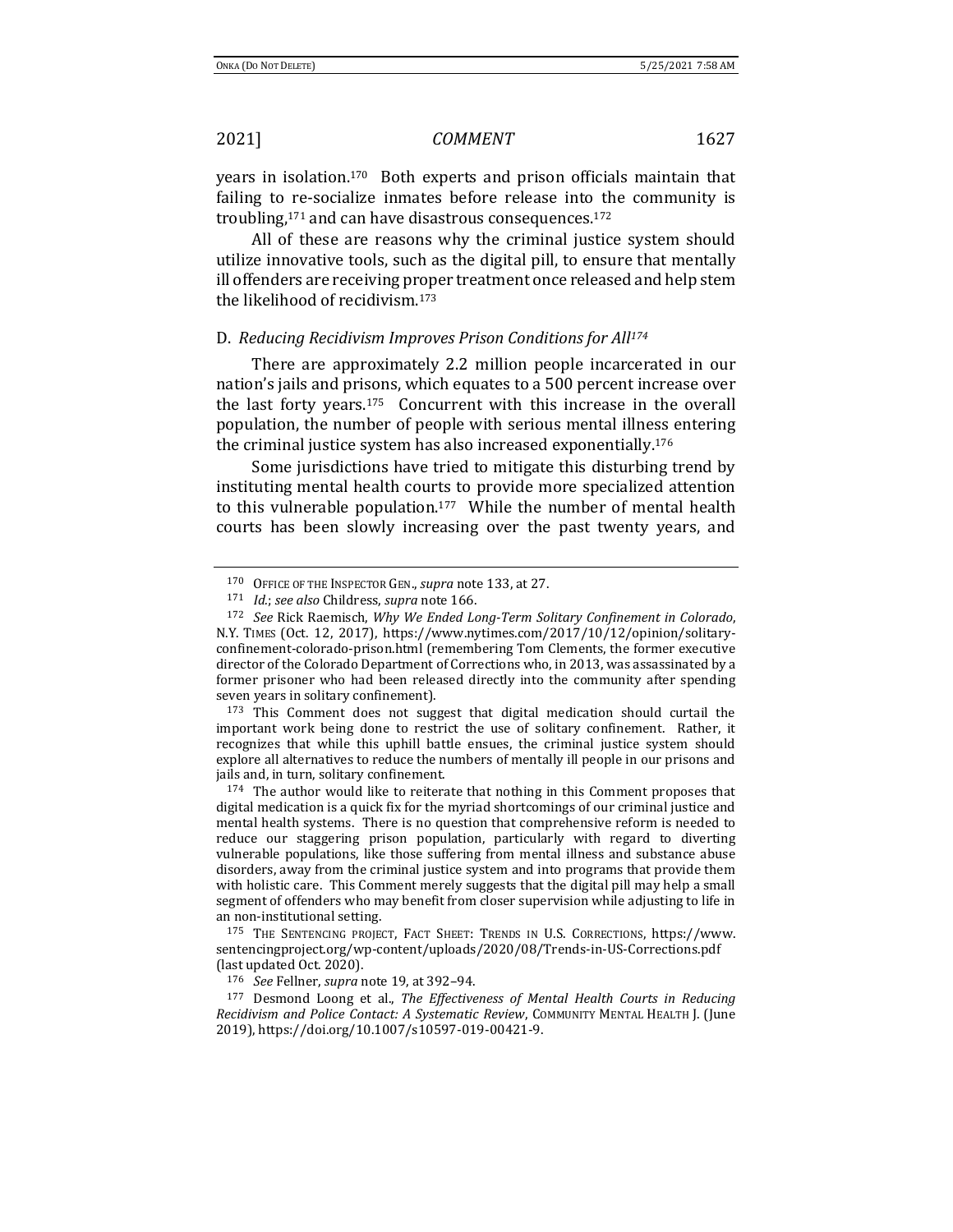although recent data suggests that these courts help reduce rates of recidivism and improve offender outcomes,<sup>178</sup> state and federal correctional systems remain overwhelmed with staggering numbers of mentally ill inmates.<sup>179</sup> While mentally ill prisoners are omnipresent throughout both state and federal correctional institutions, a recent study suggests that only twenty percent of mentally ill offenders reported receiving any mental health treatment while incarcerated.<sup>180</sup>

In 2014, BOP attempted to address the failings of the federal system to provide mental health treatment, issuing a new policy that provided for more comprehensive care and treatment for mentally ill offenders.181 This well-intentioned and much-needed policy, however, may have had a perverse effect. A 2017 report from the Office of the Inspector General found that BOP had not provided sufficient resources to implement their new policy and, consequently, mental health staff at federal prisons may have deliberately reduced the number of prisoners classified as seriously mentally ill to alleviate some of this additional workload.182 The report went on to find that, even when prisoners were properly classified, mental health staff shortages resulted in some inmates with mental illness not receiving adequate care.<sup>183</sup>

Not only is this extremely troubling for the individual patients who are not getting the care they need, but this failure to provide proper treatment could have ramifications for the prison system as a whole. In the seminal case, *Estelle v. Gamble*, the Court held that "deliberate indifference to serious medical needs of prisoners constitutes ... 'unnecessary and wanton infliction of pain,'" prohibited by the Eighth

<sup>178</sup> *Id.* 

<sup>179</sup> *See* Adams & Ferrandino, *supra* note [160,](#page-22-1) at 913; *see also* Fellner, *supra* note [19,](#page-2-0)  at 394.

<sup>180</sup> Jane C. Daquin & Leah E. Daigle, *Mental Disorder and Victimisation in Prison: Examining the Role of Mental Health Treatment*, 28 CRIM. BEHAV. AND MENTAL HEALTH 141, 149 (2018).

<sup>181</sup> OFFICE OF THE INSPECTOR GEN., *supra* note [133,](#page-19-2) at 37.

<sup>182</sup> *Id.* (finding that while the number of inmates requiring some level of mental health care remained relatively stagnant over the course of four years, the number of inmates classified as needing such care decreased approximately thirty percent in the year after the new policy was issued).

<sup>183</sup> *Id.* at 37, 41 (quoting interview with BOP Chief Psychologist where he admitted that mental health staff shortages resulted in people "reducing care levels in order to survive"); *see also* Christie Thompson & Taylor Elizabeth Eldridge, *Treatment Denied: The Mental Health Crisis in Federal Prisons*, THE MARSHALL PROJECT (Nov. 21, 2018), https://www.themarshallproject.org/2018/11/21/treatment-denied-the-mental-

health-crisis-in-federal-prisons (statement from BOP psychologist that psychologists were often required to man gun towers or perform prisoner escorts, lamenting, "[w]e're not really devoted to treating").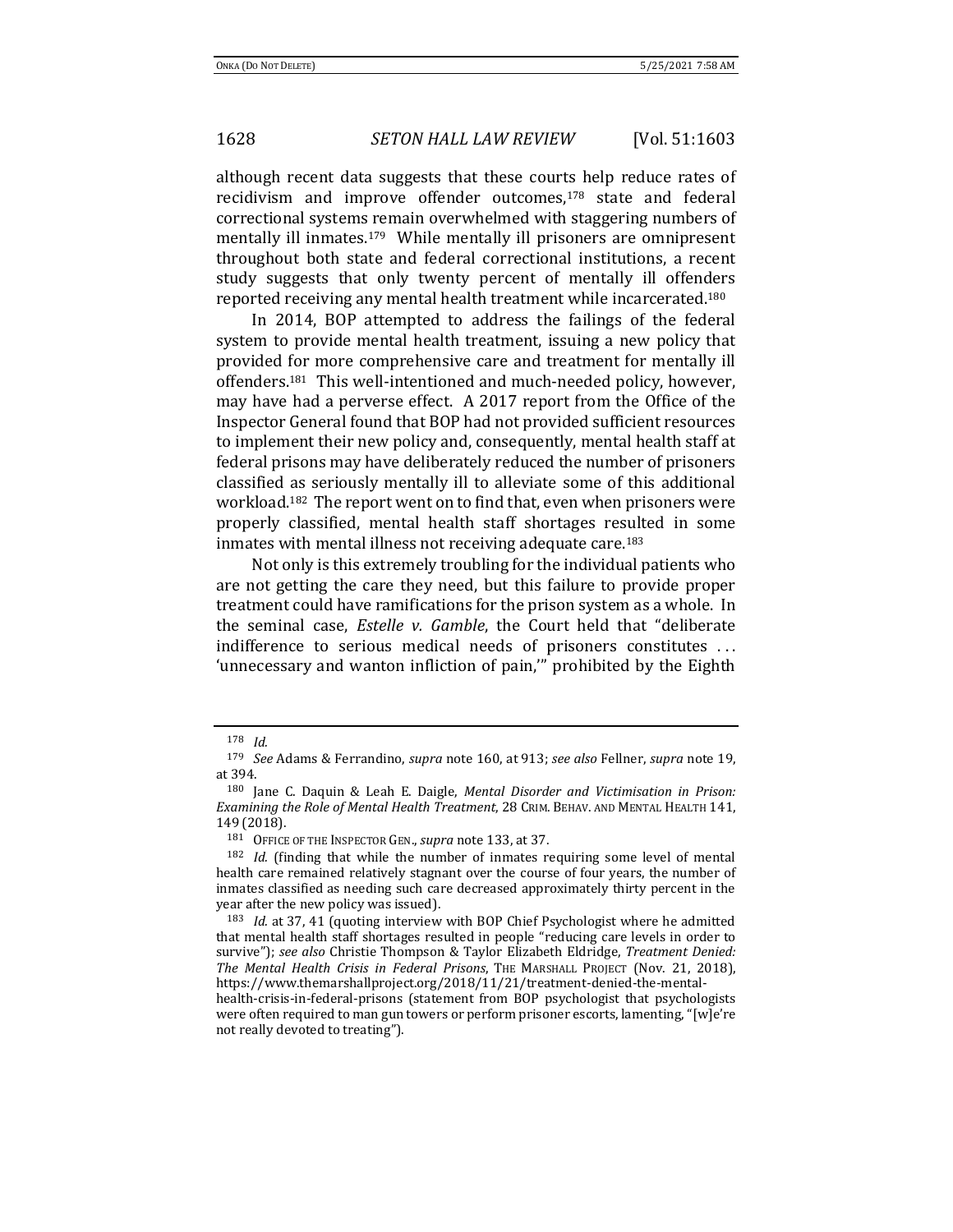Amendment.184 Subsequent circuit court decisions have held that when analyzing whether the level of care meets constitutional standards, there is to be no distinction drawn between physical and mental health care.185 Additionally, federal courts have held that maintaining mental health staff in "sufficient numbers to identify and treat in an individualized manner those treatable inmates suffering from serious mental disorders" is essential to constitutionally adequate mental health care.<sup>186</sup>

In *Coleman v. Wilson*, the Eastern District of California found that the California Department of Corrections' "significant" and "chronic" understaffing of its mental health care services violated the Eighth Amendment.187 This chronic understaffing was only one of the myriad constitutional violations that led to the appointment of a Special Master to oversee the implementation of remedial measures designed to cure these violations.<sup>188</sup> "In 2007, 12 years after his appointment, the Special Master in *Coleman*" issued a report detailing the "deteriorating" state of mental health care in California's prison system, ascribing this decline to the severe overcrowding in the prison system.189 Confronted with a similar scathing report from the Receiver in *Plata v. Brown*, a related case concerning the condition of medical care in California prisons, the *Coleman* and *Plata* plaintiffs moved their respective district courts to convene a three-judge panel to order the California Department of Corrections to reduce the state's prison population.190 The three-judge panel, under power of the Prison Litigation Reform Act, ordered California to reduce its prison population to 137.5% of design capacity, a reduction which equated to approximately 38,000 to 46,000 prisoners within two years.<sup>191</sup> On appeal, the Court, while recognizing that the potential release of such a large number of prisoners "is a matter of undoubted, grave concern,"<sup>192</sup> upheld the panel's order, finding that the "mental health care provided by California's prisons falls below the

<sup>184</sup> Estelle v. Gamble, 429 U.S. 97, 104 (1976) (citing Gregg v. Georgia, 428 U.S. 153, 173 (1976)).

<sup>185</sup> *See* Doty v. Cty. of Lassen, 37 F.3d 540, 546 (9th Cir. 1994); Torraco v. Maloney, 923 F.2d 231, 234 (1st Cir. 1991); Greason v. Kemp, 891 F.2d 829, 834 (11th Cir. 1990); Smith v. Jenkins, 919 F.2d 90, 93 (8th Cir. 1990); Bowring v. Godwin, 551 F.2d 44, 47 (4th Cir. 1977).

<sup>186</sup> Balla v. Idaho State Bd. of Corr., 595 F. Supp. 1558, 1577 (D. Idaho 1984) (citing Ruiz v. Estelle, 503 F. Supp. 1265, 1339 (S.D. Tex. 1980)).

<sup>187</sup> 912 F. Supp. 1282, 1307–08 (E.D. Cal. 1995).

<sup>188</sup> *Id*. at 1324.

<sup>189</sup> Brown v. Plata, 563 U.S. 493, 507 (2011).

<sup>190</sup> *Id.* at 509.

<sup>191</sup> *Id.* at 509–10*.*

<sup>192</sup> *Id.* at 501.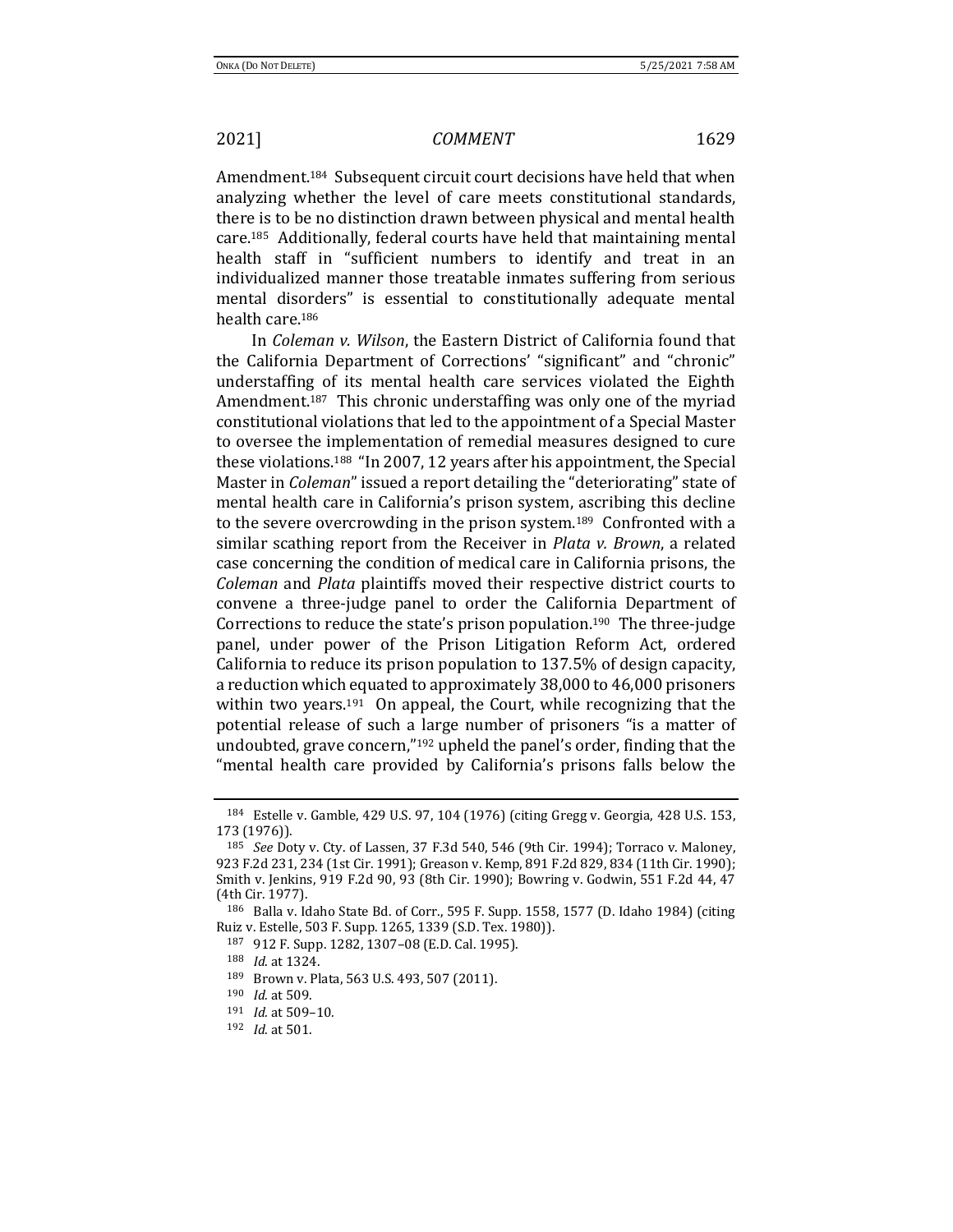standard of decency that inheres in the Eighth Amendment. This extensive and ongoing constitutional violation requires a remedy, and a remedy will not be achieved without a reduction in overcrowding."<sup>193</sup>

As the Court's order in *Plata* makes clear, constitutional levels of care are irreconcilable with overcrowded correctional institutions.<sup>194</sup> Thus, reducing rates of recidivism, particularly among offenders with serious mental illness who require additional care and services, helps ensure that all prisoners and jail inmates receive a constitutional level of care.

# E. *Ensuring Medication Adherence Helps Alleviate the Strain Placed on Mental Health System*

In many states, detainees deemed incompetent to stand trial can remain hospitalized "even though they are not ill enough to qualify for involuntary hospitalization under civil commitment laws."195 Given the grossly inadequate number of mental health beds in state hospitals, this often leaves more critically ill members of the community out on the streets.<sup>196</sup>

Digital medication addresses this problem by identifying nonadherence early, before an offender can decompensate to the point where he may need to be hospitalized to restore competency.<sup>197</sup> Take, for example, the offender in *Holman*. <sup>198</sup>When he was first released from prison, the conditions of his supervised release contained no requirement that he receive mental health treatment or take all prescribed medications.199 It was only upon recommendation of his probation officer that the conditions were modified to contain such requirements; however, by then, it was too late.200 Holman had left his home, leaving his medication behind.<sup>201</sup> He was found several weeks later, "wandering aimlessly and in a partially catatonic state."<sup>202</sup> It took

<sup>193</sup> *Id.* at 545.

<sup>194</sup> *Id.* at 502 (stating that "overcrowding is the 'primary cause' . . . [of] the severe and unlawful mistreatment of prisoners through grossly inadequate provision of medical and mental health care").

<sup>195</sup> EMPTYING THE NEW ASYLUMS, *supra* not[e 132,](#page-18-0) at 17.

<sup>196</sup> *See id.*

<sup>197</sup> *See* Larsen-Barr et al., *supra* note [73,](#page-11-1) at 372 (studies evidence that withdrawal from antipsychotic medications can be severe enough to require hospitalization).

<sup>198</sup> 532 F.3d 284 (4th Cir. 2008).

<sup>199</sup> *Holman*, 532 F.3d at 286.

<sup>200</sup> *Id.*

<sup>201</sup> *Id*.

<sup>202</sup> *Id.*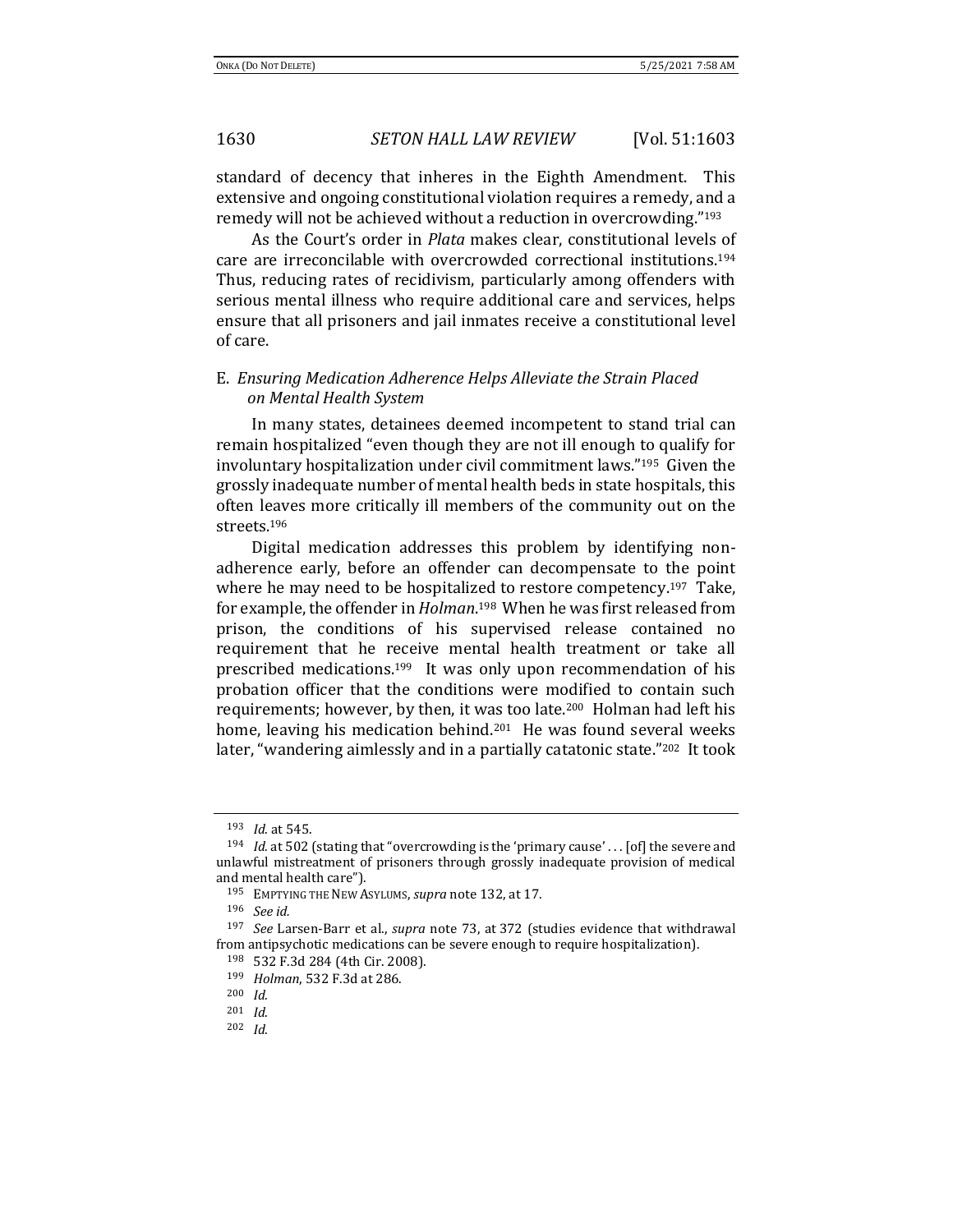several months before he was stabilized and deemed competent to stand trial for violating the terms of his supervised release.<sup>203</sup>

While the opinion in *Holman* is silent as to where he was held while his competency was restored, it is reasonable to assume that it was in a hospital. Thus, if digital medication had identified his non-adherence earlier, before he decompensated to the point of hospitalization, a member of the community could have used this mental health bed. This is especially poignant when one considers the unknown number of patients who are turned away from hospital care, unable to get the medical treatment they so desperately need, who then go on to commit crime, "typically misdemeanors and nuisance offenses,"<sup>204</sup> thus perpetuating the cycle of incarceration, decompensation, and recidivism.

### F. *Potential Counterarguments*

Opponents of digital medication might argue that such technology could actually increase rates of recidivism by imposing yet another condition that offenders would have to comply with upon penalty of revocation of their term of supervised release.205 There is some evidence that suggests mentally ill offenders are returned to prison more often for technical violations of parole than for committing a new crime.206 Moreover, the nature of mental illness, particularly schizophrenia, can make compliance with conditions of supervised release more difficult.<sup>207</sup> The concern is that a condition mandating digital medication would be setting mentally ill offenders up for failure and effectively criminalizing their mental illness.

Compounding this concern of an overly rigid condition that does not account for the compliance challenges inherent to mental illness is the reality that the technology itself is not perfect. It is possible that a

<sup>203</sup> *Id.*

<sup>204</sup> EMPTYING THE NEW ASYLUMS, *supra* not[e 132,](#page-18-0) at 6.

<sup>&</sup>lt;sup>205</sup> 18 U.S.C. § 3583(e)(3) ("[T]he court may ... revoke a term of supervised release, and require the defendant to serve in prison all or part of the term of supervised release . . . if the court . . . finds by a preponderance of the evidence that the defendant violated a condition of supervised release. . . .").

<sup>206</sup> Jennifer Eno Louden et al., *How Do Probation Officers Assess and Manage Recidivism and Violence Risk for Probationers With Mental Disorder? An Experimental Investigation*, 37 LAW & HUM. BEHAV. 22, 22–23 (2013).

<sup>207</sup> Tham et al., *supra* not[e 136,](#page-19-1) at 807 (noting that "[p]sychotic symptoms have been linked to declining memory and executive function[,] . . . [t]herefore, those with severe symptoms cannot make appropriate decisions to take medications, leading to medication non-adherence").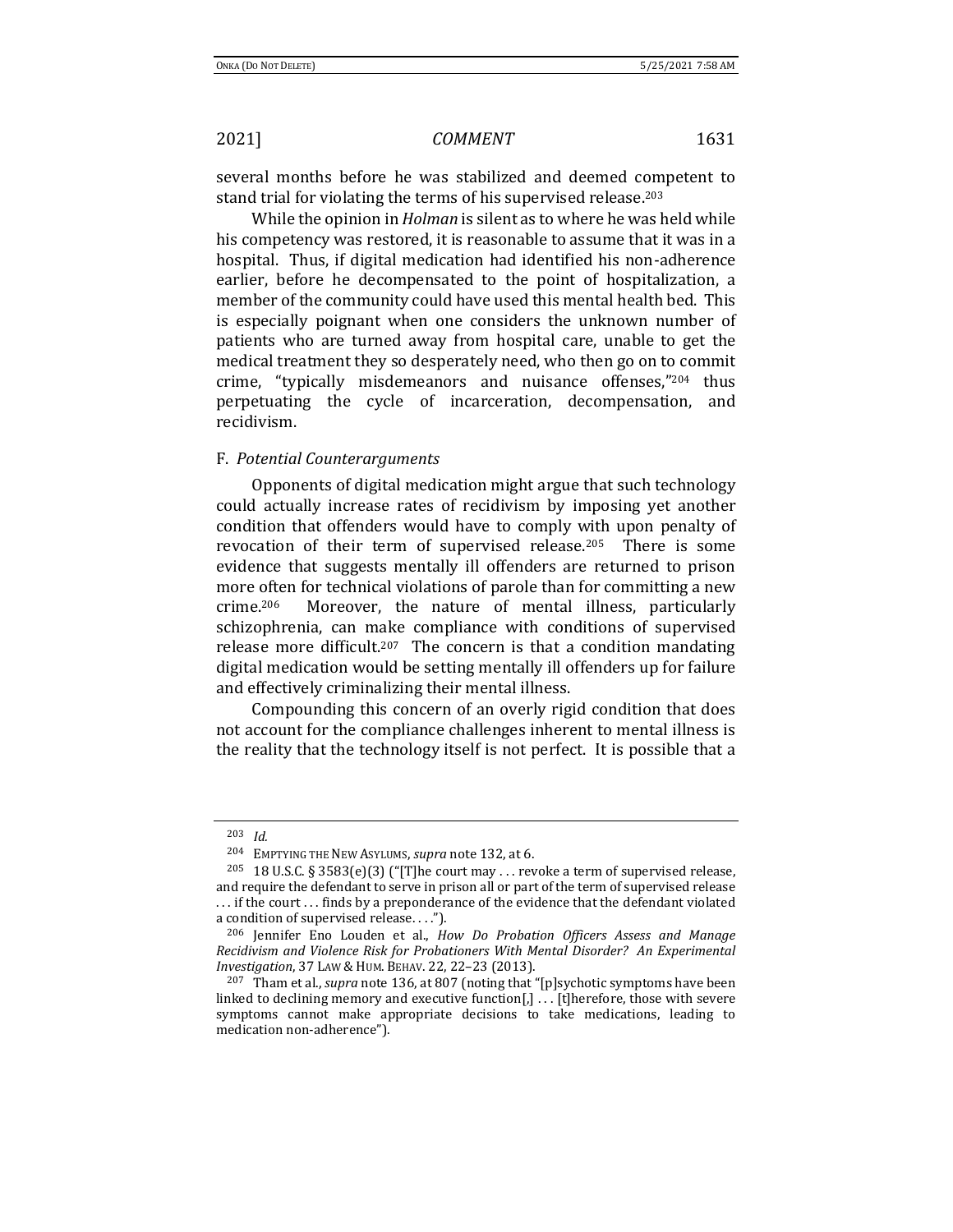taken dose might not be reflected in the transmitted data.<sup>208</sup> For these reasons, it is apparent that this condition cannot be absolute. One missed pill cannot be a reason to revoke an offender's supervised release.209 Several missed pills in a week would be a red flag to have an intervention with the probation officer and a mental health professional to prevent further non-adherence. Only after a subsequent pattern of missed dosages after such a meeting would a probation officer be warranted in revoking the offender's supervised release. Just because the realities of the illness and the technology demand flexibility does not suggest that digital medication is without value. Research indicates that parole supervision decreases the likelihood that mentally ill offenders will recidivate.210 Moreover, there is evidence that adherence behavior engenders a healthy and proactive attitude toward preventing relapse and "enjoy[ing] the advantages of being adherent," which in turn fosters adherence in the future. $211$  Thus, a condition imposing digital medication could reduce recidivism through increased supervision and improved medication adherence, even after the term of supervised release expires.

<span id="page-29-1"></span>Another argument against the imposition of digital medication is that medication alone will not keep the seriously mentally ill from recidivating because the question of why the mentally ill recidivate at rates that far exceed their non-mentally ill counterparts<sup>212</sup> is far more nuanced. Studies suggest that a confluence of factors contribute to high rates of recidivism, including high rates of substance abuse, <sup>213</sup>

<span id="page-29-0"></span><sup>208</sup> *Product Information*, ABILIFY MYCITE, https://www.abilifymycite.com/about (last visited Jan. 9, 2020).

<sup>&</sup>lt;sup>209</sup> Given the limitations of the technology, not only would such a stringent condition be inherently unfair, it would also be unlikely to meet due process protections that attach to supervised release revocation. *See* Vitek v. Jones, 445 U.S. 480, 488 (1980); *see also* Morrissey v. Brewer, 408 U.S. 471, 484 (1972) (noting that both the parolee and society have "an interest in not having parole revoked because of erroneous information").

<sup>210</sup> Jason Matejkowski & Michael Ostermann, *Serious Mental Illness, Criminal Risk, Parole Supervision, and Recidivism: Testing of Conditional Effects*, 39 LAW & HUM. BEHAV. 75, 77 (2015).

<sup>211</sup> Tham et al., *supra* not[e 136,](#page-19-1) at 807.

<sup>212</sup> U.S.GOV'T ACCOUNTABILITY OFFICE,GAO-18-182,REPORT TO CONGRESSIONAL COMMITTEES, FEDERAL PRISONS: INFORMATION ON INMATES WITH SERIOUS MENTAL ILLNESS AND STRATEGIES TO REDUCE RECIDIVISM, 2 (2018).

<sup>213</sup> Samantha Hoke, *Mental Illness and Prisoners: Concerns for Communities and Healthcare Providers*, 20 ONLINE J. OF ISSUES IN NURSING (Jan. 2015), http://ojin.nursing world.org/MainMenuCategories/ANAMarketplace/ANAPeriodicals/OJIN/TableofCont ents/Vol-20-2015/No1-Jan-2015/Mental-Illness-and-Prisoners.html; *see also* KiDeuk Kim et al., *The Processing and Treatment of Mentally Ill Persons in the Criminal Justice System* (Mar. 2015), https://www.urban.org/sites/default/files/publication/48981/ 2000173-The-Processing-and-Treatment-of-Mentally-Ill-Persons-in-the-Criminal-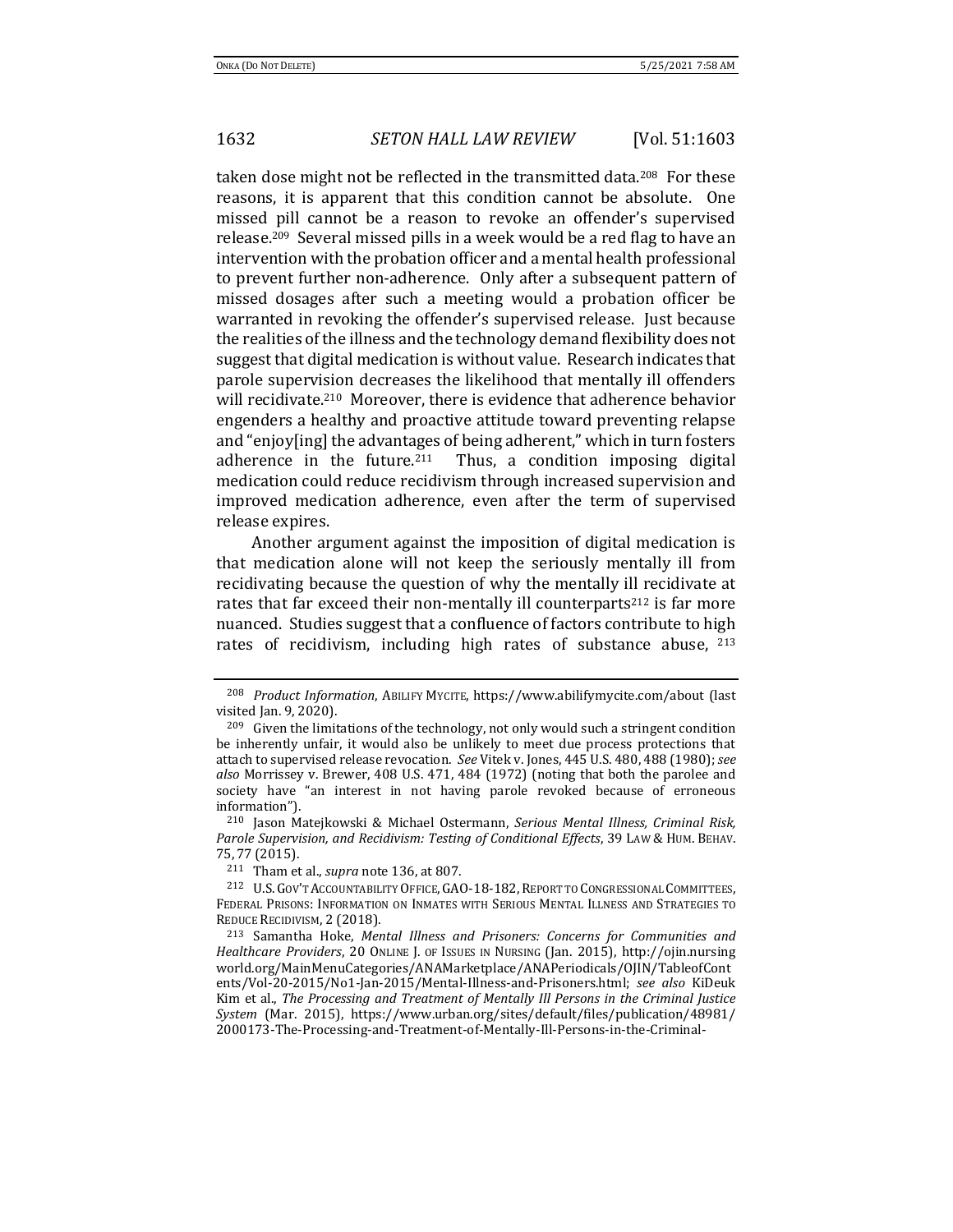<span id="page-30-0"></span>

unemployment,<sup>214</sup> homelessness,<sup>215</sup> and a lack of access to mental health services.<sup>216</sup>

The federal and various state governments have enacted legislation aimed at reducing rates of recidivism by targeting these sociological and criminogenic risks.<sup>217</sup> Other federal and state programs are aimed at providing mentally ill offenders with employment opportunities, educational opportunities, and substance abuse treatment—all of which have proved to be successful in reducing recidivism rates.<sup>218</sup>

A term of supervised release that mandates digital medication should not be viewed as supplanting these programs but rather as an integral complement to them. Stabilizing a patient on medication is an important precursor to psychotherapy, vocational training, or substance abuse treatment.<sup>219</sup> In particular, there is a high correlation between mental illness and substance abuse.<sup>220</sup> Moreover, research shows that offenders with both mental illness and a history of substance abuse are more likely to recidivate than those with serious mental illness alone.<sup>221</sup> Evidence suggests that the high rates of substance abuse among the mentally ill can be attributed to a desire to treat, or at least lessen, the symptoms of mental illness.<sup>222</sup> Thus it follows that

<sup>216</sup> EMPTYING THE NEW ASYLUMS, *supra* not[e 132,](#page-18-0) at 15.

<sup>217</sup> *See* Hirschritt & Binder, *supra* note [131,](#page-18-1) at 696 (discussing bills passed in Montana, Nevada, and Virginia in 2013 which provide funding to support communitybased organizations that provide substance abuse services, employment and housing resources, and medical care to ex-offenders with serious mental illness); *see also* 21st Century Cures Act, Pub. L. No. 114-255, 130 Stat. 1033, § 14022(l)(2)(c)(i) (Dec. 13, 2016) (permitting the Attorney General to award grant monies to applicants for the development of "post-release transition plans for eligible inmates that, in a comprehensive manner, coordinate health, housing, medical, employment, and other appropriate services and public benefits").

<sup>218</sup> Hoke, *supra* not[e 213.](#page-29-0)

<sup>220</sup> James A. Wilson & Peter B. Wood, *Dissecting the Relationship Between Mental Illness and Return to Incarceration*, 42 J. OF CRIM. JUST. 527, 528 (2014).

Justice-System.pdf (stating that nearly three-quarters of state prisoners with a history of mental health problems reported a co-occurring substance dependence).

<sup>214</sup> *See* Hoke, *supra* not[e 213.](#page-29-0)

<sup>215</sup> Hirschritt & Binder, *supra* note [131,](#page-18-1) at 695 (lifetime arrest rates of homeless individuals with serious mental illness at a staggering rate of 62.9 to 90 percent).

<sup>219</sup> Glenn D. Walters & Gregory Crawford, *Major Mental Illness and Violence History as Predictors of Institutional Misconduct and Recidivism: Main and Interaction Effects*, 38 LAW AND HUM. BEHAV. 238, 245 (2013) (Psychotropic "[m]edication should ... be supplemented by a multidimensional approach designed to address the manifold mental health- and criminal justice-related problems experienced by [seriously mentally ill] offenders").

<sup>221</sup> U.S. GOV'T ACCOUNTABILITY OFFICE, *supra* not[e 212,](#page-29-1) at 2.

<sup>222</sup> Hoke, *supra* not[e 213.](#page-29-0)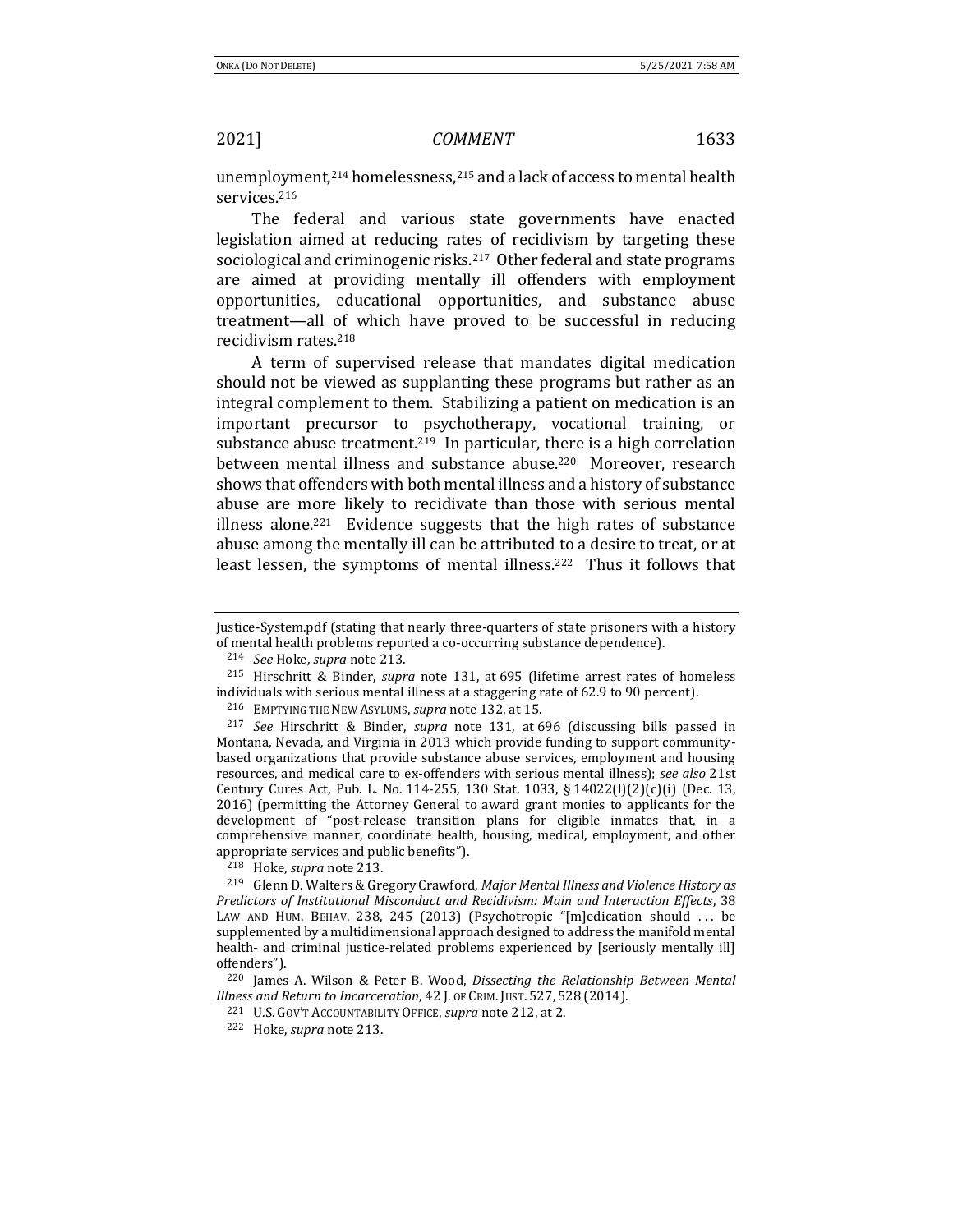focusing on medication adherence would abate one of the key drivers of substance abuse and, therefore, recidivism, which is the desire to obtain relief from one's symptoms through self-medication.

Another potential counterargument is the cost of digital medication, which opponents would suggest is prohibitive.<sup>223</sup> In addition to the cost of the drug itself, users will also need access to a Bluetooth-enabled device for the monitoring system to function.<sup>224</sup> While there is no question that the digital pill is a more expensive alternative, certainly more than generic antipsychotics, there are several reasons why this factor alone does not defeat an argument that digital medication should be considered a useful tool for the right patient. First, courts would only mandate digital medication for those patients for whom a traditional oral antipsychotic would not be a viable alternative because of a history of non-adherence.225 Thus, the appropriate comparison would be between digital medication and LAIAs. When comparing these alternatives, the price differential is less stark.226 And after factoring in the additional administrative costs, this price differential becomes even more negligible.227 It should also be noted that digital medication is in its infancy.<sup>228</sup> Venture capitalists have been pouring a tremendous amount of money into new digital technologies,<sup>229</sup> suggesting that competitive products are likely to enter the market and drive the price down.<sup>230</sup>

Additionally, there is some question as to which party would shoulder this cost—the criminal justice system or the individual offender. Most likely it would be the individual, who will then be left to

<sup>227</sup> *See* Parellada & Bioque, *supra* not[e 77,](#page-11-0) at 694 (patients often cite loss of time spent on travel to the clinic for monthly injections and high direct and indirect costs as significant drawbacks to LAIAs).

<sup>223</sup> Zoë LaRock, *Smart Pills Aren't Living up to the Hype Yet—But They're Not Doomed*, BUS INSIDER, https://www.businessinsider.com/abilify-mycite-smart-pill-lacksevidence-of-benefits-2019-7 (July 23, 2019) (digital medication is currently priced at \$1,650, while the generic alternative costs \$20).

<sup>224</sup> Caliendo & Hilas, *supra* not[e 4.](#page-0-1)

<sup>225</sup> *See supra* Section II.B.

<sup>226</sup> *See* CAN. AGENCY FOR DRUGS AND TECH. IN HEALTH, ARIPIPRAZOLE PROLONGED RELEASE SUSPENSION FOR INJECTION,*(Abilify Maintena) (300 mg and 400 mg Vial)* tbl.1, NAT'L CTR. FOR BIOTECHNOLOGY INFO. (Feb. 2017), https://www.ncbi.nlm.nih.gov/books/NBK447758/ table/pe1.t1/ (manufacturer's submitted price of vial of long-acting atypical antipsychotic ranges from \$78 to \$635).

<sup>228</sup> *See Press Release, FDA*, *supra* not[e 1.](#page-0-0)

<sup>229</sup> Belluck, *supra* note [14.](#page-1-3) 

<sup>230</sup> Despite Proteus's June 2020 bankruptcy filing, analysts remain enthusiastic about the future of this technology. *See* THE MED. FUTURIST, *The Present and Future of Digital Pills* (July 21, 2020), https://medicalfuturist.com/the-present-and-future-of-digitalpills.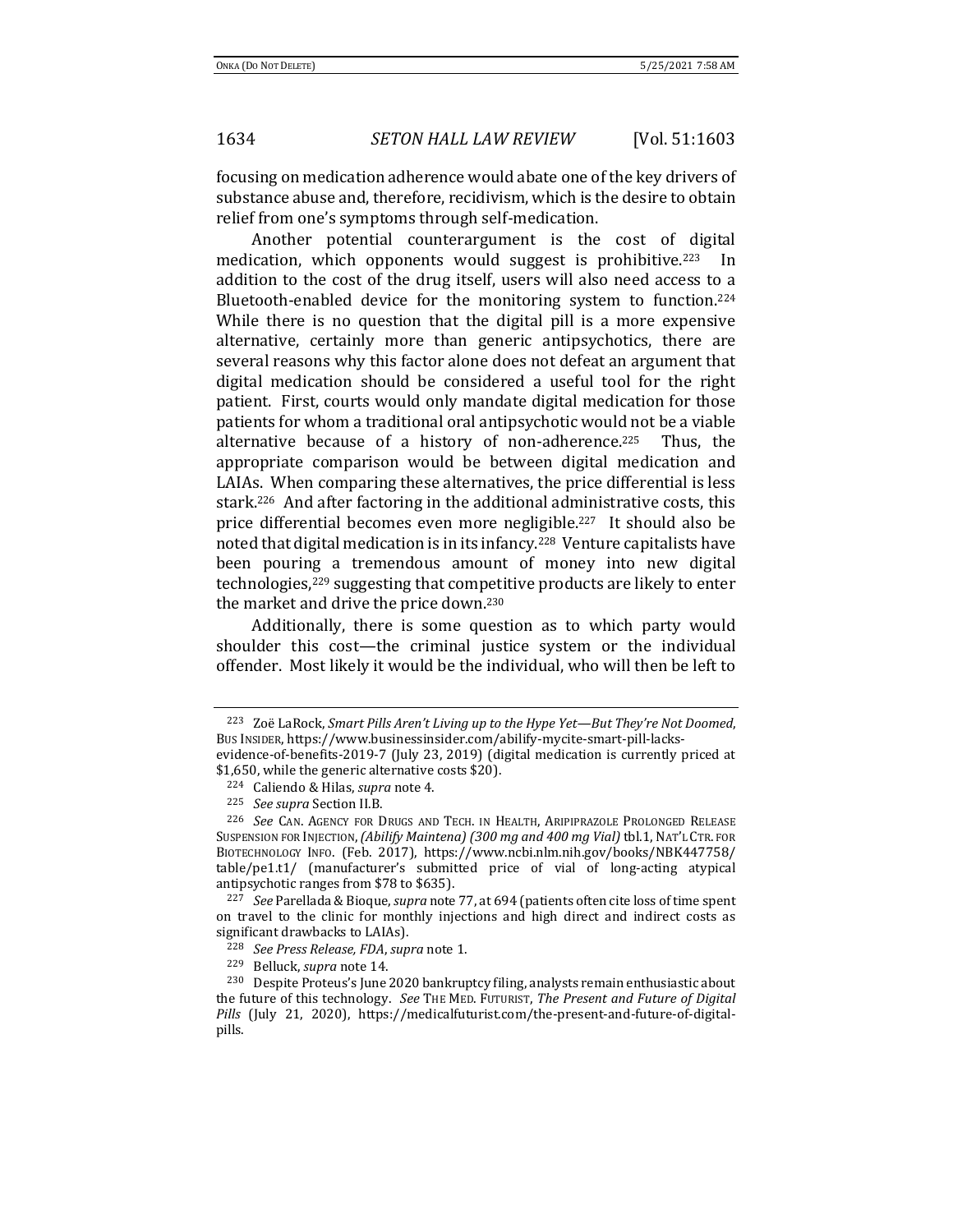navigate the murky waters of how his private health insurance or Medicaid process requests for court-ordered treatment.231 For this reason, it is essential that, prior to release, prison officials aid the offender in enrolling for Medicaid benefits, a service that many correctional systems have already recognized the value of.232 It should also be noted that if a patient is successful in getting Medicaid coverage for the digital pill, he may also qualify for a loan of a limited-functionality smartphone, necessary to receive and transmit the adherence data.<sup>233</sup>

Alternatively, digital medication could be analogized to electronic monitoring services, which many states assume the cost of when it comes to indigent defendants.234 When considering the question of cost from the perspective of a state-payer system, one must compare the cost of digital medication to the cost of incarcerating seriously mentally ill offenders. Studies suggest that state prisons spend upwards of \$5 billion annually to incarcerate non-violent mentally ill offenders.<sup>235</sup> Specifically, research indicates "[t]he economic impact of recidivism and psychiatric relapse among patients with schizophrenia is substantial from a state government perspective."236 Viewed in light of the alternatives, the cost of digital medication becomes more palatable.

Finally, it should be noted that the high cost associated with digital medication could actually be a good thing. A primary critique of monitoring technologies is that the "economics of technological control

<sup>231</sup> *See* MARSHA REGENSTEIN & LEA NOLAN, GEO. WASH. UNIV. DEP'T HEALTH POLICY, IMPLICATIONS OF THE AFFORDABLE CARE ACT'S MEDICAID EXPANSION ON LOW-INCOME INDIVIDUALS ON PROBATION (Feb. 2014), https://hsrc.himmelfarb.gwu.edu/cgi/viewcontent.cgi? article=1296&context=sphhs\_policy\_facpubs (The Centers for Medicare and Medicaid Services has deferred from issuing a ruling as to whether state Medicaid programs must cover court-ordered treatments. Absent guidance from the federal government, states are free to either include them among covered benefits or exclude them wholly from coverage.).

<sup>232</sup> *See* Kim et al., *supra* note [213,](#page-29-0) at 34 (research indicates that enrolling seriously mentally ill offenders in Medicaid at the time of release from jail has proven to be an effective policy and one that has become common practice across a number of jurisdictions).

<sup>233</sup> *See* Dep't of Health and Human Servs., Office of Inspector Gen., OIG Advisory Opinion No. 19-02 (Jan. 29, 2019).

<sup>234</sup> Deeanna M. Button et al., *Using Electronic Monitoring to Supervise Sex Offenders: Legislative Patterns and Implications for Community Corrections Officers*, 20 CRIM. JUST. POL'Y REV. 414, 427 (2009).

<sup>235</sup> Wilson & Wood, *supra* not[e 220,](#page-30-0) at 528.

<sup>236</sup> I. Lin et al., *General Model for Estimating Medical and Criminal Justice Costs Among Patients with Schizophrenia After Release From Jail/Prison*, 17 VALUE IN HEALTH A218 (2014), https://www.valueinhealthjournal.com/article/S1098-3015(14)01326-6/pdf (estimating that a 20 percent increase in the proportion of ex-offenders treated with antipsychotics following release decreased total cumulative costs to the state of Florida by almost \$600 per patient over three years).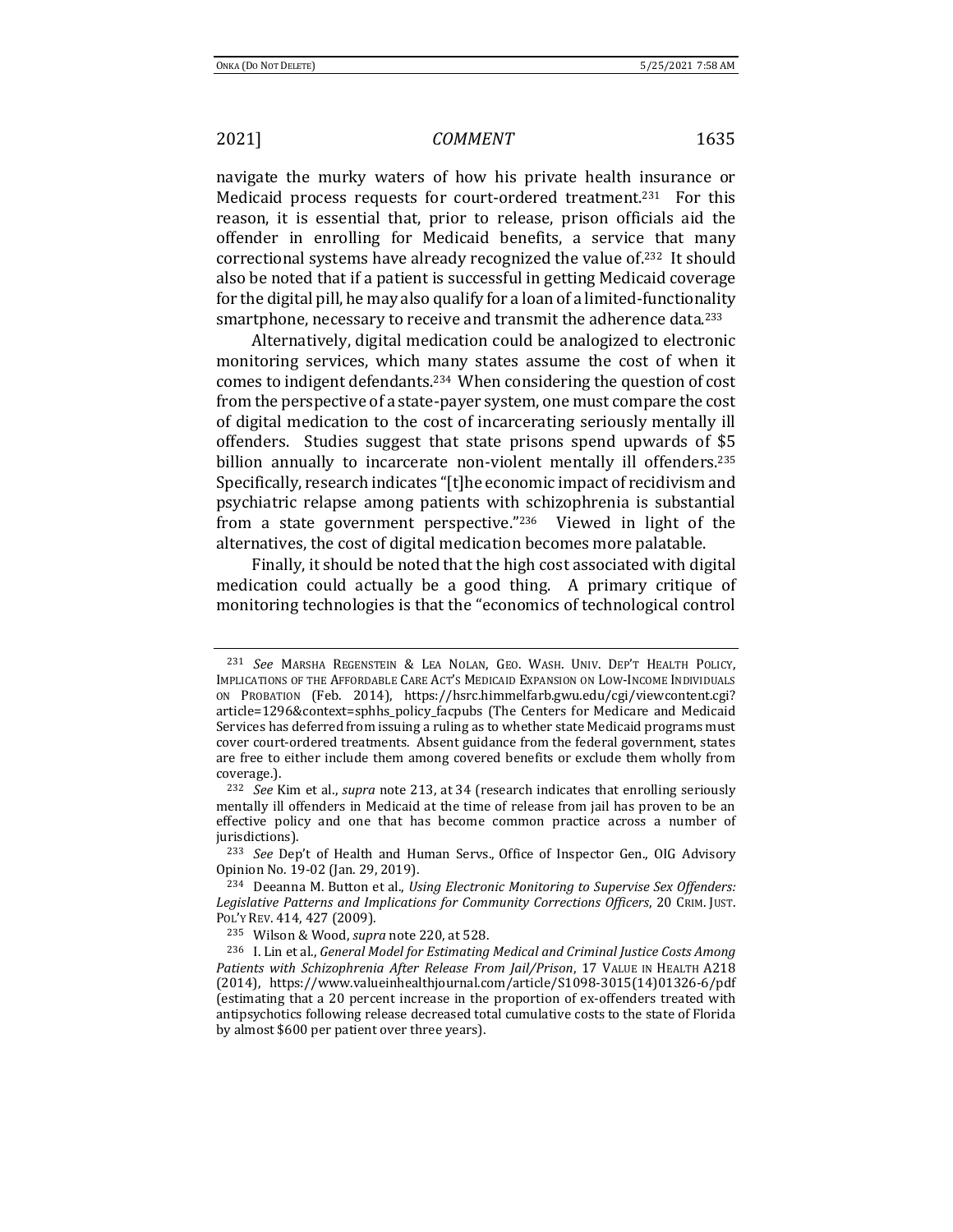enable the regulation of greater numbers of persons under less stringent conditions for a longer period of time and to a greater degree than an equivalent physical intrusion."237 Therefore, the higher costs associated with digital medication serve as added insurance that this condition will be reserved only for those offenders for which there are not less intrusive, and less expensive, alternatives.

### IV. POTENTIAL EXPANSION OF DIGITAL MEDICATION

There are two primary areas where this technology could have useful implications and, therefore, should be explored further. The first is in the realm of probation. Similar to terms of supervised release, a district court may attach discretionary conditions to a sentence of probation.238 As in the context of conditions of supervised release, the court is authorized to impose a condition that an offender undergoes "available medical, psychiatric, or psychological treatment."239 This determination must further the same statutory factors that govern conditional terms of supervised release.<sup>240</sup> Additionally, such conditions must "involve only such deprivations of liberty or property as are reasonably necessary" to further such ends.<sup>241</sup> Therefore, a court would analyze a condition of digital medication using many of the same factors in the probation context as it would in the context of supervised release.

There are key distinctions, however. First, if a court attaches the condition to the sentence without the consent of the offender, the prosecution may have difficulty proving the requisite history of nonadherence to overcome an argument that a less intrusive alternative, namely a condition requiring the offender to take an oral antipsychotic as prescribed, is unlikely to achieve the same result.242 Alternatively, if the defendant voluntarily consents to the condition as part of a plea agreement, there will be a question of whether the defendant's consent is valid or was coerced.<sup>243</sup> Voluntariness is predicated upon the "plea of guilty [being] entered by one fully aware of the direct consequences . . .

<span id="page-33-0"></span><sup>237</sup> Murphy, *supra* not[e 93,](#page-13-0) at 1367–68.

<sup>238</sup> *See* 18 U.S.C. § 3563(b).

<sup>239</sup> *Id.* § 3563(b)(9).

<sup>240</sup> *Id.* § 3563(b); § 3553(a)(1)–(2) ("the nature and circumstances of the offense and the history and characteristics of the defendant" and considerations of punishment, deterrence, rehabilitation, and the need "to protect the public from further crimes of the defendant").

<sup>241</sup> *Id.* § 3563(b).

<sup>242</sup> *See supra* Section II.B.

<sup>243</sup> Richard J. Bonnie, *Judicially Mandated Treatment with Naltrexone for Opiate-Addicted Criminal Offenders*, 13 VA. J. SOC. POL'Y & L. 64, 81 (2005).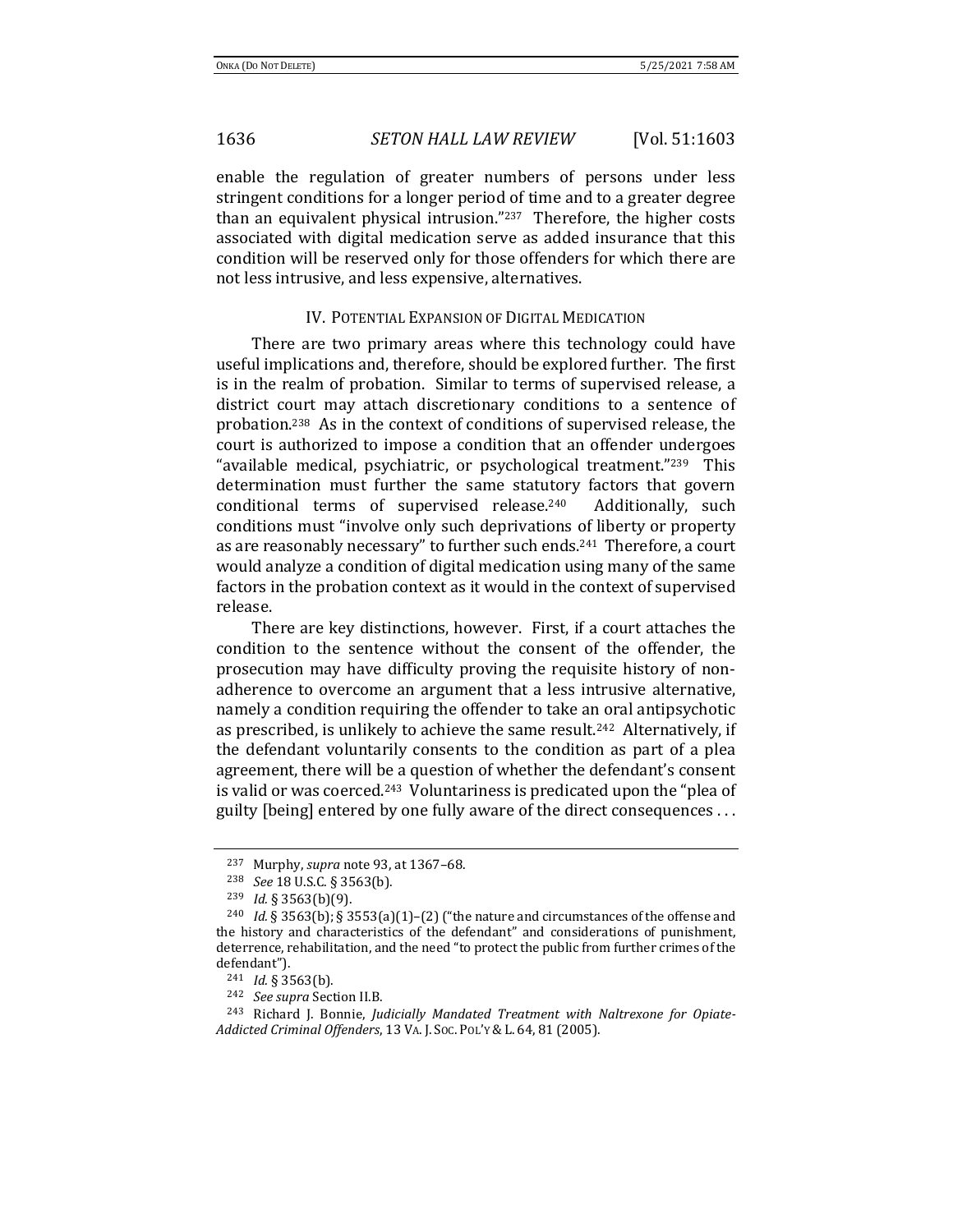of any commitments made to him by the court."244 Therefore, depending on the defendant's mental health at the time of prosecution, it may not be possible for him to voluntarily consent to such a condition. If such voluntariness can be established, such a condition would greatly further the goals of preventing further mental decompensation while incarcerated and alleviating the strain placed on the criminal justice system through overcrowding.<sup>245</sup>

The second area where the criminal justice system could potentially leverage this technology is the treatment of those struggling with opioid addiction. An ingestible sensor could be embedded in a naltrexone tablet. Naltrexone blocks specific receptors for opiate drugs, thereby preventing these narcotics from producing a high in users.<sup>246</sup> The potential advantages of such a drug are self-evident; whether a district court could impose such a condition of either supervised release or probation is less clear. It is unlikely that the prosecution could make a sufficient showing of medical necessity, especially when there are much less intrusive alternatives, such as substance abuse treatment programs. But, applying the *Harper-Riggins-Sell* framework, it is not inconceivable that—presented with a defendant who had repeatedly failed to comply with treatment programs and who had previously overdosed or had a history of committing violent acts while under the influence of opioids—a district court may mandate involuntary medication of digital naltrexone.

In the probation context, when such a condition is being attached to a plea agreement, it is more likely that a condition mandating digital naltrexone would be upheld. As long as the defendant was fully aware of the consequence of his commitment and his promise was not induced by "threats," "misrepresentation," or by "promises that are by their nature improper," the district court is likely to find such a condition voluntary and, therefore, enforceable.<sup>247</sup>

## V. CONCLUSION

The mid-twentieth century witnessed a profound shift in the way mental illness was viewed and treated in the United States. With the most benevolent of intentions, this movement away from institutionalization had an insidious effect—the mass incarceration of

<sup>244</sup> Brady v. United States, 397 U.S. 742, 755 (1970) (internal quotation marks omitted) (quoting Shelton v. United States, 246 F.2d 571, 572 n.2 (5th Cir. 1957) (en banc), *rev'd on other grounds*, 356 U.S. 26 (1958)).

<sup>245</sup> *See supra* Sections III.A–B.

<sup>246</sup> *See* Bonnie, *supra* not[e 243,](#page-33-0) at 67.

<sup>247</sup> *Brady*, 397 U.S. at 755 (quoting *Shelton*, 246 F.2d at 572 n.2).